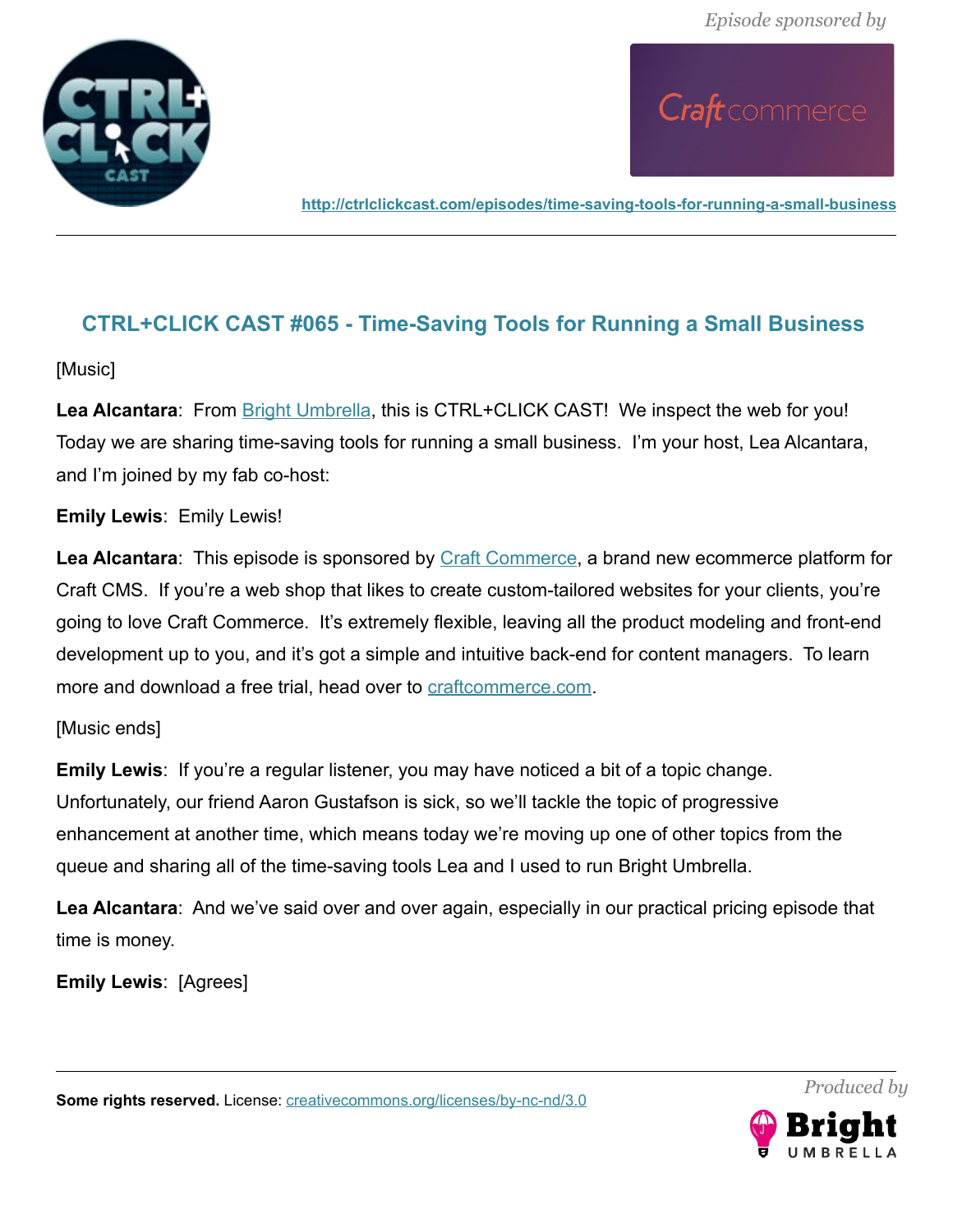

**<http://ctrlclickcast.com/episodes/time-saving-tools-for-running-a-small-business>**

**Lea Alcantara**: And the more time you free up, the better you can spend it more productively in life or work, so let's share how we save time. Let's get started with tasks in project management.

**Emily Lewis**: Okay, so it's probably no surprise for most of our listeners that we use [Basecamp,](https://basecamp.com/) it's a pretty popular project management tool in our industry and I guess outside of it.

**Lea Alcantara**: Right.

**Emily Lewis**: We use Basecamp too and it's interesting, we use it for project management, but when it comes to actual client involvement, it's pretty much just the messages and file management.

**Lea Alcantara**: Yeah.

**Emily Lewis**: We've mostly used to-dos internally, meaning we keep those. You can flag them as private so the client doesn't see them. I mean, even when we were assigned to-dos to clients, they don't check them all or reference it.

**Lea Alcantara**: Yeah.

**Emily Lewis**: So the to-do lists are really just a reference for us, but for running a project and communicating with the client, we're using the messaging and the file upload feature of it primarily.

**Lea Alcantara**: Although we're kind of shifting a little bit too since there are some restrictions with file management with Basecamp, they do have Google Docs integration, which we haven't used ourselves.

**Emily Lewis**: Yeah.

**Lea Alcantara**: But what we do use more and more these days because of the file upload restrictions is links to **Dropbox**.

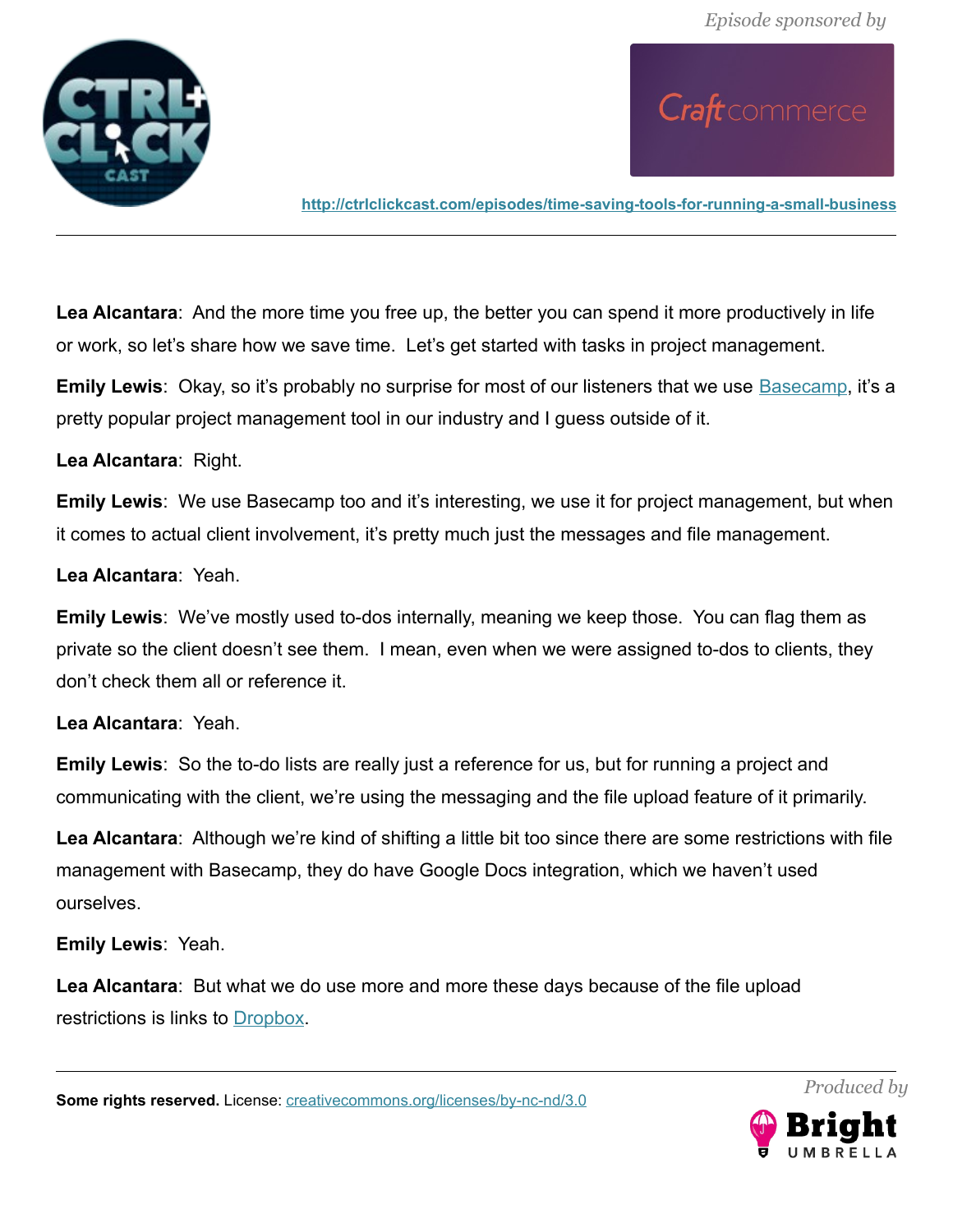

**<http://ctrlclickcast.com/episodes/time-saving-tools-for-running-a-small-business>**

#### **Emily Lewis**: [Agrees]

**Lea Alcantara**: And that makes things a lot more convenient, and especially if you are uploading images from Dropbox, Basecamp just automatically shows the image as if…

**Emily Lewis**: Like a preview.

**Lea Alcantara**: Yeah, like a preview of the image, which makes everything really convenient.

**Emily Lewis**: Yeah, good point, so it's mostly now that we're moving, because we were uploading files and encouraging the client to upload files.

#### **Lea Alcantara**: Right.

**Emily Lewis**: But now we've been, like you said, just putting in links to Dropbox and then if a client uploads a file, particularly if it's large, we pull that into Dropbox and put a reference to the Dropbox file in Basecamp rather than Basecamp doing all the storage.

**Lea Alcantara**: Yeah, absolutely.

**Emily Lewis**: We'll talk a little bit about Dropbox in a second. I think it's worth noting that the reason why I know I prefer using Basecamp for the messaging is that things for me just get lost in email no matter how often I'm trying to archive an important discussion and I use labels aggressively and somehow I can't find it and the search doesn't find it somewhere in the ether.

### **Lea Alcantara**: Right.

**Emily Lewis**: But Basecamp, it's always there. It's a record of proving that you've had a discussion, what the points of that discussion were, and it's really easy to reference back and remind the client, "Oh, you said this back then. Is this still where we're going with this?"

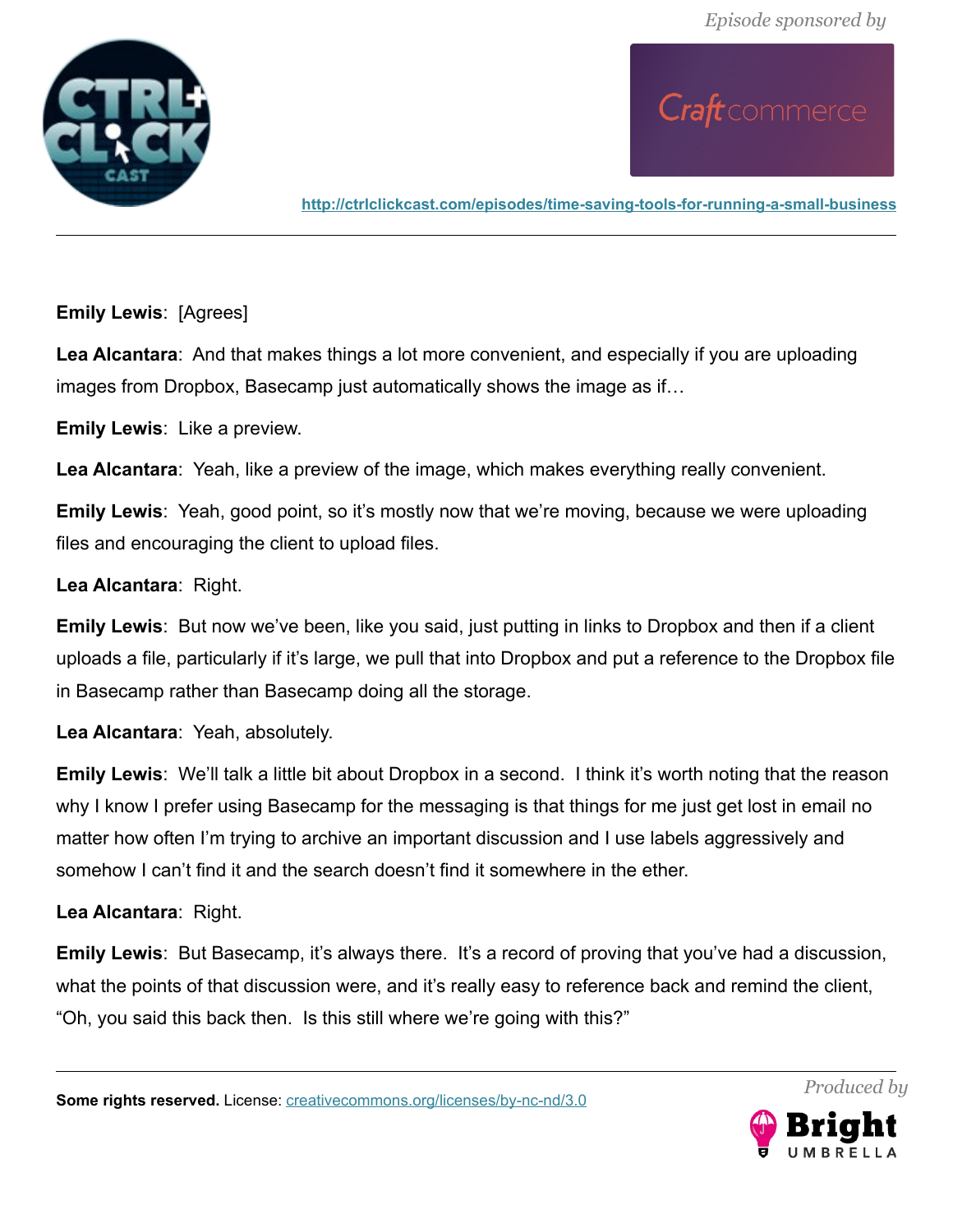

**<http://ctrlclickcast.com/episodes/time-saving-tools-for-running-a-small-business>**

**Lea Alcantara**: Right, and I'm appreciative of the Basecamp search options there too.

**Emily Lewis**: [Agrees]

**Lea Alcantara**: For whatever reason, it just is easier to search through that than thousands of thousands of a mixture of private/public emails in one inbox. Here, at least you know it's a search to one particular project or one particular client, which makes things really, really convenient, and I can't emphasize enough the fact that there's a repository for this communication.

## **Emily Lewis**: [Agrees]

**Lea Alcantara**: So we kind of referenced it a little bit with the to-do list that even when we have them public for the client and we assign it to them, they might not use it, but what's important is that it's there, that they see it, that the task has been assigned so that there's no gray area over what was expected for anyone.

**Emily Lewis**: [Agrees]

**Lea Alcantara**: Whether it's an expectation on us as Bright Umbrella vendors or them as the client.

**Emily Lewis**: [Agrees]

**Lea Alcantara**: The fact that there's just really less room for error when you use something like Basecamp, and that really saves time going, "Well, did you mean this? Did you mean that? Blah, blah, blah."

**Emily Lewis**: [Agrees]

**Lea Alcantara**: Well, search through the archive, right?

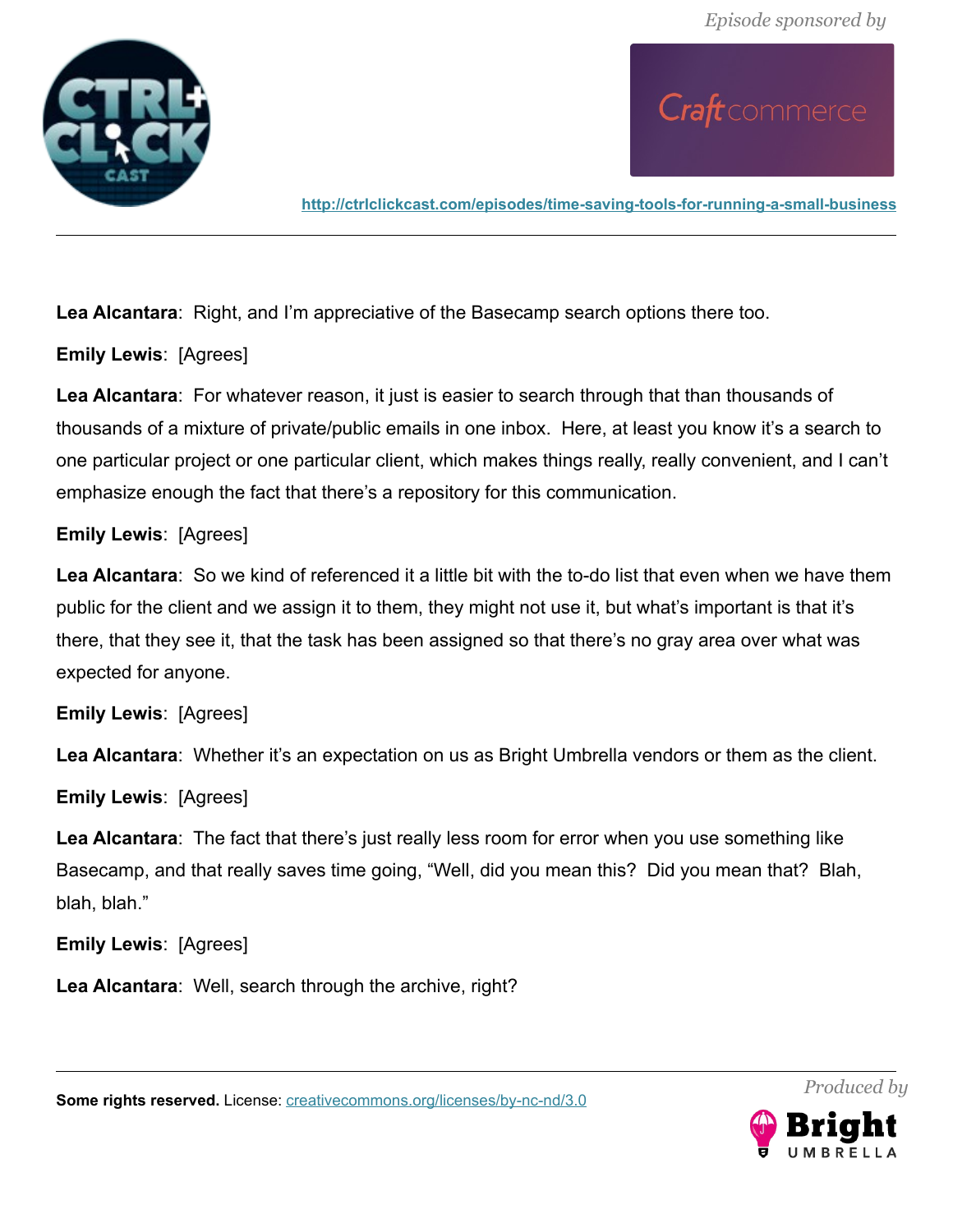

**<http://ctrlclickcast.com/episodes/time-saving-tools-for-running-a-small-business>**

**Emily Lewis**: Yeah. And even more specifically in terms of how we use that aspect of Basecamp that has been probably, I don't know, but I think "game changer" is too strong of a word, but our clients really like it is that once a week we post a check-in to the client project in Basecamp and everyone on the team, even they aren't the people we're dealing with one on one during the week for discreet tasks, but everyone on the team gets looped in. They know what they did last week, what's coming up this week and when their involvement is necessary, and over and over again, our clients are telling us how amazing that that is for them to not only ensure that they don't have to make sure the team is up to date because we're doing it.

#### **Lea Alcantara**: Right.

**Emily Lewis**: But also giving them a heads up, "Oh yeah, I am going to have to do this for them this week, and I need to involve these team members" kind of thing, it really, really helps a lot with communication, setting expectations and really making a client feel that even in those weeks where you aren't doing a lot of client communication, that they know you're working on the project.

**Lea Alcantara**: Yeah, absolutely. I feel like, again, erring on the side of slightly over communicating, but I want to emphasize the fact that these check-ins aren't like giant paragraphs, they're not books, they're not articles. They're literally, "This is what we're going to do, bullet point, bullet point. This is what happened last week, bullet point, bullet."

### **Emily Lewis**: [Agrees]

**Lea Alcantara**: And that just sets a clearer tone over what's going and overall, that saves everyone a ton of time because I think before we did this, there was a lot of back and forth of messaging just like okay. It's not necessarily because they didn't trust what we were doing, it's just that they were

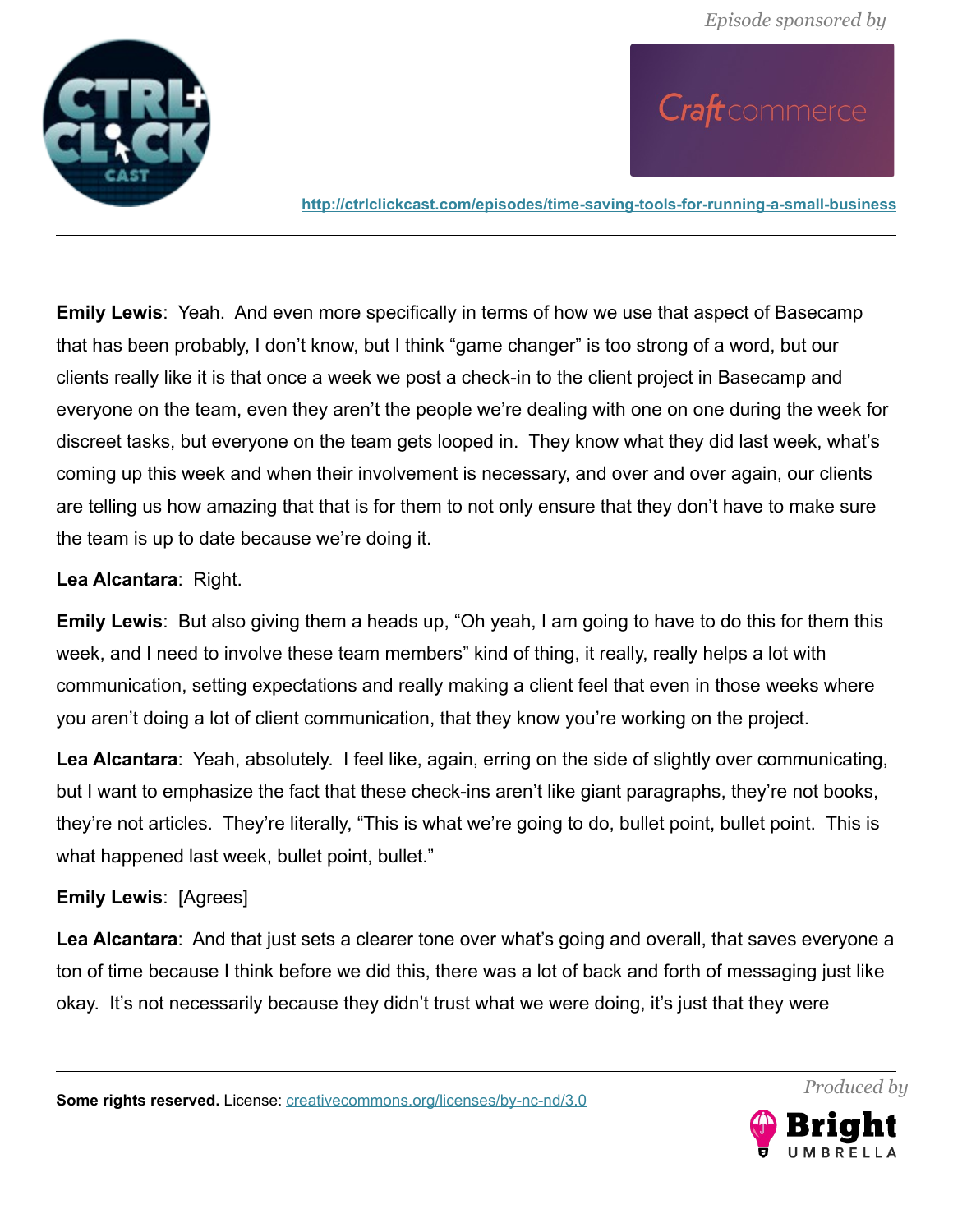

**<http://ctrlclickcast.com/episodes/time-saving-tools-for-running-a-small-business>**

confused over what their involvement needs to be for that week because they also need to plan their week out.

**Emily Lewis**: Yeah, good point. So we also use Basecamp really heavily for managing this podcast as well as managing Bright Umbrella itself as opposed to client project.

#### **Lea Alcantara**: Yeah.

**Emily Lewis**: And I think one of the things that's interesting about how we use Basecamp is to-do lists, specifically if you have ever used Basecamp Classic, you may recall that they had this really wonderful feature that allowed you to create a to-do list template, and it was basically, you know, let's say, every week you have a set number of tasks you do every week. Well, you create that template and instead of creating the to-do list from scratch each time, you just use that template to create a fresh to-do list. Well, Basecamp 2 dropped that functionality where I just do not even understand why at all.

### **Lea Alcantara**: Yeah.

**Emily Lewis**: But what we've done is sort of create our own version of these to-do list templates in that I create a to-do list. I call it a "template," and every week when I have to create, and every week we have social media to-dos, and every week we have a business development to-dos and so on, and so what I'd do is I just copy, and Basecamp gives you a feature to copy an existing to-do list and it carries over the people who was assigned to it, et cetera, and so I just copy that to-do list each time and then assign the people and assign the to-dos. Basecamp Classic did it much more seamlessly and elegantly and so it's a little clunky, but it definitely saves time not only for me to create the to-do

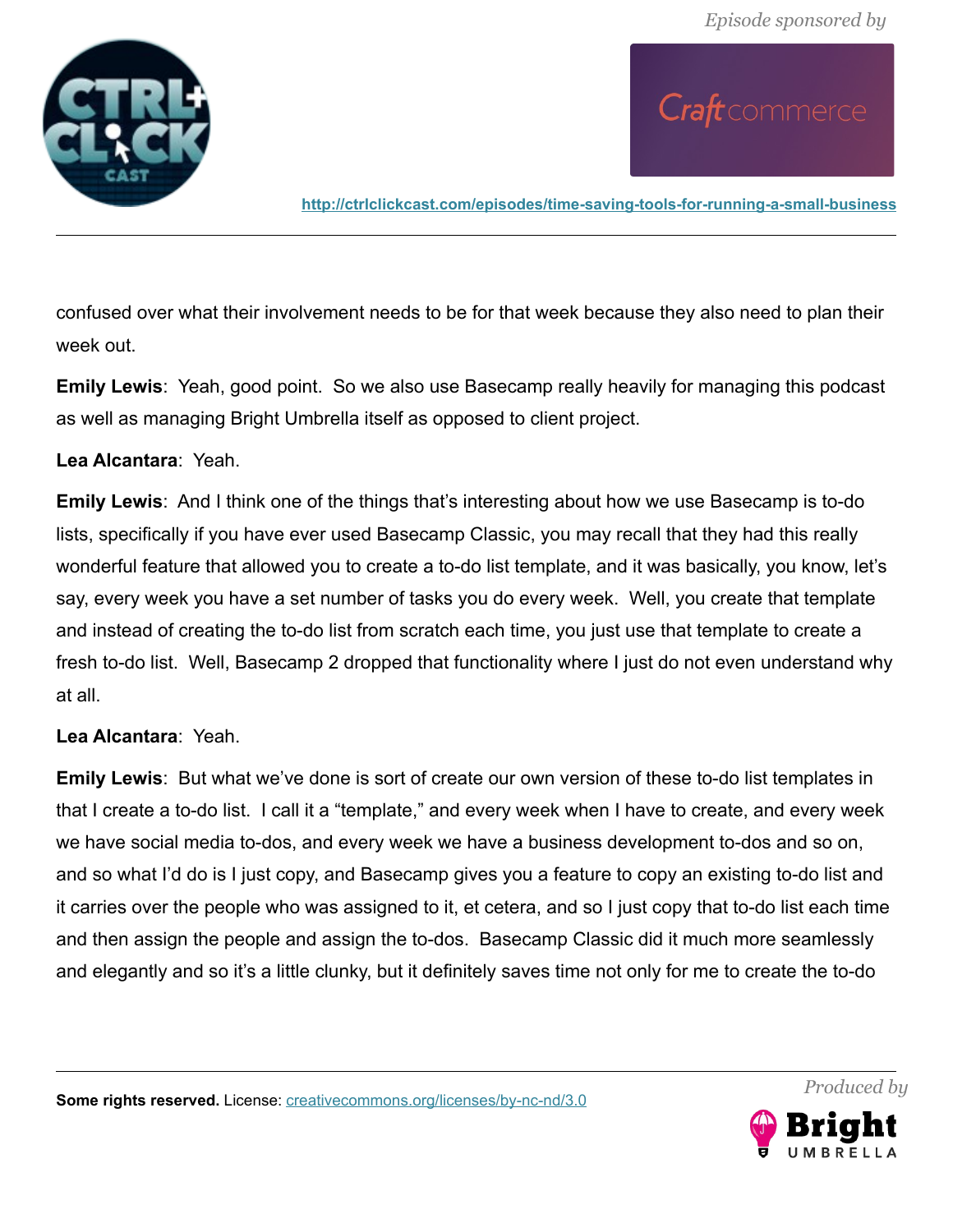

**<http://ctrlclickcast.com/episodes/time-saving-tools-for-running-a-small-business>**

list each week. I'm not doing it from scratch. Because you can't, I mean, you could technically copy from the previous weeks.

**Lea Alcantara**: Right.

**Emily Lewis**: But the people check them off as done, you have to uncheck them off. It's just a pain in the ass is what it is.

**Lea Alcantara**: Yeah, yeah. [Laughs]

**Emily Lewis**: And so these template to-do lists that we have, it makes it easier for me to get them set up, but if I ever need Lea to do it or our assistant Erin to do it, they can go to the template. They don't need to know what the to-dos are for the week. They can just copy that one that I created. So it's a little bit of a hack to it, but it gets the job done and it definitely saves time versus the manual option.

**Lea Alcantara**: Yeah, absolutely, and just having that template there beyond just saving time, it just emphasizes that there are a lot of repetitive tasks, common tasks to every single business tasks, I guess. [Laughs]

**Emily Lewis**: [Agrees]

**Lea Alcantara**: A big task like when we are creating a proposal, there are a lot of things that you know you have to get done, and without these to-do lists, we could forget it.

**Emily Lewis**: [Agrees]

**Lea Alcantara**: Like we could forget like really, really….

**Emily Lewis**: Easily.

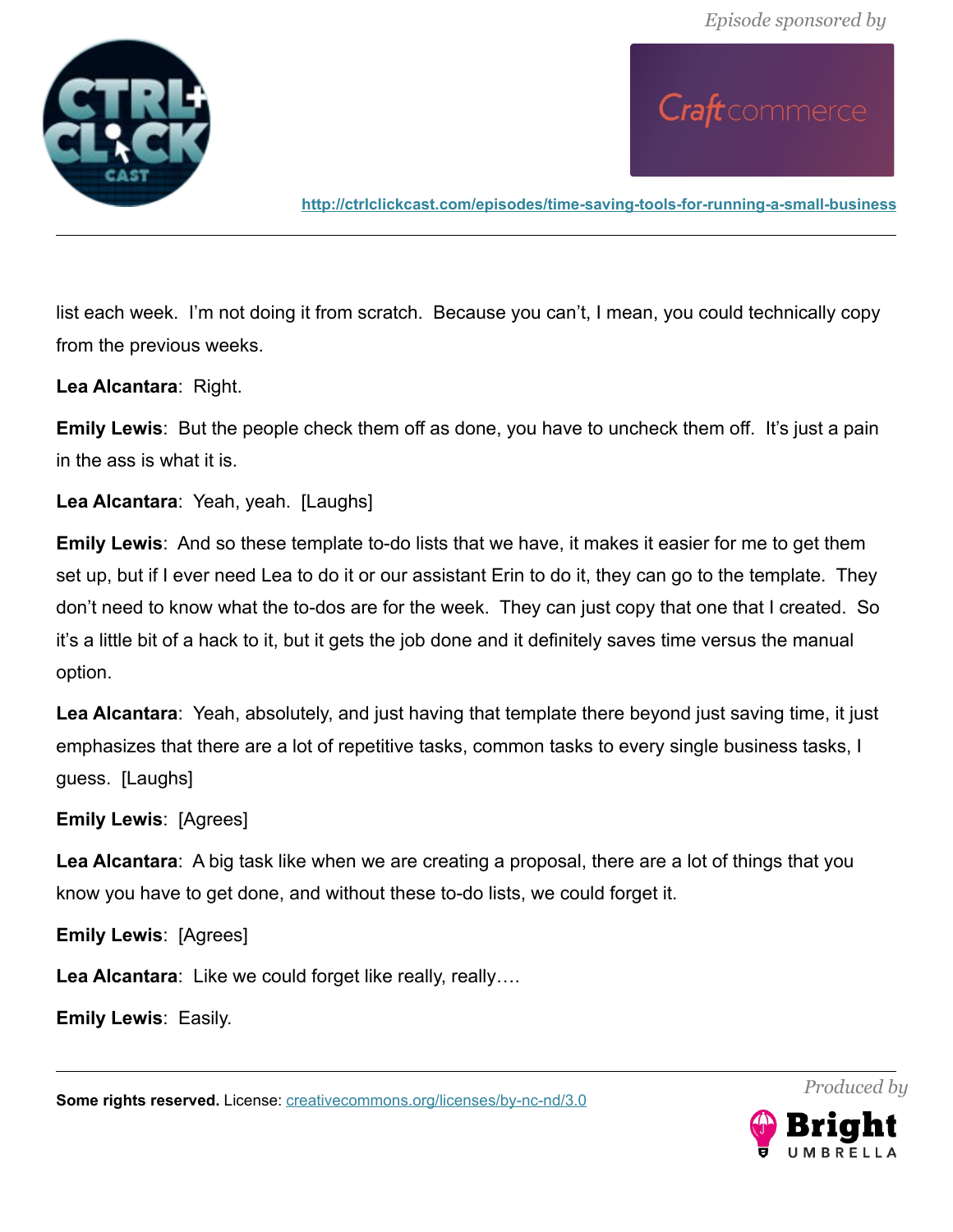

Craft commerce

**<http://ctrlclickcast.com/episodes/time-saving-tools-for-running-a-small-business>**

**Lea Alcantara**: Really easily, and certain things that are very common sense like following up if they haven't responded, but if it wasn't in the to-do list because you're busy doing your job, you might not do something that simple simply because it wasn't cited. Now, I do want to mention, you mentioned Basecamp Classic and Basecamp 2. They do have Basecamp 3 out there. We haven't tried that ourselves, but I did a quick google, and it looks like they'll be incorporating the to-do templates back later this year in Basecamp 3.

**Emily Lewis**: Oh, smarts, finally.

#### *Timestamp: 00:10:14*

Lea Alcantara: It's not out yet. They're like, "Hold on tight, it will be there in a few months." But it's nice to see that they're actually, like they're stating that it's going to come back, unfortunately, not for Basecamp 2.

### **Emily Lewis**: [Agrees]

**Lea Alcantara**: You have to be Basecamp 3 subscriber, but that at least is a positive move forward I think.

**Emily Lewis**: Yeah, and continuing with the template concept in Basecamp 2, they do offer you project templates, which essentially lets you create a brand new project that has a set number of todo lists, even set number of messages already established in it. It's also kind of crappy in Basecamp 2 compared to Basecamp Classic.

**Lea Alcantara**: [Agrees]

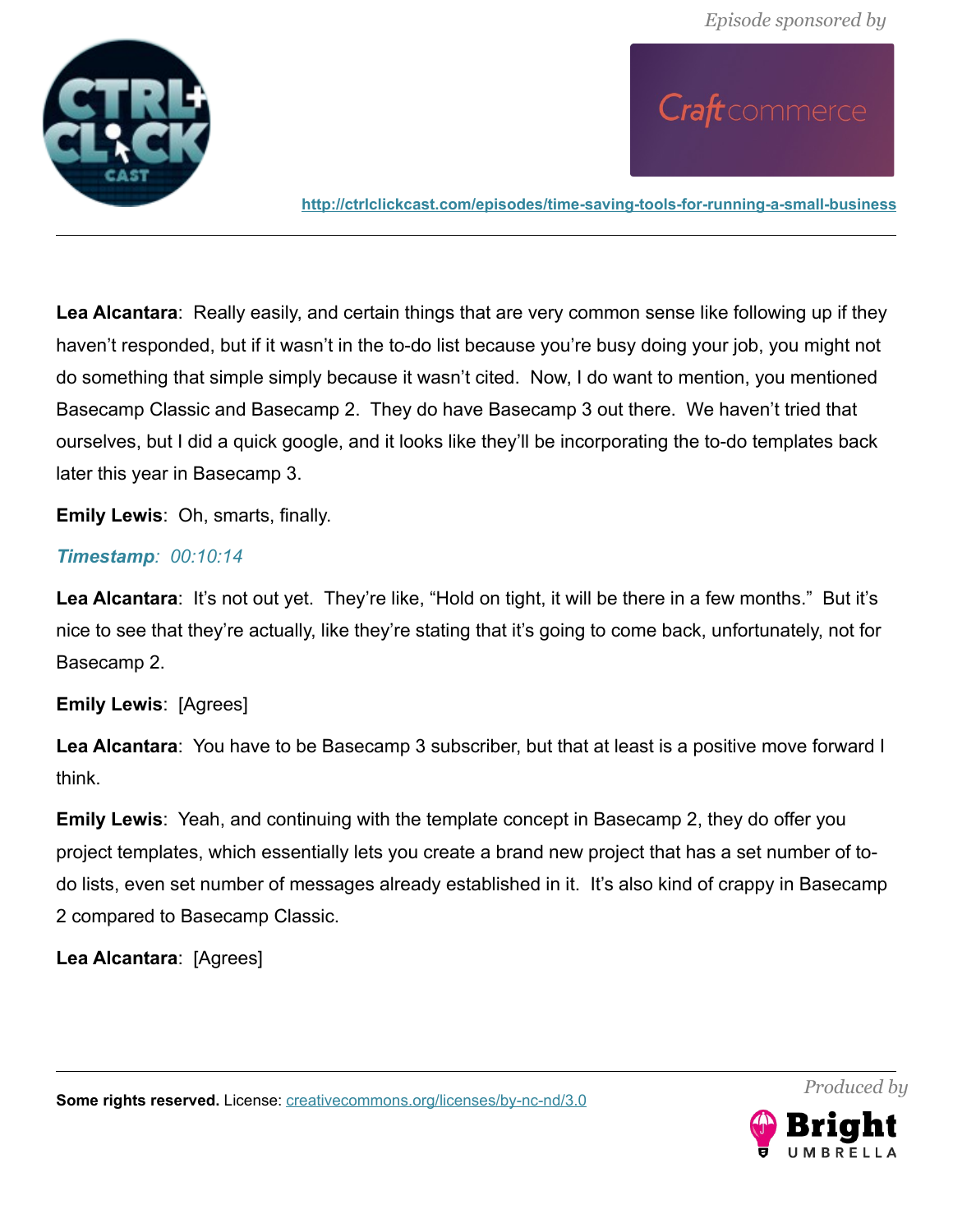

Craft commerce

**<http://ctrlclickcast.com/episodes/time-saving-tools-for-running-a-small-business>**

**Emily Lewis**: Because what we intended to do is we set up a project that has all of our workflows for a new client project, and it's got the to-do list for client onboarding and to-do list for setting up our local environment, and then it's got a to-do list for all the stuff we do for EE security, and then, well, we started using Craft, and we're like, "Oh, do we want to maintain two separate ones to have half of it is redundant and half of it specific to Craft?"

**Lea Alcantara**: Yeah.

**Emily Lewis**: And we realized no, because then we are having to maintain two sets of the stuff about like client onboarding and setting up a local project.

**Lea Alcantara**: Right, right.

**Emily Lewis**: And so we just have this massive, huge project template that has all of our Craft todos, all of our Statamic to-dos, all of our ExpressionEngine to-dos. [Laughs]

**Lea Alcantara**: Right, right.

**Emily Lewis**: And we go through and delete them. It saves some time from creating it from scratch, but it's nowhere near as great as Basecamp Classic was for those sort of template projects, but we still do rely on that because we're very discreet with our to-dos. We get very narrow.

**Lea Alcantara**: Right.

**Emily Lewis**: Because as Leo was saying, it is super easy to forget the details when you're dealing with two clients plus your own business plus the podcast plus everything else in your life.

**Lea Alcantara**: Right.



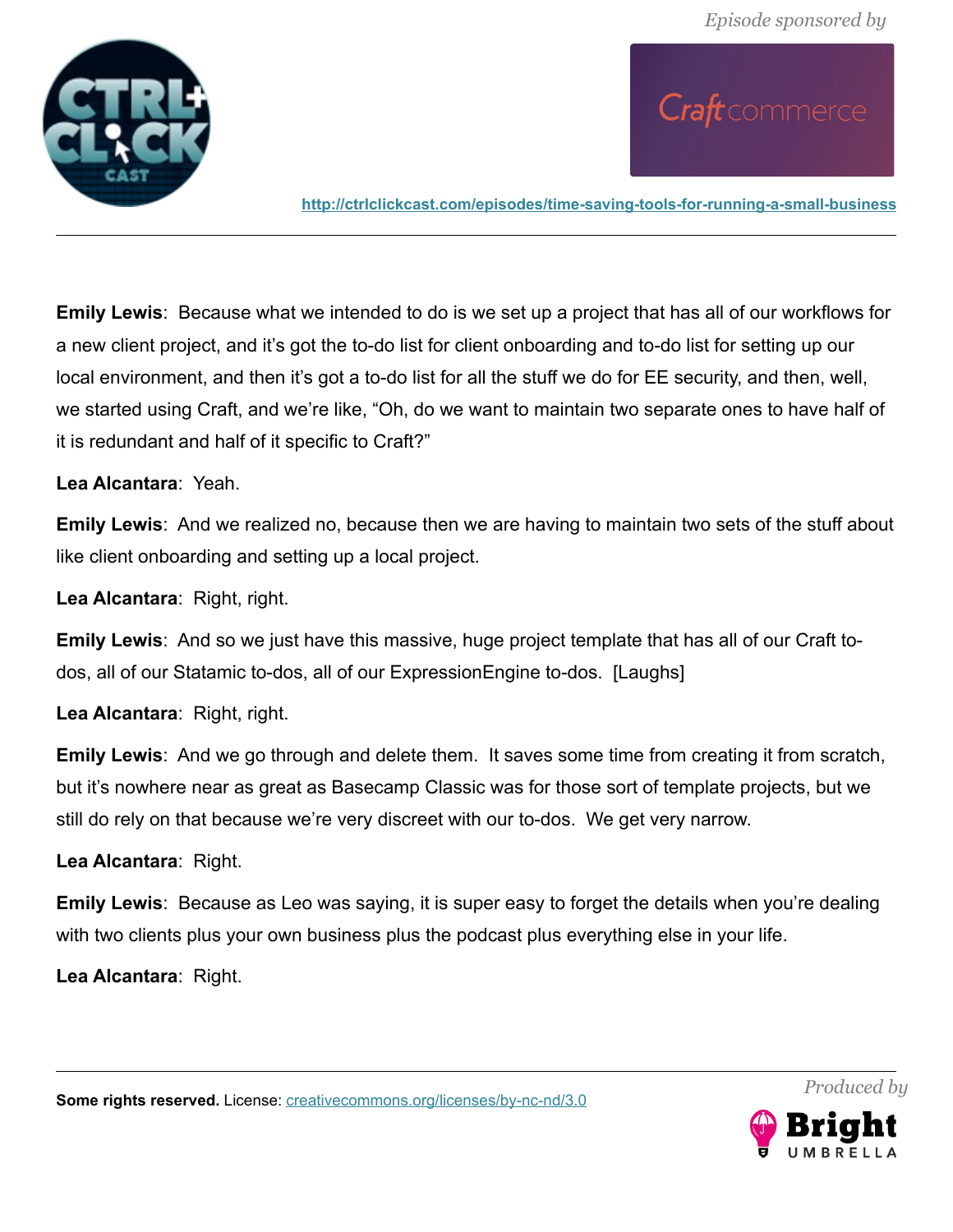

Craft commerce

**<http://ctrlclickcast.com/episodes/time-saving-tools-for-running-a-small-business>**

**Emily Lewis**: So keeping track of the details is really important to us, and it's one of the things that make us stand out from our clients. We are really excellent at project management, and it's one of the things our clients love about us.

**Lea Alcantara**: Yeah, and I really don't know how we could function without these templates or todos.

#### **Emily Lewis**: [Agrees]

**Lea Alcantara**: And what's really easy too is that once you've set up the template, if we identify a new task that falls under it, like we've been changing our proposal process over the past couple of years actually, and more recently since we've been really intentional about how we want to deal with prospects and clients, and what we've just done is essentially break the task down even more.

#### **Emily Lewis**: [Agrees]

**Lea Alcantara**: And we're not starting from scratch at all because we already had the initial template of like set this contact up, set this whatever.

#### **Emily Lewis**: [Agrees]

**Lea Alcantara**: So all we're doing is just adding to it and removing things that didn't make sense.

**Emily Lewis**: So Lea, I know that this is how we're using it internally as a team, but when it comes down to as actual to-dos, you don't really use Basecamp that much anymore, are you?

**Lea Alcantara**: I use it as like an overall reference for the day, and what's interesting is how you and I kind of handle the same tasks from the same place.

**Emily Lewis**: [Agrees]

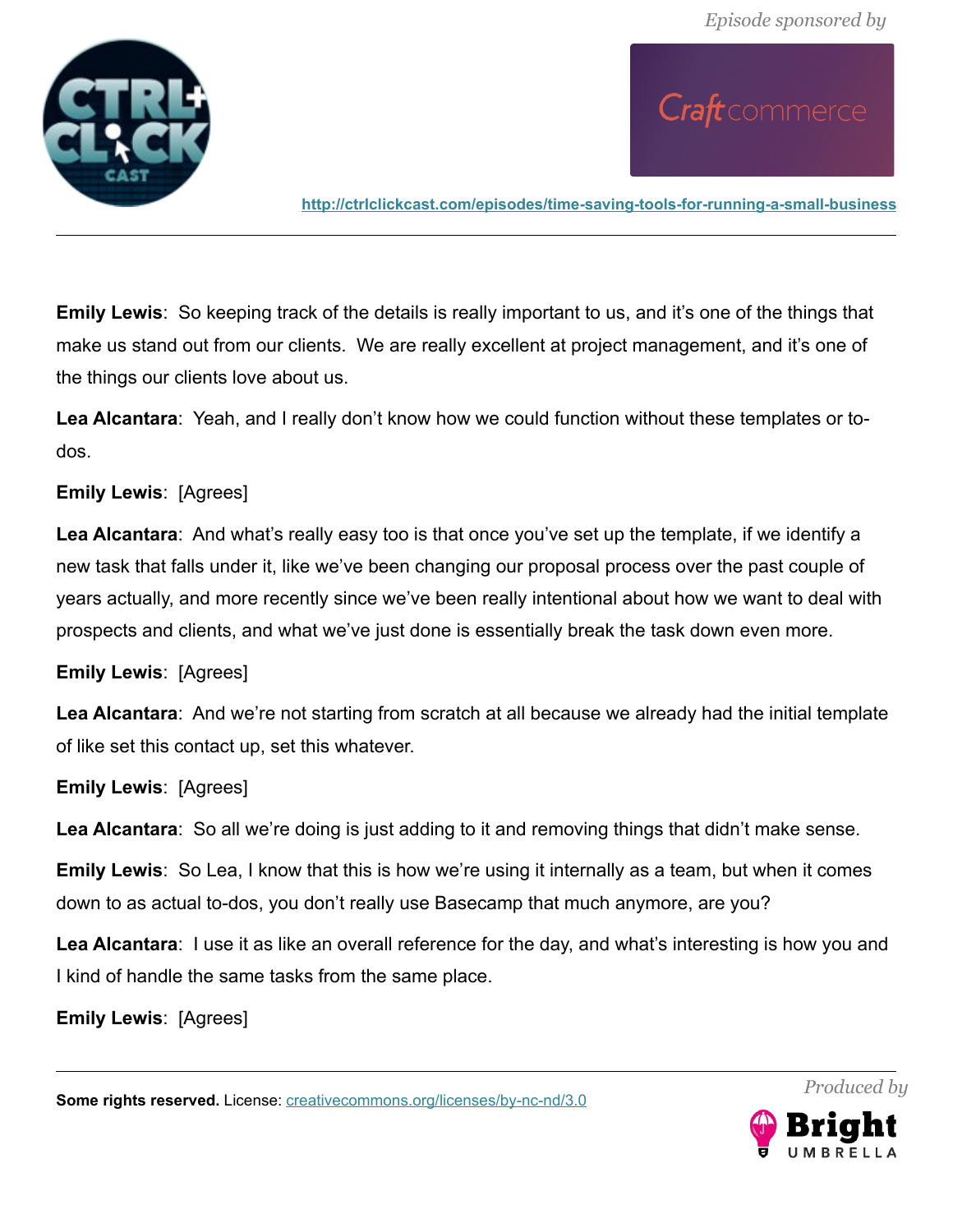

**<http://ctrlclickcast.com/episodes/time-saving-tools-for-running-a-small-business>**

**Lea Alcantara**: Because I know you primarily use email.

**Emily Lewis**: [Agrees]

**Lea Alcantara**: But for me, what I end up doing is I go to the Basecamp open to-do's list and then I make sure that it's on the "do today" and so that gives me overall look of all the tasks that I'm supposed to be doing today or that I'm supposed to get done today, and then what I end up doing or what I used to do was I just have that screen open and then I try to check things off, but I got a little scrambled still even with that one page.

# **Emily Lewis**: [Agrees]

**Lea Alcantara**: And what I've started to do this year, specifically in 2016, is something called the [Bullet Journal](http://bulletjournal.com/) method. So it's basically going back old school and buying a notebook and pen and paper.

# **Emily Lewis**: [Laughs]

**Lea Alcantara**: And what I end up doing is the first thing I do in the morning is I open up "your open to-dos for today" in Basecamp and then I open up my Bullet Journal and I order the to-dos in the importance and the order that I want them to get done.

# **Emily Lewis**: [Agrees]

**Lea Alcantara**: So now, it's like less scrambled and sometimes the to-dos that we have written on purpose on Basecamp, it's full of super details like the URLs and all those kinds of things, and that can get like confusing or at least overwhelming when you look at it as a whole.

**Emily Lewis**: [Agrees]

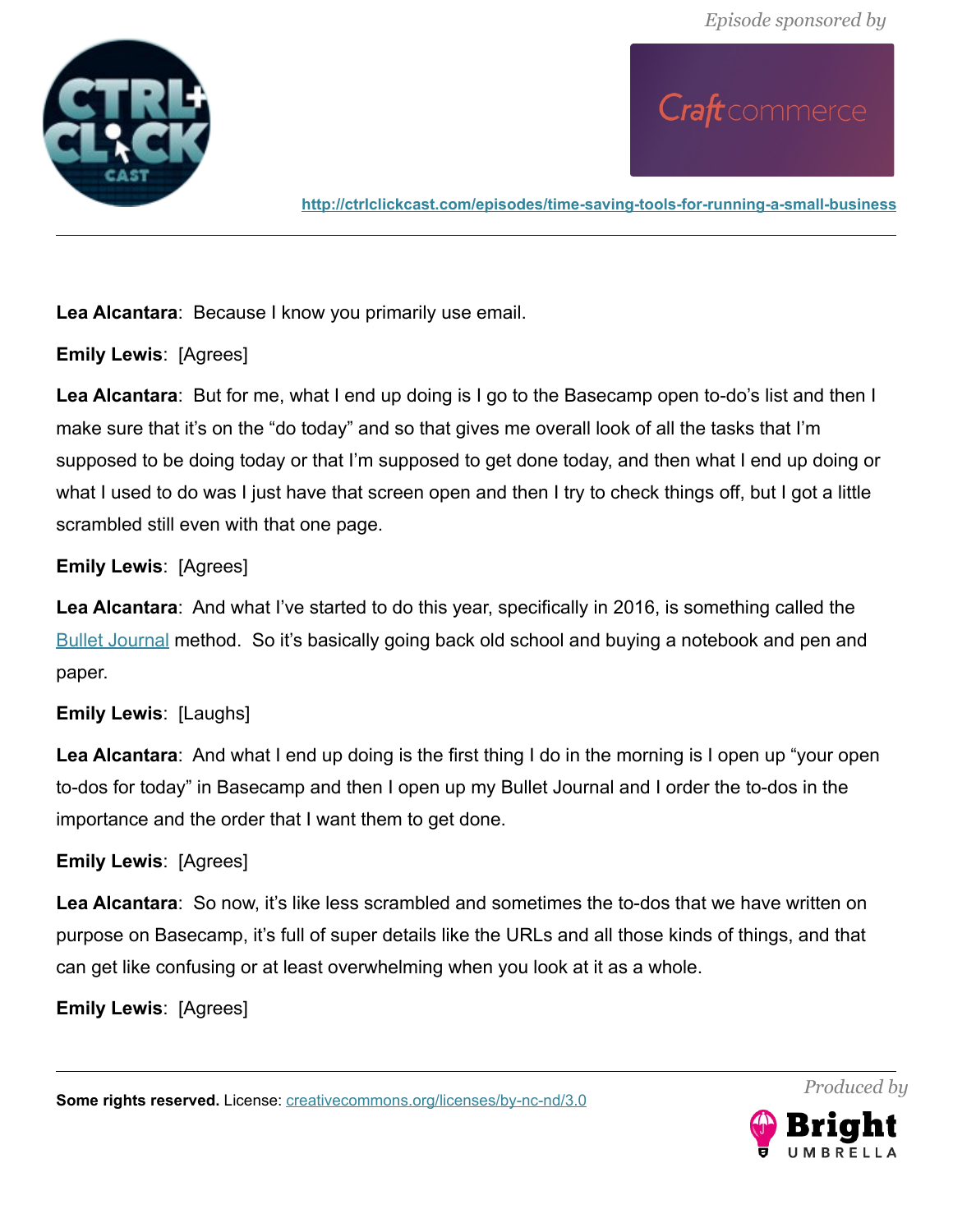

**<http://ctrlclickcast.com/episodes/time-saving-tools-for-running-a-small-business>**

**Lea Alcantara**: But then when I'm writing it down, I just get to the specific tasks.

**Emily Lewis**: Across it.

**Lea Alcantara**: Yeah, and then so it feels a lot like calmer and less overwhelming [laughs] to tackle and then I just go through my journal and check off the stuff on paper, and then once I've done that on paper, then I go to Basecamp, double check that it's correlating and then I check it off on Basecamp.

**Emily Lewis**: And I think this process, even though this technically isn't like a tool or a software, it's a workflow approach. I'm calling it day planning.

**Lea Alcantara**: Yeah, yeah.

**Emily Lewis**: And I feel like it does save time.

**Lea Alcantara**: Oh, absolutely.

**Emily Lewis**: Because as you mentioned, that you can be really overwhelmed looking at things. Sometimes you'll just send me an email for clarification when you were just looking at Basecamp.

**Lea Alcantara**: Right.

**Emily Lewis**: And I think because it had so much detail, you lost the sense of where it fit in with the day.

**Lea Alcantara**: Yeah, exactly.

**Emily Lewis**: And so taking this time to look at the list, putting it in order of how you want to tackle them that day, and then moving from that list that's more focused helps you to be more efficient.



*Produced by*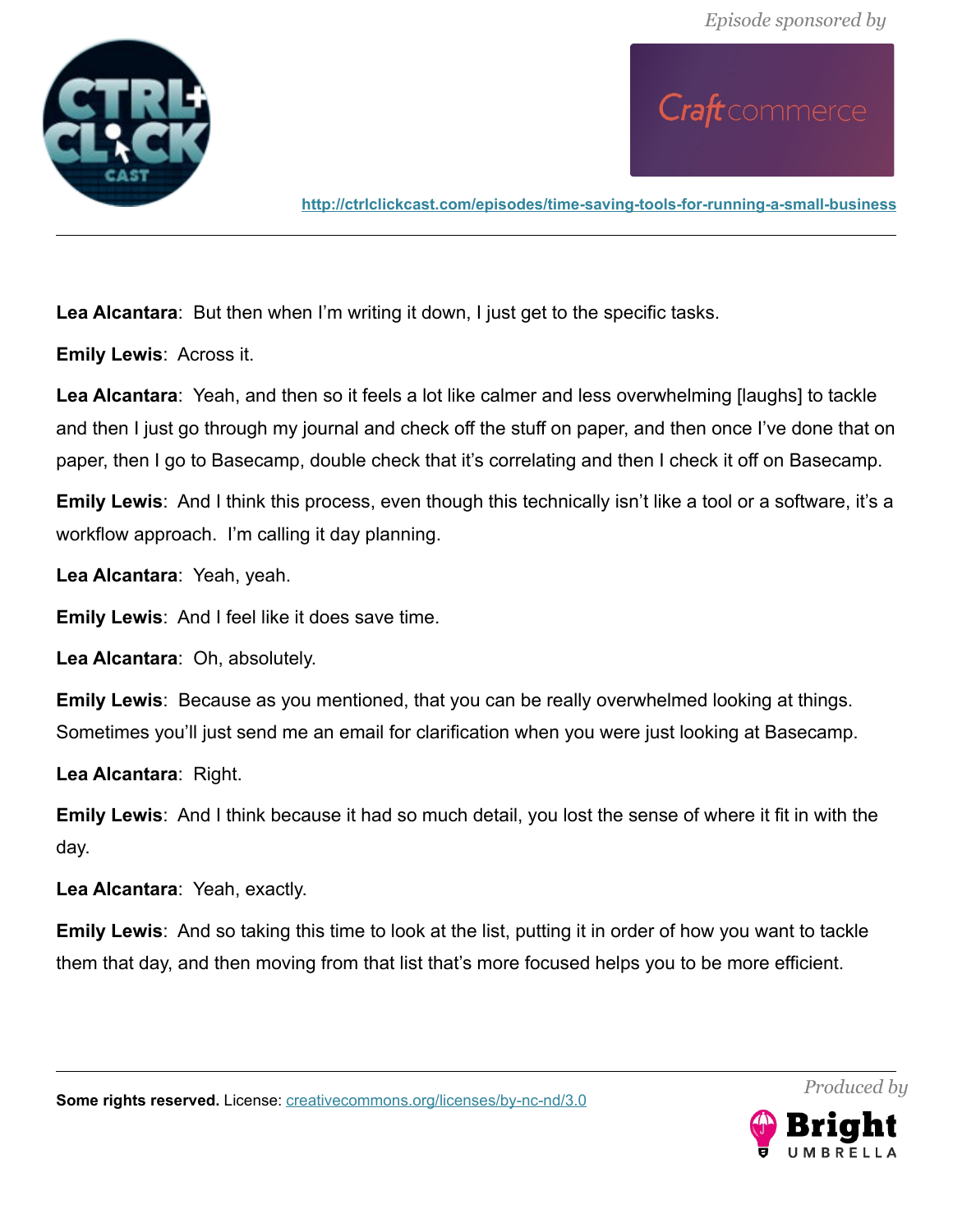

**<http://ctrlclickcast.com/episodes/time-saving-tools-for-running-a-small-business>**

**Lea Alcantara**: Right. Yeah. Oh, absolutely. I feel like I'm actually tackling the tasks versus just like, "Okay, what's next? What's next?"

**Emily Lewis**: [Agrees]

**Lea Alcantara**: And kind of scrambling, you know?

**Emily Lewis**: [Agrees]

**Lea Alcantara**: And this one feels a lot more intentional, and I know that there are studies out there that talk about how writing things down helps cognitive function.

**Emily Lewis**: [Agrees]

**Lea Alcantara**: And I would say that's totally true for me. It helps me focus a lot more.

**Emily Lewis**: Yeah. I used to do that. I used to rely on paper, but a couple of years ago, I really intentionally tried to move more digital with my approach, and as you mentioned, I rely on my email inbox for my task management. If you use Basecamp, you know that you get an email notification the day before something is assigned, and so what I do is I let all those things hit my inbox and then once a morning, I do basically what Lea does, except I do it in my inbox and I have a Gmail label called "To-Do" and anything that needs to be done that I received a notification from Basecamp that needs to be done today, it gets to the To-Do label. That moves it up to my priority inbox.

If you use Gmail, you know you have your regular inbox and then you have priority inbox and then you can have another level displayed on your main screens, basically three buckets, and so I move the to-dos to the priority bucket and that's what I focus on for the day and I don't look at anything else

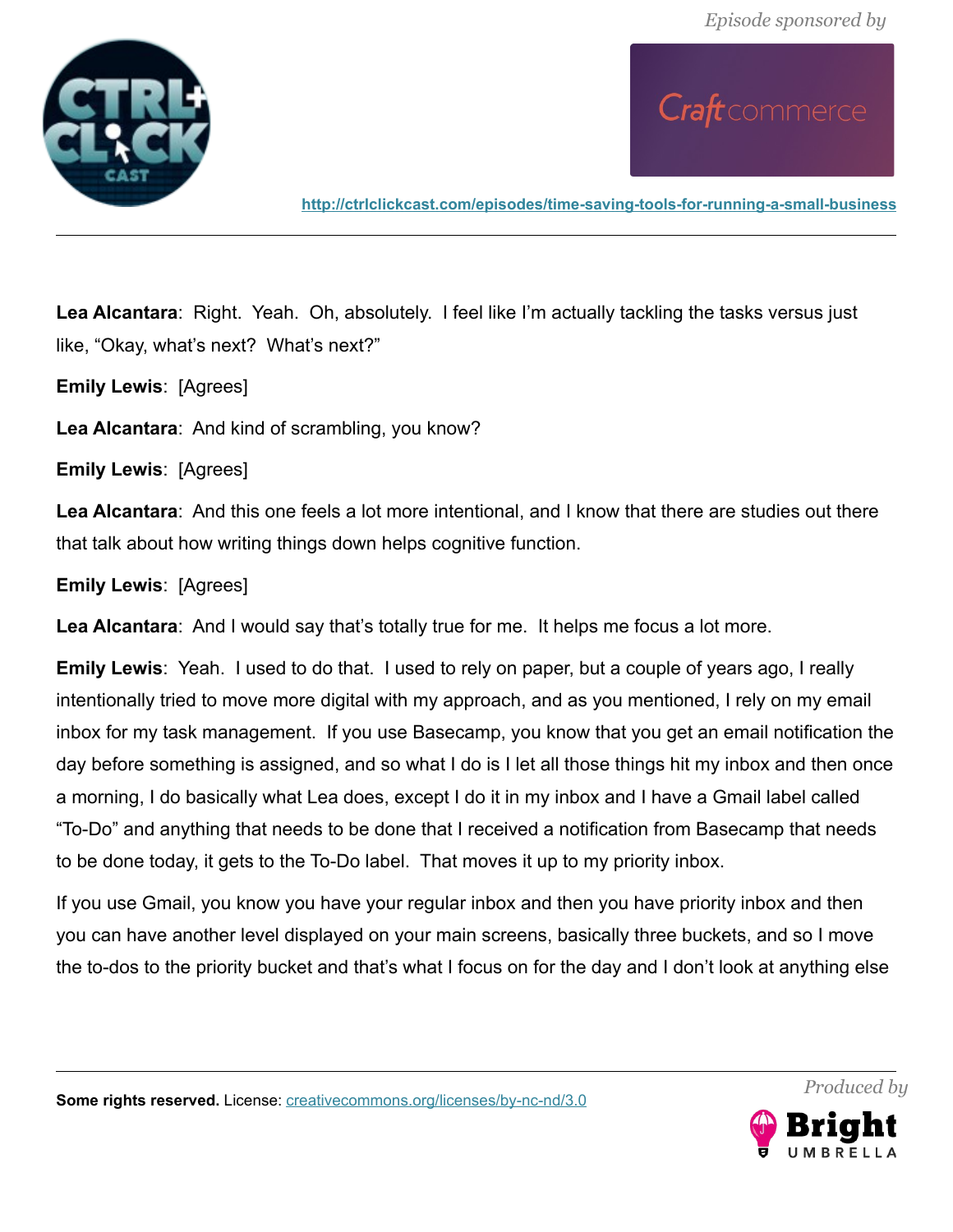

**<http://ctrlclickcast.com/episodes/time-saving-tools-for-running-a-small-business>**

and then I just repeat that the next day. When I complete something, I open the email notification from Basecamp, click through and close it in Basecamp.

**Lea Alcantara**: Yeah.

**Emily Lewis**: So it gets deleted from my inbox.

**Lea Alcantara**: Yeah, you know what I love about just chatting about this kind of stuff is that there are so many ways to do the same thing.

**Emily Lewis**: [Agrees]

**Lea Alcantara**: Like the end tasks is that we check it off at Basecamp.

**Emily Lewis**: [Agrees]

**Lea Alcantara**: But we have different ways of parsing the information.

**Emily Lewis**: So the next thing I thought we could talk a little bit about is our knowledge base.

**Lea Alcantara**: [Agrees]

**Emily Lewis**: And it supports our tasks in project management. We don't use Basecamp for it, we use [Google Docs](http://docs.google.com/) for it, and we'll talk about that a little bit more, about how we use Google Docs more broadly, but from the minute Lea and I joined forces, we realized we had to start documenting how we approach different tasks and we haven't stopped.

**Lea Alcantara**: Right.

**Emily Lewis**: And we have a huge knowledge base on Google Docs, and some of them are straight up, you know, a couple of steps, "Do this, this and this," and some of them are very detailed

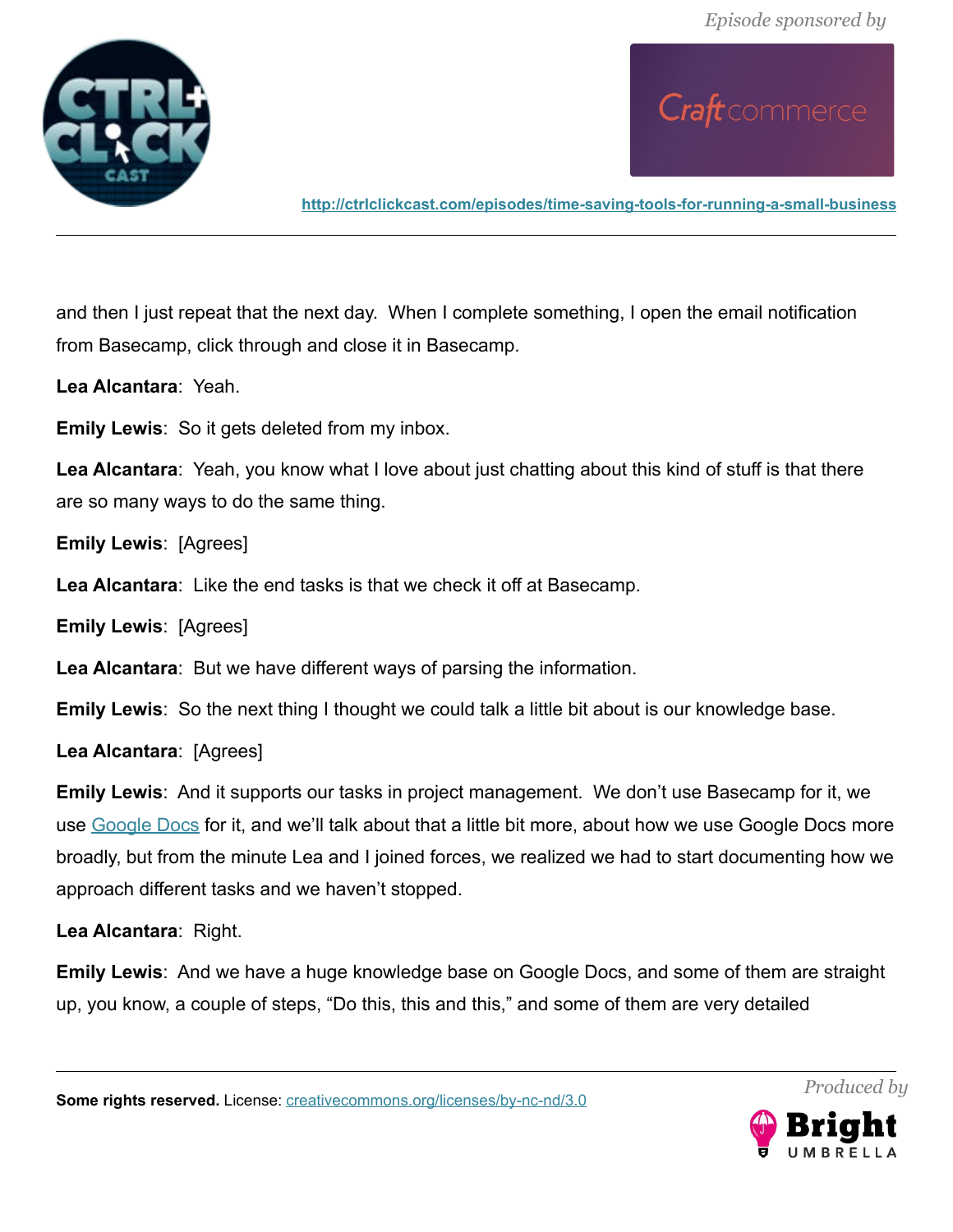

**<http://ctrlclickcast.com/episodes/time-saving-tools-for-running-a-small-business>**

documentation like we set up our local projects and get them tied in with version control and [Beanstalk,](http://beanstalkapp.com/) and the thing that I think is critical about the knowledge base for saving time is that, frankly, if you're not documenting what you're doing, it will take you longer the next time you have to do the same thing.

**Lea Alcantara**: Totally, totally.

**Emily Lewis**: It just will because you'll have to gather your thoughts, remember what you did. It's really also nice to have a starting document and as your workflow shift and change, you're just updating that document. It's a living knowledge base.

**Lea Alcantara**: Yeah.

**Emily Lewis**: Some people use wikis and things like that. Again, the end goal, as long as you're reaching it, it doesn't really matter how you get there.

**Lea Alcantara**: Right.

**Emily Lewis**: But creating a knowledge base and using it, looking at it.

**Lea Alcantara**: Yeah.

**Emily Lewis**: The next time I ask myself, "Oh, you know, how do I do this?" I always check the knowledge base first just to make sure that we don't already have something documented, and if we don't, that then goes onto the to-do list to make a new document for this new workflow.

**Lea Alcantara**: Yeah. Oh, absolutely, and even though we're such a small team because I feel like, as we're talking about this, some people might be surprised that we have such extensive

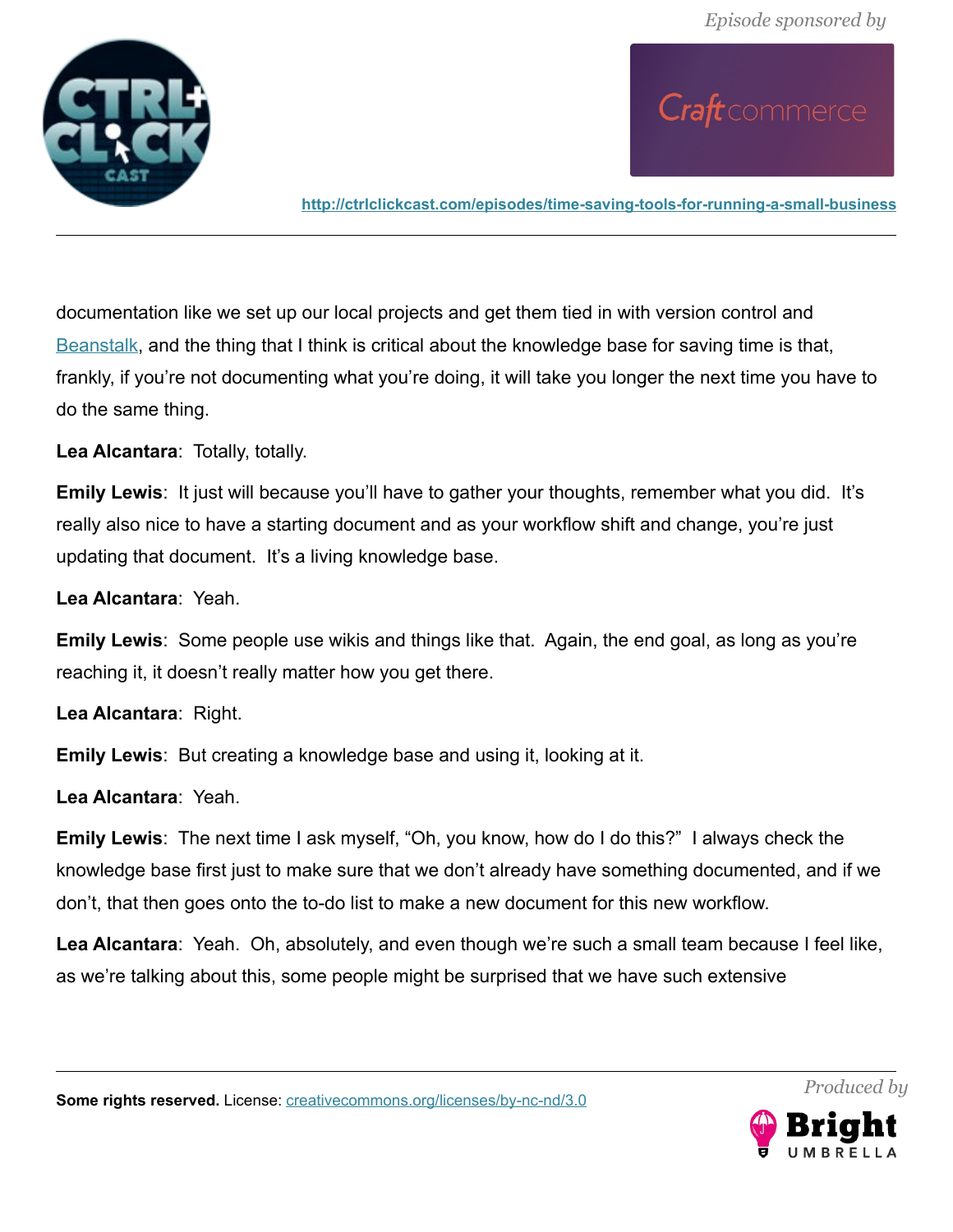

**<http://ctrlclickcast.com/episodes/time-saving-tools-for-running-a-small-business>**

documentation, but really, when you even just add more person on your team, you need to establish standards.

### **Emily Lewis**: [Agrees]

**Lea Alcantara**: You need to establish something, otherwise, there's just a lot of chaos, and also even when you do things over and over and over again, you still forget certain steps and having the documentation out there allows you to just have an at-a-glance look over like, okay, if something did go wrong, you're like, "Okay, what step did I miss?"

### **Emily Lewis**: [Agrees]

**Lea Alcantara**: So for example, like these days, I don't necessarily refer to our version control document anymore because I'm doing that all the time, right?

### **Emily Lewis**: [Agrees]

### *Timestamp: 00:19:56*

**Lea Alcantara**: But on occasion, this has happened not that long ago, something goes wrong with version control, and before I panicked and like email you or try to figure all this stuff, usually it is just an error that I did that's already been documented in the workflow.

### **Emily Lewis**: [Agrees]

Lea Alcantara: And because it's documented, I'll be like, "Oh, it's because I forgot this thing."

**Emily Lewis**: Yeah, yeah.

**Lea Alcantara**: Yeah.

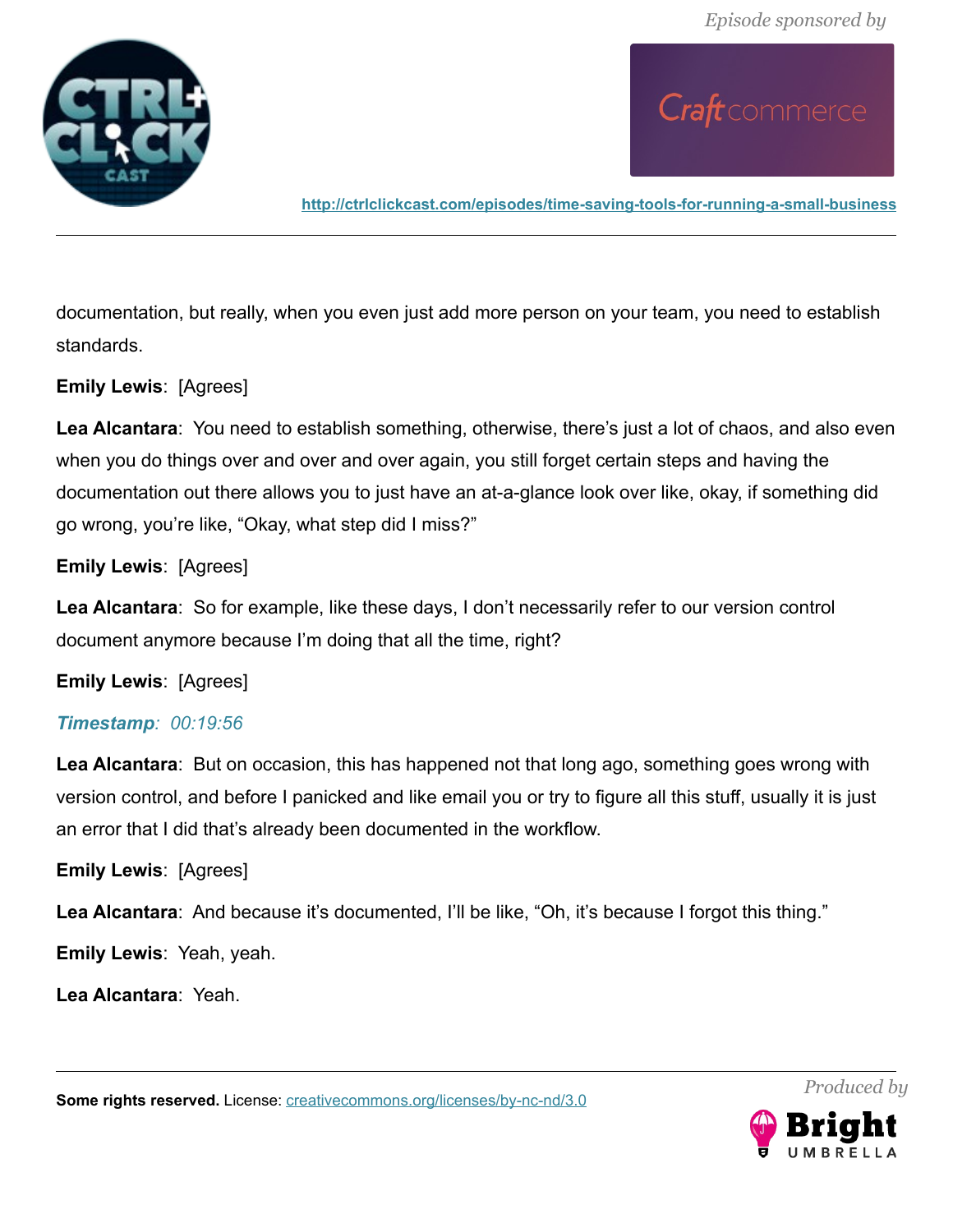

Craft commerce

**<http://ctrlclickcast.com/episodes/time-saving-tools-for-running-a-small-business>**

**Emily Lewis**: And it makes it so much faster when you're, like you mentioned, bringing someone not just into your like permanent team, but when we worked with a contractor…

**Lea Alcantara**: Absolutely.

**Emily Lewis**: And we want them to be a part of our version control workflow, we don't have a training session. [Laughs]

**Lea Alcantara**: [Laughs]

**Emily Lewis**: We don't have, "Here are all the steps," but we just send them a link to our documentation.

**Lea Alcantara**: Yeah.

**Emily Lewis**: The same with, I guess, it was like maybe a year and a half ago, I started using CodeKit instead of Compass.

**Lea Alcantara**: Right.

**Emily Lewis**: And while Lea doesn't write the CSS for most of our projects, she does need to have a system set up and so I just handed her the documentation I created.

**Lea Alcantara**: Yeah.

**Emily Lewis**: We didn't have to discuss it. She just followed it and it was done.

**Lea Alcantara**: Yeah.

**Emily Lewis**: And so it saved a whole lot of time in terms of transferring knowledge and getting people into an existing workflow.

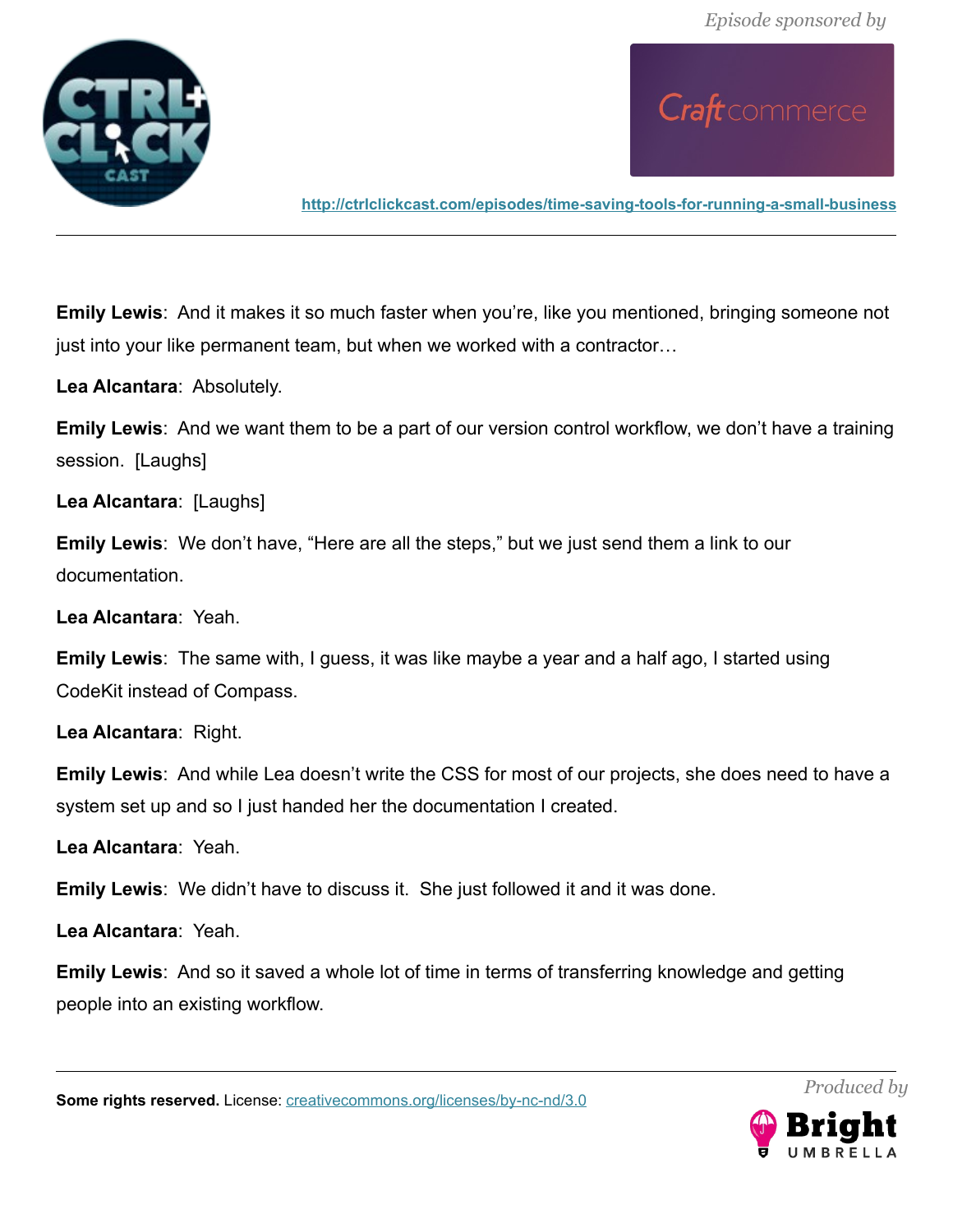

**<http://ctrlclickcast.com/episodes/time-saving-tools-for-running-a-small-business>**

**Lea Alcantara**: Yeah, absolutely. Really, documentation, just in general, is a time-saving maneuver for your business.

**Emily Lewis**: Right, right. All right, so let's talk a little bit about business development, and by that, I mean, getting new work.

**Lea Alcantara**: Right.

**Emily Lewis**: Back in the day when we first started…

**Lea Alcantara**: [Laughs] Back in the day…

**Emily Lewis**: Or even before you and I joined forces, I was using Word for my proposal generation

**Lea Alcantara**: Right, yeah, right.

**Emily Lewis**: If you've used Word, you can imagine how painful that was, especially because Lea and I wanted our proposals to have some flair to it.

**Lea Alcantara**: Branding.

**Emily Lewis**: Meaning styles and branding and conveying that we are a creative agency with a lot of design talent, and Word is cumbersome and clumsy and all those things, and then you have to generate a PDF and the PDF never quite looks as sharp as you'd like it to look. [Laughs]

**Lea Alcantara**: Right.

**Emily Lewis**: And it took forever.

**Lea Alcantara**: To customize.

**Emily Lewis**: I just feel like it took forever.

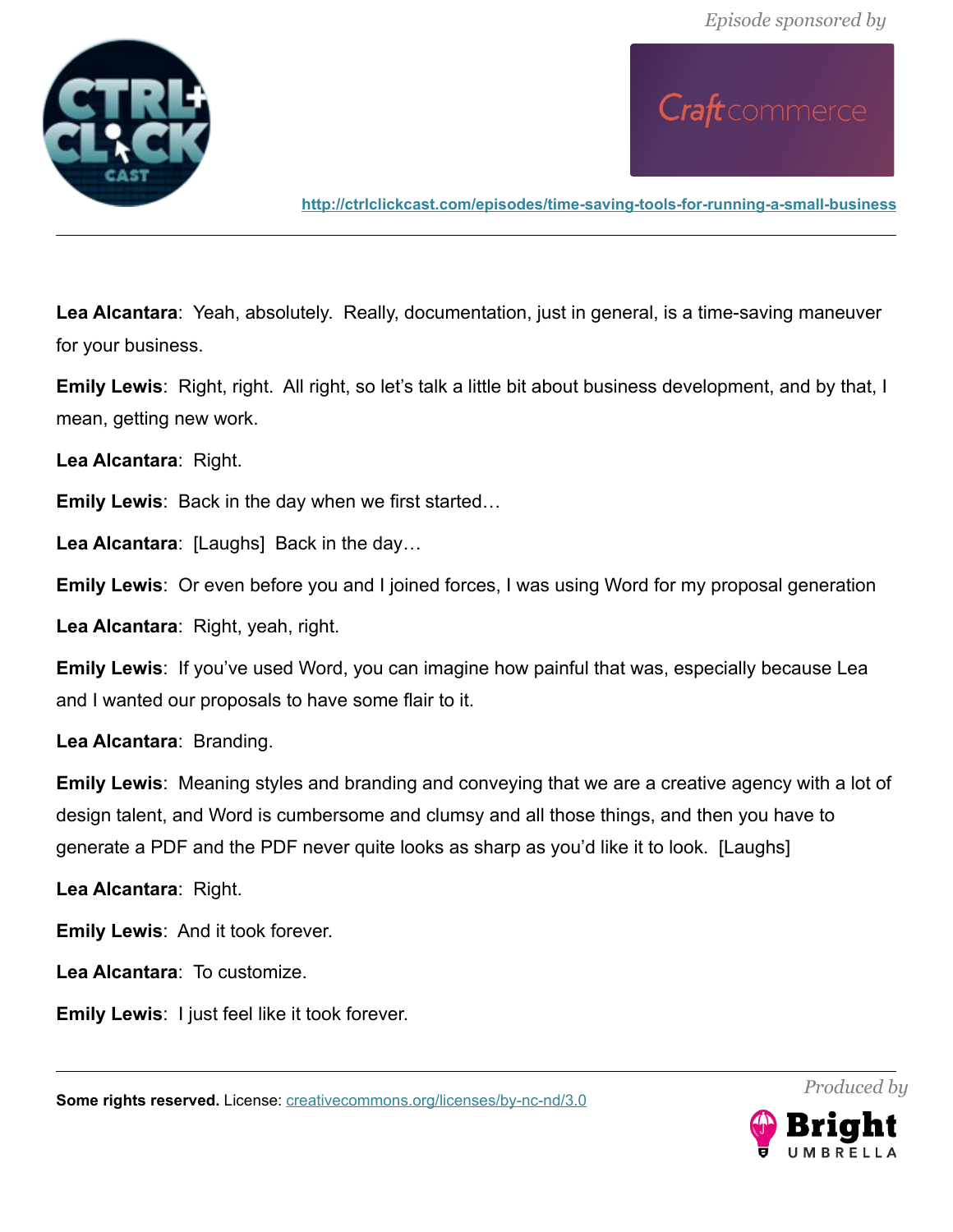

**<http://ctrlclickcast.com/episodes/time-saving-tools-for-running-a-small-business>**

**Lea Alcantara**: Absolutely.

**Emily Lewis**: God, it took forever, and so last year we tried out this service called **Bidsketch**. It is intended for proposals and bids, and it's interesting in that you can generate a proposal in it and you can kind of pick and choose sections. You can drag sections up and down, because if you've ever responded to an RFP, you know sometimes they want the information about your company at the beginning of it and sometimes they want the information about the budget in the middle and so moving that stuff around in Word took so much time.

**Lea Alcantara**: Right.

**Emily Lewis**: Whereas Bidsketch literally gave us the ability to drag and drop different sections.

**Lea Alcantara**: Right.

**Emily Lewis**: It also gave us the nice feature of when someone looked at a proposal, we got a notification that they had looked at it.

**Lea Alcantara**: Yeah.

**Emily Lewis**: And if they looked at it more than once, we got that notification as well. It still wasn't as great as we would have liked it to be, like, for example, I spent almost a whole day of truly painful time trying to style Bidsketch.

#### **Lea Alcantara**: Right.

**Emily Lewis**: Because the proposal that's generated is web-based, so when someone gets a proposal from you in Bidsketch, they're going to a web-based interface, and we wanted it to look a certain way, again, to reflect our style and our branding and it took me, no kidding, hours upon hours.

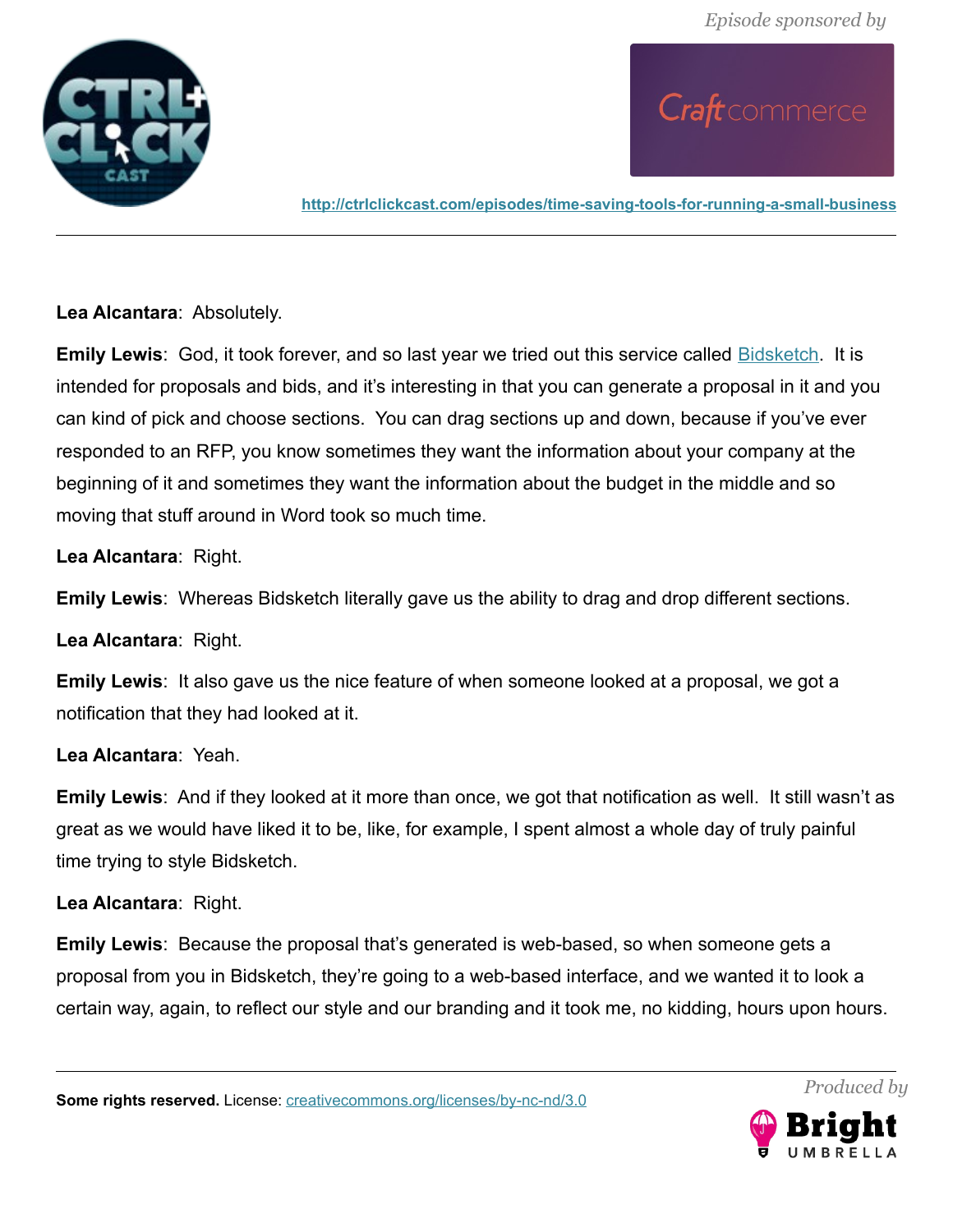

**<http://ctrlclickcast.com/episodes/time-saving-tools-for-running-a-small-business>**

**Lea Alcantara**: Right.

**Emily Lewis**: Because you had to first save an external CS file, then you had to compress it into a ZIP file, then you upload it and then you refresh.

**Lea Alcantara**: Yeah.

**Emily Lewis**: So if you wanted to make one change, you had to do those three steps each time. It was miserable. It also became a little cumbersome because as I was mentioning, those sections you can drag and drop, it ended up like with like a 150 different sections, you know?

**Lea Alcantara**: Right, right.

**Emily Lewis**: They were all relevant depending on the type of project and we can pick and choose and drag and drop, but we were maintaining all of these different sections and accessing those sections with repagination in Bidsketch, and it always returns you to the beginning of the list after you made a change to a section that was on, let's say, page nine.

**Lea Alcantara**: Yeah, right.

**Emily Lewis**: So it just made things a little painful. It was better than Word, but the time saved was not as great as we had hoped it would be.

**Lea Alcantara**: Right, yeah.

**Emily Lewis**: And then enter **PandaDoc**, and I think it was Brandon Kelly at Craft who sent us something in PandaDoc and I was like, "What is this? This is so nice."

**Lea Alcantara**: Yeah. [Laughs]

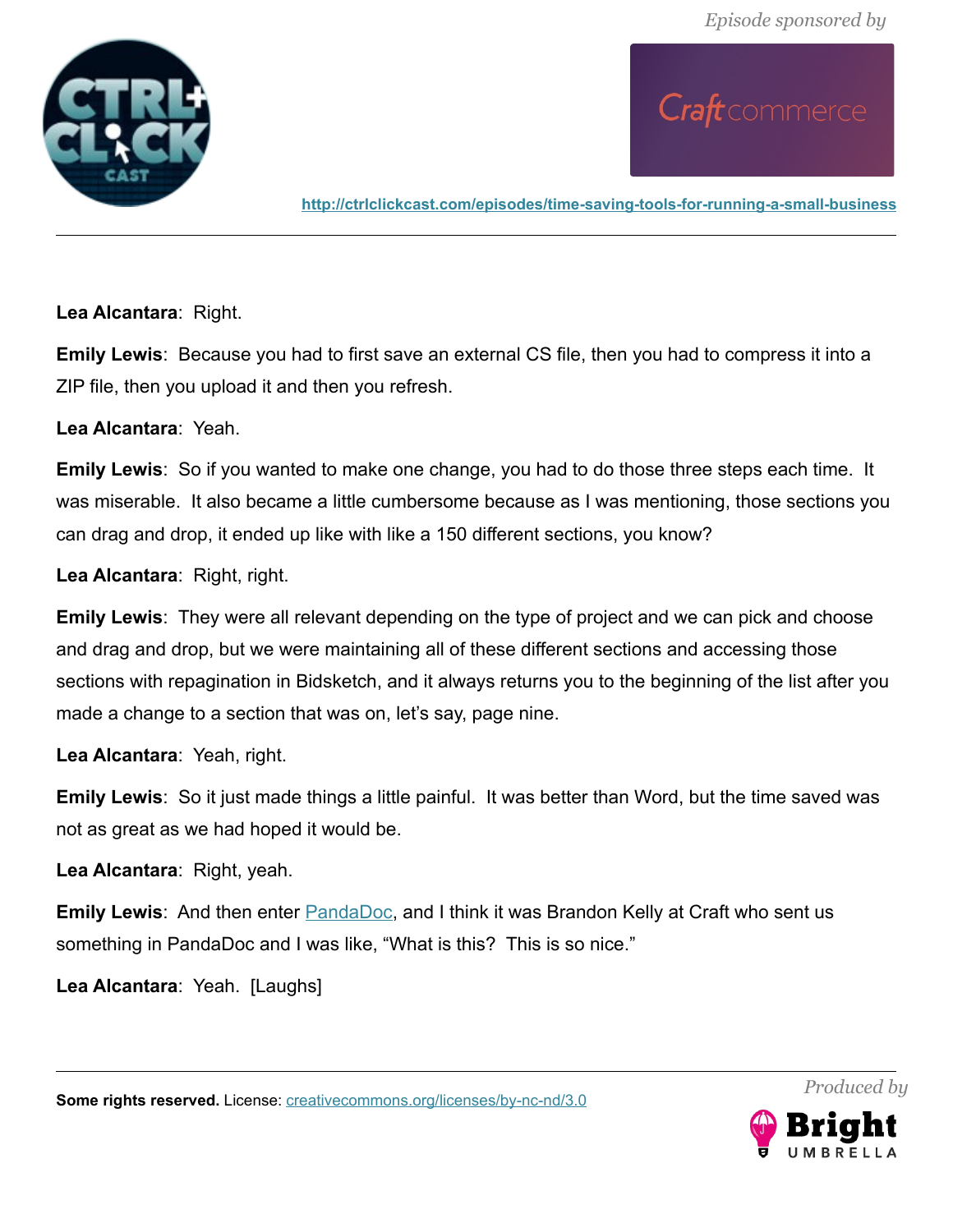

Craft commerce

**<http://ctrlclickcast.com/episodes/time-saving-tools-for-running-a-small-business>**

**Emily Lewis**: It needed our signature, which I guess it's basically for any kind of document that you want to share online, especially if you want it to have some type of signature or approval process, so we started using PandaDoc, and it's been really great.

**Lea Alcantara**: Yeah.

**Emily Lewis:** It's super, super fast to edit and customize. The drag and drop feature is still there, and we've extended it beyond just our proposal. So every single contract document that we have, whether it's an NDA or a subcontractor agreement or a retainer or whatever, we've moved it into a PandaDoc template and so now we're using that system for all of our documents that need signatures and approval.

**Lea Alcantara**: Yeah, and that just makes everything faster too in terms of moving forward.

**Emily Lewis**: [Agrees]

**Lea Alcantara**: So for example, we recently put up a proposal for a big project and then once they were ready to move forward, they just signed the digital document and ready to go. It was just so much faster.

#### **Emily Lewis**: [Agrees]

**Lea Alcantara**: It was just so much faster, even seeing them, the notification, I mean, for them to view it. So as a business, that's really important, so you can see kind of gauge the interest because the more they open the document, the more you know they're sharing it and reviewing it.

**Emily Lewis**: Right. [Agrees]

**Lea Alcantara**: [Agrees]

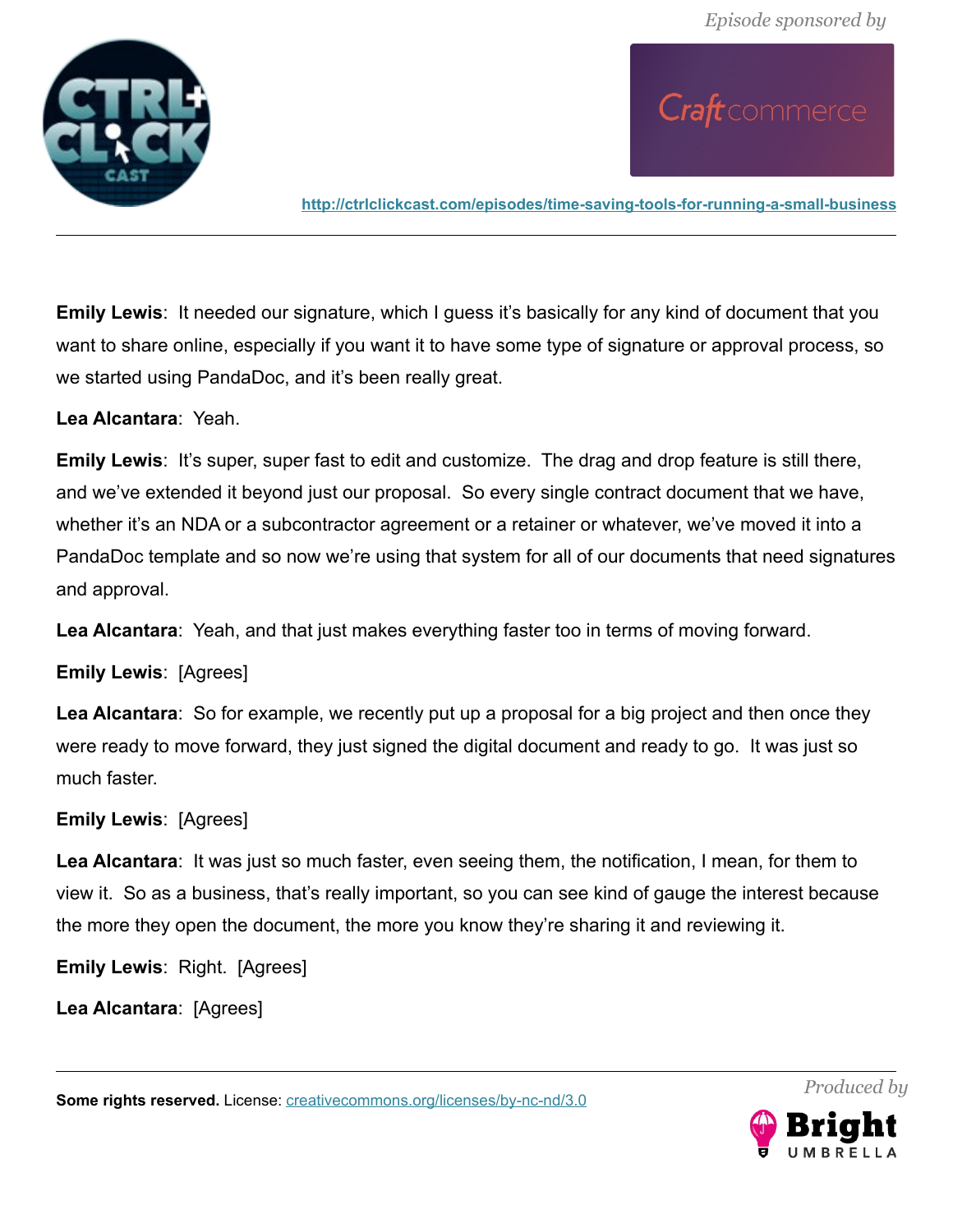

Craft commerce

**<http://ctrlclickcast.com/episodes/time-saving-tools-for-running-a-small-business>**

**Emily Lewis**: Exactly, and then the fact that Bidsketch really was the format of a proposal, but PandaDoc doesn't have any sort of prescribed approach like that.

**Lea Alcantara**: Right.

**Emily Lewis**: And so because we can use it for all of our other doc needs, we're no longer using Word for those which save us a lot of time.

**Lea Alcantara**: Yeah, yeah.

**Emily Lewis**: And so for the monthly fee that we pay for PandaDoc, and since we're on the annual plan, which breaks out to \$19 a month, any of our contract docs can be handled by that instead of just proposals.

**Lea Alcantara**: Yeah, and the interface is so much better.

**Emily Lewis**: Oh yeah, cleaner.

**Lea Alcantara**: Yeah.

**Emily Lewis**: It's cleaner.

Lea Alcantara: It's so much better, so much cleaner. It's easier to customize. I mean, it's not like creating-web-pages-from-scratch kind of customization, but it's enough that we can have a nice, clean, simple document that is readable and that the client can parse.

**Emily Lewis**: I'm pretty pleased that we've made that switch. With Bidsketch, there was always some friction, even though I recognize it was better than Word.

**Lea Alcantara**: Right.

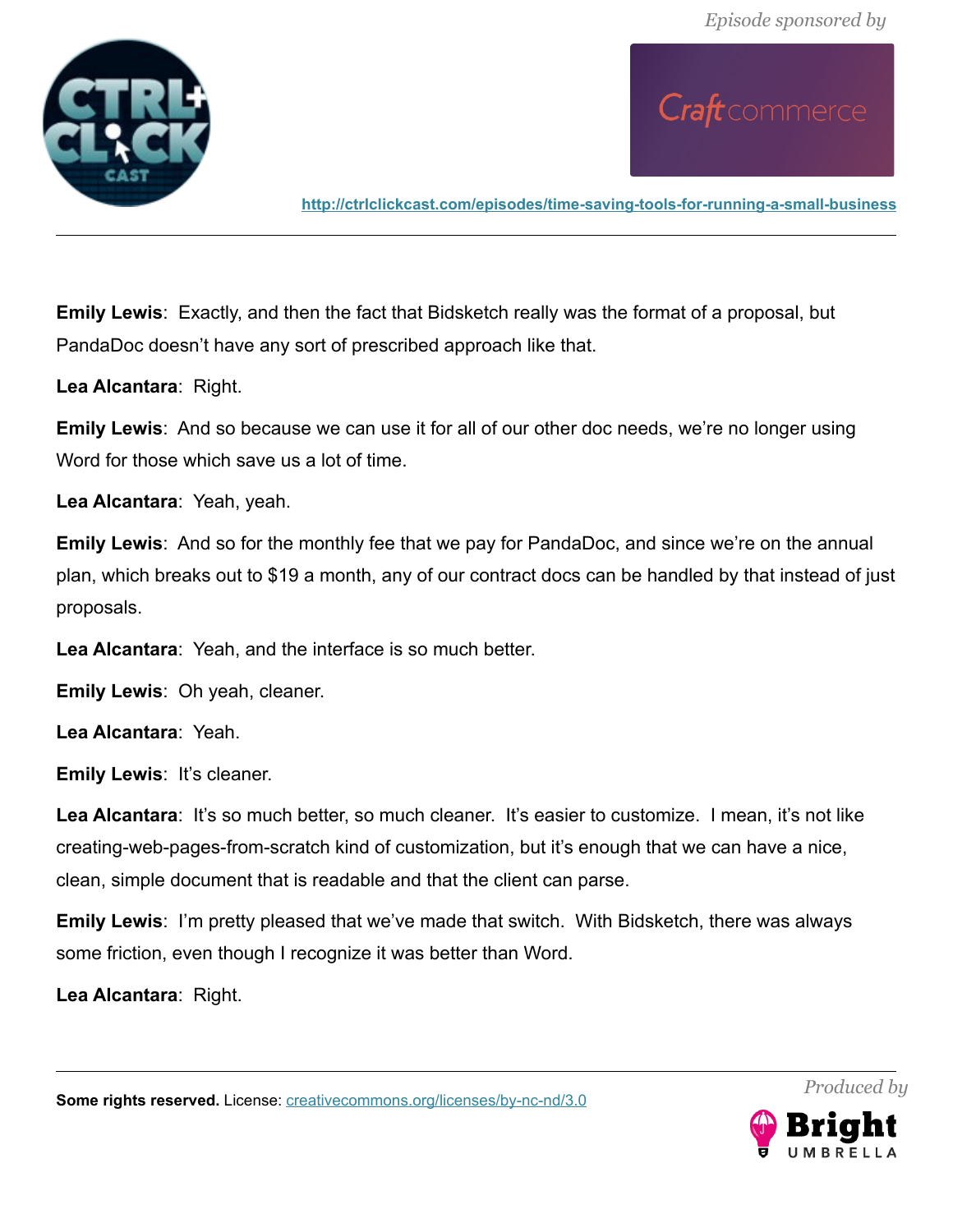

**<http://ctrlclickcast.com/episodes/time-saving-tools-for-running-a-small-business>**

**Emily Lewis**: And I don't feel any friction now with PandaDoc.

**Lea Alcantara**: Yeah, absolutely.

**Emily Lewis**: Another tool we're using, and this is a new tool to our arsenal, it's called [Capsule CRM.](http://capsulecrm.com/) I think CRM stands for "Contact Relationship Management."

**Lea Alcantara**: Yeah.

**Emily Lewis**: And Lea, why don't you describe how we used to handle our contacts? [Laughs]

**Lea Alcantara**: Let's just say how did we handle it is not really handling it. [Laughs]

**Emily Lewis**: Yeah. [Laughs]

**Lea Alcantara**: Okay, so for example, we started off when we first joined forces, we're like, "Let's just put everything in a spreadsheet. Like here are our current clients. Here are our prospects," and we just put everything in a spreadsheet, and then somehow along the way, we stopped maintaining that and then we opened up another spreadsheet, completely different with completely different columns and then completely different purpose, and just started shoving people's names in there, and then another year passed or another like business touch point occurred and then we created another spreadsheet and copy pasted it and manually went through the other spreadsheets that I just referenced to be like, "Do we just contact them? I don't know. Did we?"

**Emily Lewis**: Right. [Laughs]

**Lea Alcantara**: Then I opened up my mail document and then… anyways, but basically, it was just very, very cumbersome of multiple spreadsheets with multiple different columns and uses and then a

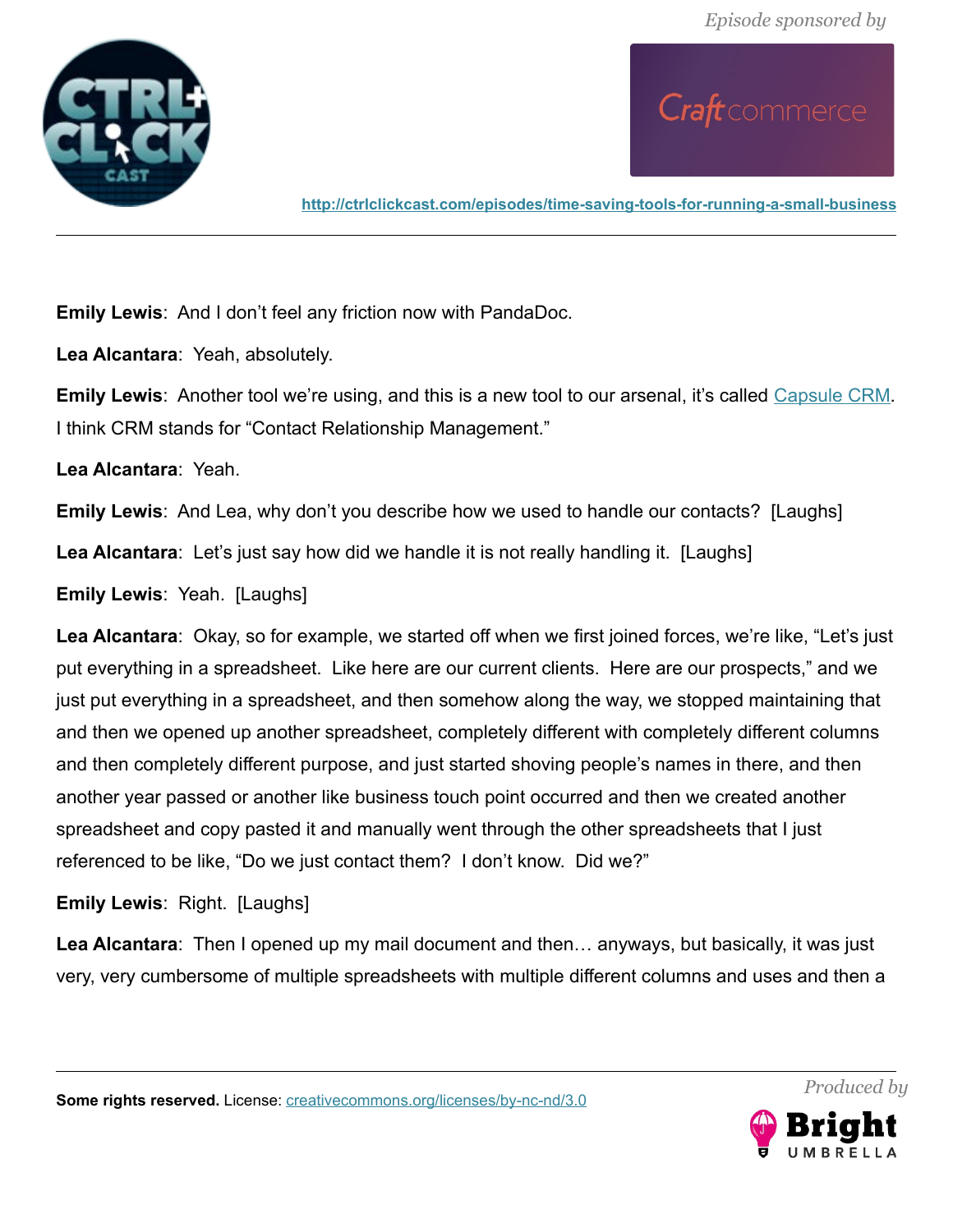Craft commerce



**<http://ctrlclickcast.com/episodes/time-saving-tools-for-running-a-small-business>**

lot of back and forth of actually manually searching through our own mail apps and documents to kind of cross reference and verify that we actually contacted this person.

**Emily Lewis**: It was kind of ridiculous, and I think we knew it was ridiculous.

**Lea Alcantara**: Yeah.

**Emily Lewis**: But we didn't know what else we were going to do.

**Lea Alcantara**: Right.

**Emily Lewis**: Fortunately, our assistant, Erin, did a bunch of research for us last year on different contact management tools and we landed on Capsule. As I mentioned, it's new to our arsenal so we haven't used it fully, but we brought all of our clients into it, not only their contact information, but the major touch points we've had with them over the past couple of years.

It gives us a nice view of what those touch points are in a chronological view and when a person from that client is associated with the client organization record, the organization record pulls in all the notes from all the people in that organization so you can have a high high-level view of the client as an organization or you can drill in to the specific context of that client.

**Lea Alcantara**: Yeah.

**Emily Lewis**: We're also using it to make sure that we have all of the different contact information for someone.

**Lea Alcantara**: Right.

**Emily Lewis**: With some of our clients, we don't have phone numbers for, which is absolutely ridiculous.

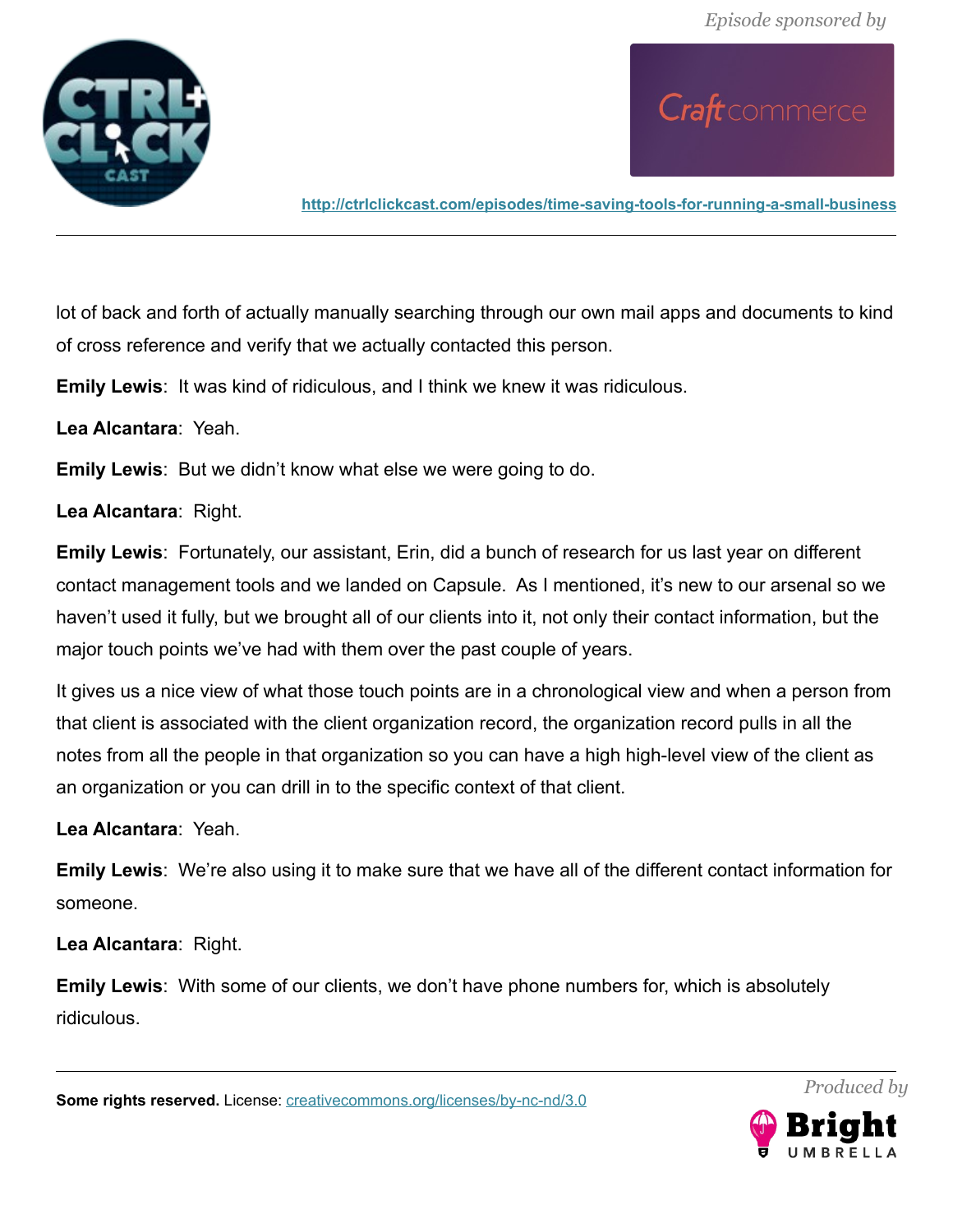

**<http://ctrlclickcast.com/episodes/time-saving-tools-for-running-a-small-business>**

**Lea Alcantara**: Yeah.

**Emily Lewis**: I mean, even though we may rely on email and **Skype** for conversations, and that it's not a problem for the client, we should have complete contact information, and Capsule kind of sets us up because it's got the empty field.

#### **Lea Alcantara**: Yeah.

**Emily Lewis**: So when you're creating a new record, you've got to fill in the fields.

#### **Lea Alcantara**: Yeah.

#### *Timestamp: 00:29:48*

**Emily Lewis**: And extending it even further not just like phone numbers and addresses because we do mail our clients things from time to time, but also their social media, particularly LinkedIn and we try and make sure that where we have a professional connection with someone, we connect with them on LinkedIn as well, and Capsule has what they call "tags," and it's just basically a way to tag a record with some kind of information.

For example, when we add a client, we add the client tag that then prompts us to say, "Was this a referral? Who was the referral?" So we are tracking that information. It also helps us tag, for example, we do every year a holiday card that we send out to all of our clients and contacts and making a note who got a card which year. Not a note rather, a tag, we're using tags.

**Lea Alcantara**: Yeah.



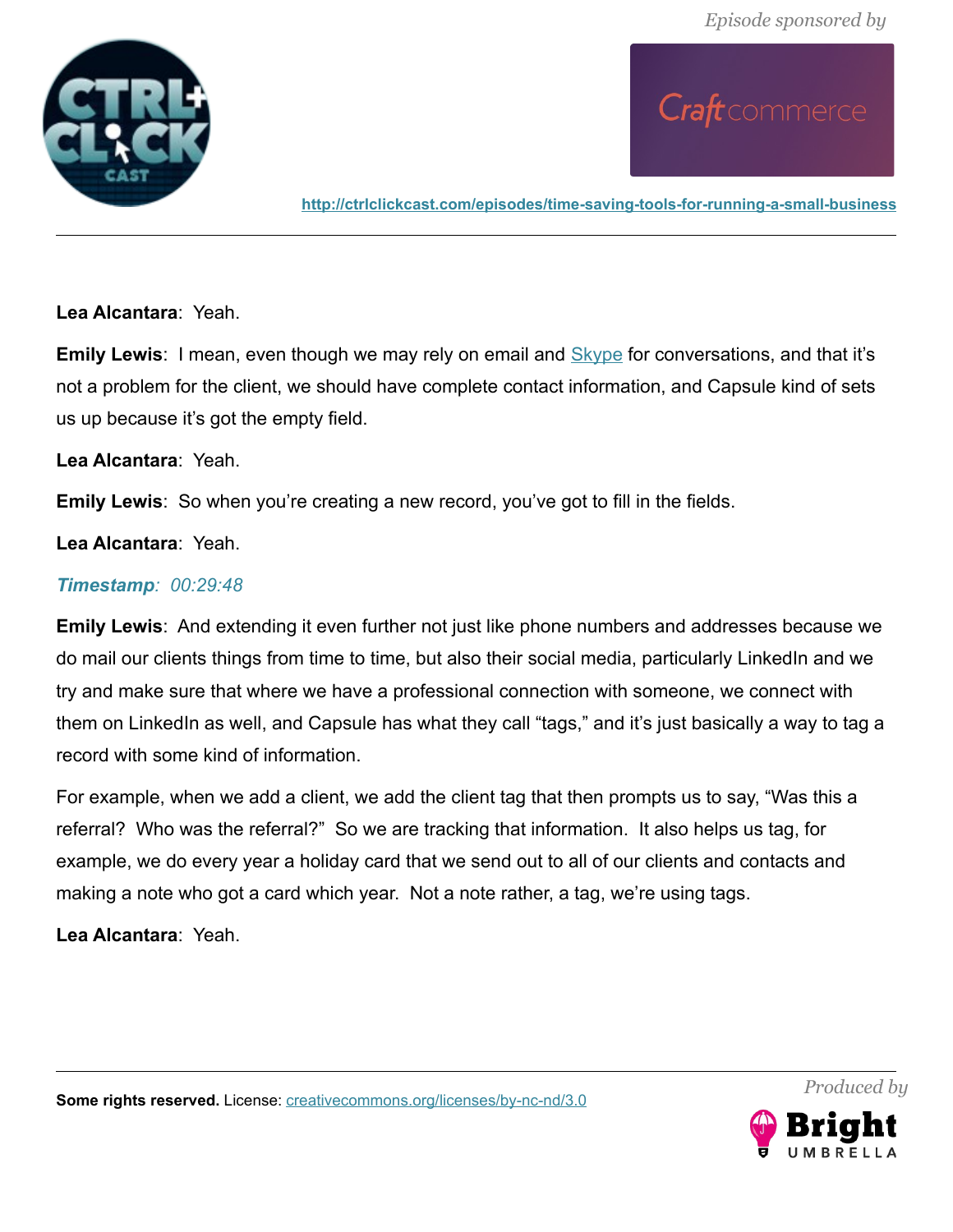

Craft commerce

**<http://ctrlclickcast.com/episodes/time-saving-tools-for-running-a-small-business>**

**Emily Lewis**: And then from those tags, you can generate lists. So this year when we do our holiday cards, I'll create a list from the tags on last year's holiday cards and I'll automatically know who's getting what and I'll already have all of their mailing information in it.

**Lea Alcantara**: Yeah, yeah, absolutely, it's insane how we use to do this very, very badly and very manually. [Laughs]

**Emily Lewis**: [Laughs]

**Lea Alcantara**: Very manually.

**Emily Lewis**: Yeah.

**Lea Alcantara**: And this is just scratching the surface of what a CRM is really even capable of.

**Emily Lewis**: [Agrees]

**Lea Alcantara**: Right now, we're taking baby steps and just making sure that the contact management part is dealt with, but already we're starting to see certain things that we could use this to help improve our business in other ways, which is just kind of seeing how the sales life cycle is like with a particular client.

### **Emily Lewis**: [Agrees]

**Lea Alcantara**: And that's not even using all the tools that Capsule CRM gives us. It's just using the "I contacted them at this time and then they responded here. Then we sent them a proposal then and then this is where they signed and this is where they gave us their first deposit." So it gives you like this high-level look over, "Oh, that's how long the sales process took, and that's really important,

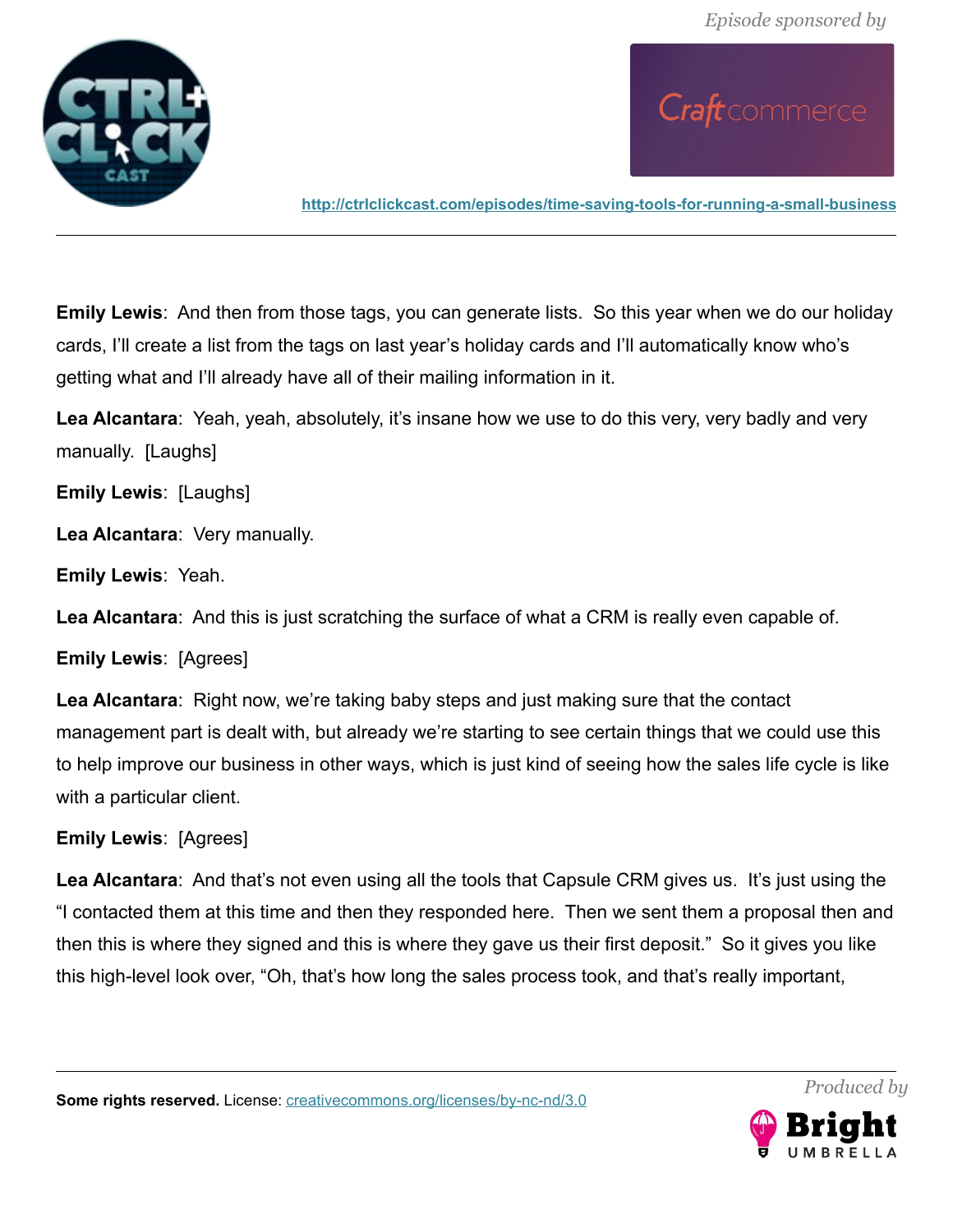

**<http://ctrlclickcast.com/episodes/time-saving-tools-for-running-a-small-business>**

especially when you're trying to plan for marketing efforts and also just realistically understanding how long a sales process takes even, you know?

**Emily Lewis**: [Agrees]

**Lea Alcantara**: It just gives a lot of things greater context.

**Emily Lewis**: And I don't know if when we're going to utilize this functionality, but Capsule even lets you set up – I don't even know what you could call it, so let's say you have a campaign and it starts with an email and then there should be a phone call and then there should be a letter. You can set those things up in Capsule and then once you do the first one, it then triggers the next one.

**Lea Alcantara**: Right.

**Emily Lewis**: We haven't figured out if we're going to use that, but it has interesting things like that that we could leverage as we beef up our marketing efforts this year.

**Lea Alcantara**: Yeah, absolutely.

**Emily Lewis**: We are using the free plan, but we're probably going to have to go to the Pro plan which is \$12 a month because the free plan is limited to 250 records and we're realizing we have far more than 250 records. [Laughs]

**Lea Alcantara**: Yeah. That's the thing that shocks me sometimes where really we know that many people. [Laughs]

**Emily Lewis**: [Laughs] Well, it also illustrates how wasteful we were with the old way.

**Lea Alcantara**: Right.



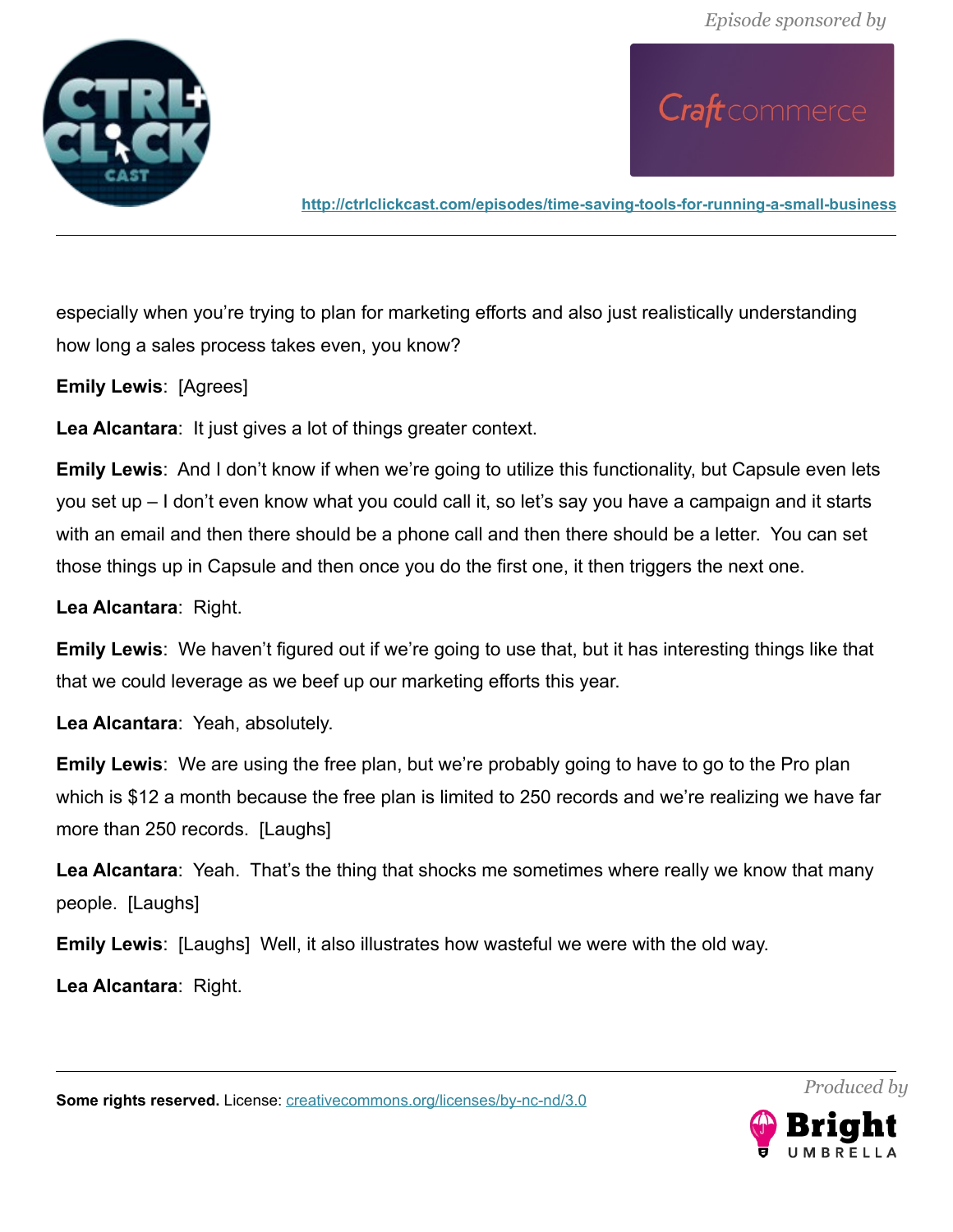

**<http://ctrlclickcast.com/episodes/time-saving-tools-for-running-a-small-business>**

**Emily Lewis**: Because we were wasting all that time with 250-plus records in spreadsheets that we're all disparate with different information that we never referenced again.

**Lea Alcantara**: Right.

**Emily Lewis**: It was ridiculous.

**Lea Alcantara**: Yeah.

**Emily Lewis**: So yeah, I'm excited to see how that's going for us. Minimally, it's helping us keep our contact information up to date, and just a quick reference back to both Basecamp to-dos and the knowledge base, when we got Capsule CRM, we created a knowledge base document that talks about how you add a prospect, how do you add a client, how do you add a colleague, how do you tag, and then we also set up to-dos in our to-do list templates for, let's say, when we get a prospect. No matter what happens with the prospect, they get added to our Capsule CRM so that we always know who we talked to, when we talked to, and about what.

**Lea Alcantara**: Yeah, absolutely, yeah. It's really all about being intentional, right?

**Emily Lewis**: [Agrees]

**Lea Alcantara**: Like nothing in business should be just kind of happenstance. It should just all be in a process-based, intentional, reflective and action-based way.

**Emily Lewis**: Yeah, and this is something we're just learning ourselves right now.

**Lea Alcantara**: Yeah, right.

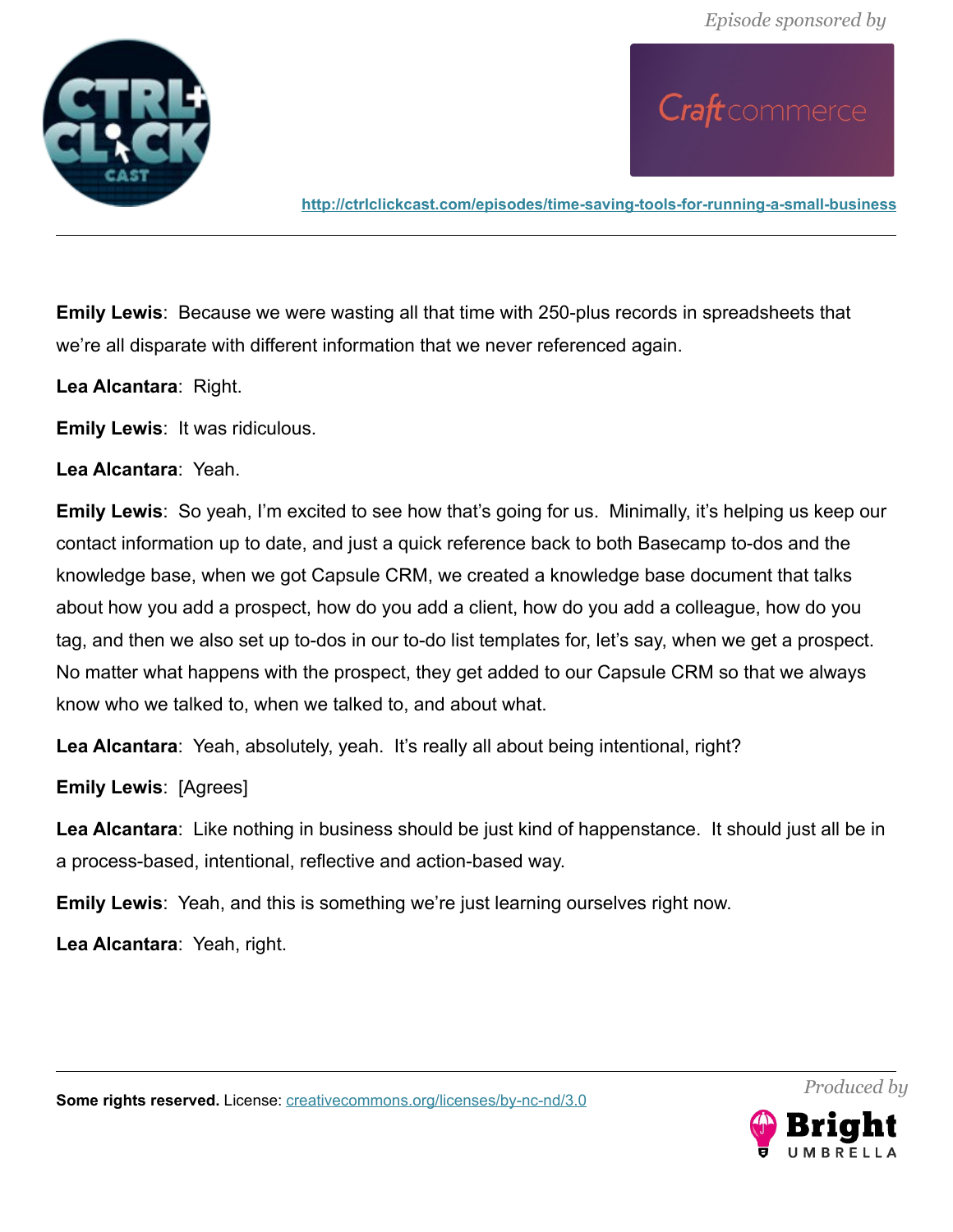

**<http://ctrlclickcast.com/episodes/time-saving-tools-for-running-a-small-business>**

**Emily Lewis**: This is not like we've known this forever. It's just becoming clearer to us and just to diverge a second from the conversation, I mean, you hear about people shutting their agencies down or struggling to get paid for their work, and Lea and I know that struggle.

**Lea Alcantara**: [Agrees]

**Emily Lewis**: We've had some bad years and really scary bad years, but the reality is, is that we're recognizing that it's not like that we can become better at what we do to solve that, we're very good at what we do, but that's not going to solve the problem of running the business.

**Lea Alcantara**: Yeah.

**Emily Lewis**: We have to learn more about business.

**Lea Alcantara**: Yeah, absolutely.

**Emily Lewis**: We have to understand marketing. We have to understand pricing. We have to understand these fundamental things to running a business, even though we really just want to make great websites and experiences for people.

**Lea Alcantara**: Yeah.

**Emily Lewis**: But we can't do that if we're not being intentional with the steps we take in the business.

Lea Alcantara: Yeah, absolutely, and just to take another step back regarding why it's so important to focus on your contact management and why we're even looking at Capsule CRM is that before were doing things a lot more intentionally, I feel like we're doing a lot of things organically that you should be doing anyway, but we didn't know why, we weren't intentional. There was no kind of plan.

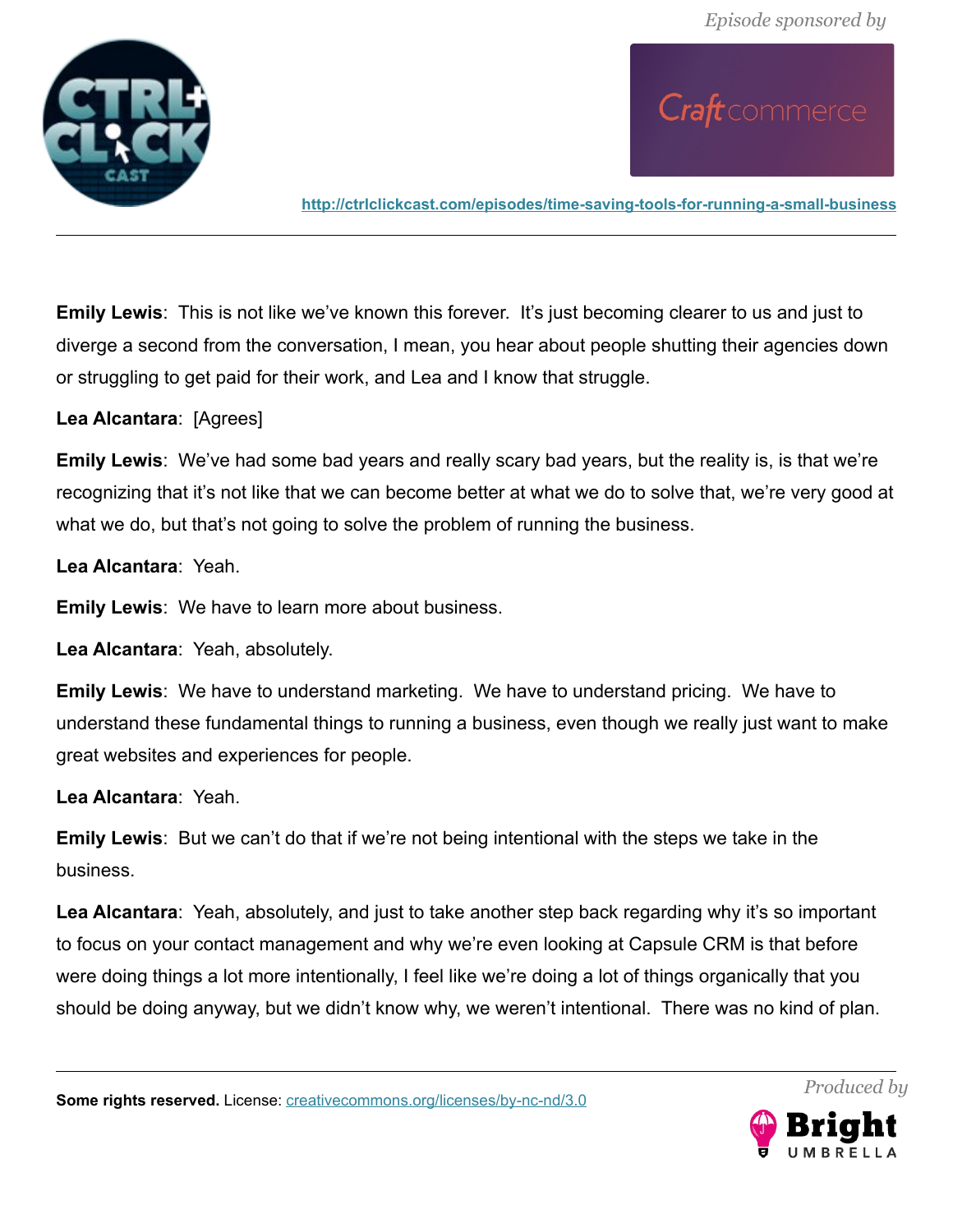

**<http://ctrlclickcast.com/episodes/time-saving-tools-for-running-a-small-business>**

**Emily Lewis**: [Agrees]

**Lea Alcantara**: And we were so bad at keeping in touch with too many people, including clients, including prospects.

#### **Emily Lewis**: [Agrees]

**Lea Alcantara**: And we'd have statements from people who had almost forgotten about us, and that's scary.

### **Emily Lewis**: [Agrees]

**Lea Alcantara**: That's scary, because you think that you're out there with all these other efforts, like social media or seeing people at conferences and things like that, but if that's all you do, that might not be enough, and also you forget that there are certain people you haven't spoken to in a long time, and you just want to make sure that you are top of mind, and that includes clients, and definitely we're trying to do this much, much better, we never used to contact our clients on a regular basis to get referrals, which is the stupidest thing.

### **Emily Lewis**: [Laughs]

**Lea Alcantara**: Like honestly, that is probably the stupidest oversight, because they're your clients, they want to refer you, but they've got their jobs, they're doing their own thing, and it's funny because the moment we started reaching out, there are opportunities.

**Emily Lewis**: [Laughs] There they are.

**Lea Alcantara**: Exactly, as in like, "Oh, of course, we'll keep you in mind, and yeah, for sure." And the main point is don't assume that people are keeping you in mind, and that's not because you're not

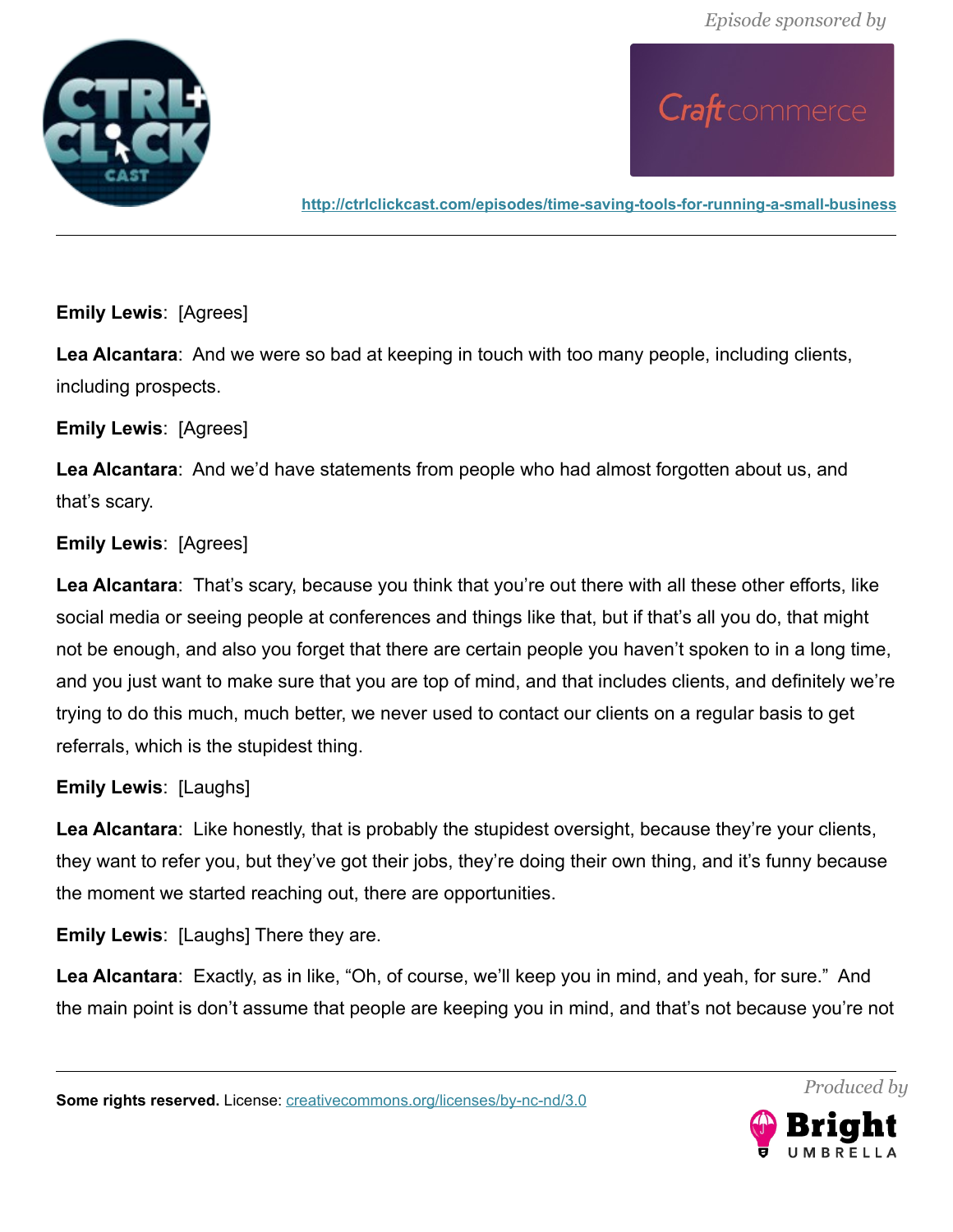

**<http://ctrlclickcast.com/episodes/time-saving-tools-for-running-a-small-business>**

good at your job or that they wouldn't recommend you. It's that because they've got a life too. [Laughs]

**Emily Lewis**: [Agrees]

**Lea Alcantara**: And it's your job as a business to remind them that you're there.

**Emily Lewis**: [Agrees]

Lea Alcantara: That you're there to help their business, that you're there to help fill in some gaps in terms of development or design, et cetera and so forth, because if you don't do that, someone else will.

**Emily Lewis**: Excellent point. So that's pretty much all we're using I feel like for the business development stuff. Obviously, as I mentioned, we're relying on our knowledge base in Basecamp to support those, but PandaDoc and Capsule are pretty much the tools that we are relying on right now exclusively for that.

**Lea Alcantara**: Absolutely, yeah.

**Emily Lewis**: So let's talk a little bit about how we collaborate internally and with clients.

**Lea Alcantara**: Sure. So there are really a couple of main ways beyond Basecamp, and that's chat, sharing your screen or talking over the phone or Skype or a conference call.

**Emily Lewis**: [Agrees]

**Lea Alcantara**: So for [chat,](https://support.google.com/chat/answer/159495?hl=en) or let me take a step back, basically with all those different ways, we have to decide when we're going to be using those ways in the first place, right?

**Emily Lewis**: In the first place, yeah.

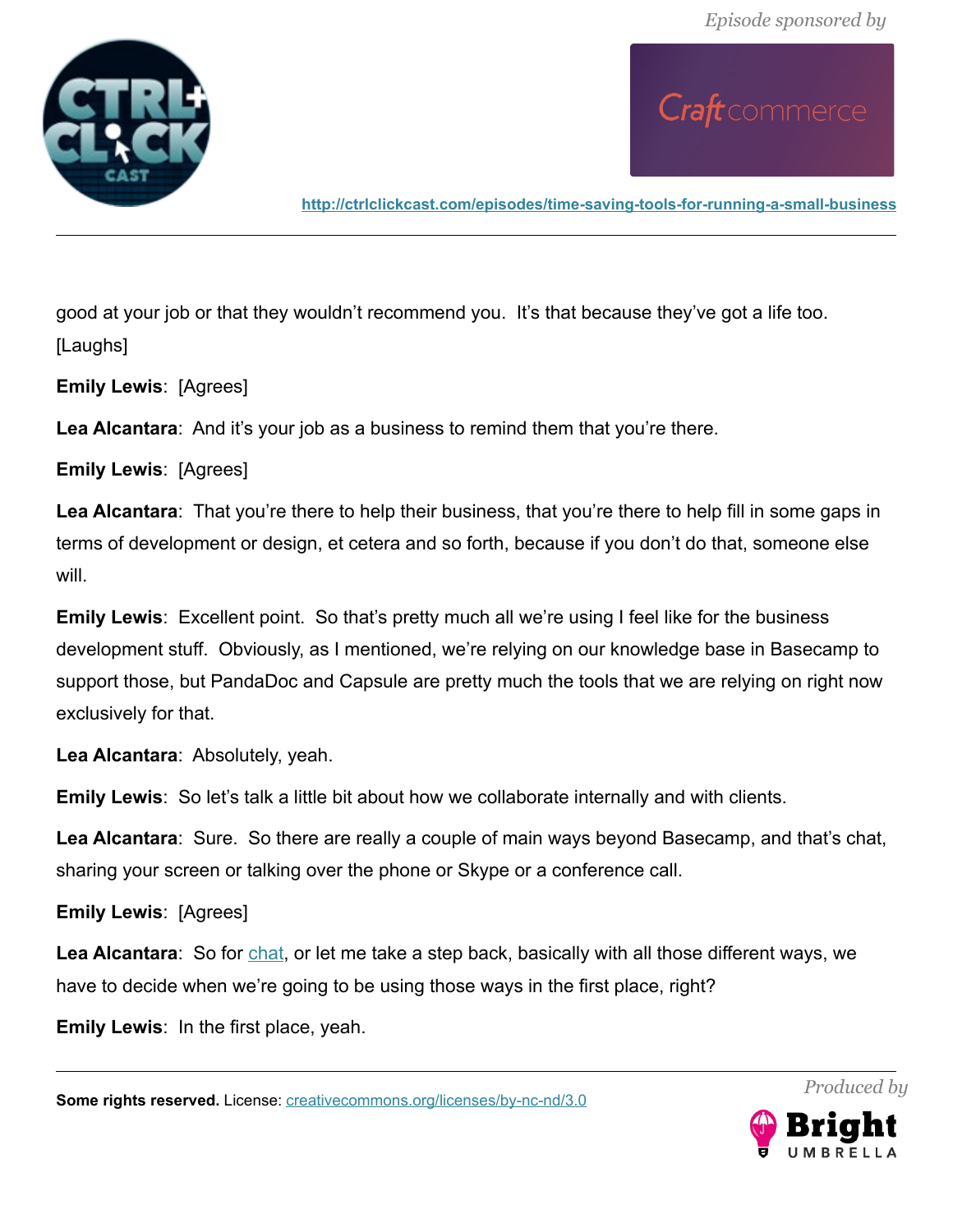

Craft commerce

**<http://ctrlclickcast.com/episodes/time-saving-tools-for-running-a-small-business>**

**Lea Alcantara**: So when we first joined forces, we kind of decided like chat is like if I need your response ASAP and it's a very, very short, simple question.

**Emily Lewis**: Yeah.

**Lea Alcantara**: And for that, Emily and I just use like GTalk. We just like kind of hit each other up and be like, "Hey, are you there?"

**Emily Lewis**: Yeah.

Lea Alcantara: And then after

**Emily Lewis**: I actually use Adium if you're a Mac user.

**Lea Alcantara**: Adium, right.

**Emily Lewis**: It integrates with GTalk. It's essentially the same.

**Lea Alcantara**: Yeah, and I just use the messages app which also integrates with GTalk as well as iMessages and things like that as well so that's what I use, and yeah, we use that for anything that's like uncomplicated and just needs a clarification.

**Emily Lewis**: It's really just internal.

**Lea Alcantara**: Yeah.

**Emily Lewis**: I can't think of a single time I've used chat to talk with a client.

**Lea Alcantara**: No, absolutely not. And then if we do need to talk a little bit more in terms of it's a little bit more complicated or an email can't really explain it or the email is actually getting so long that



*Produced by*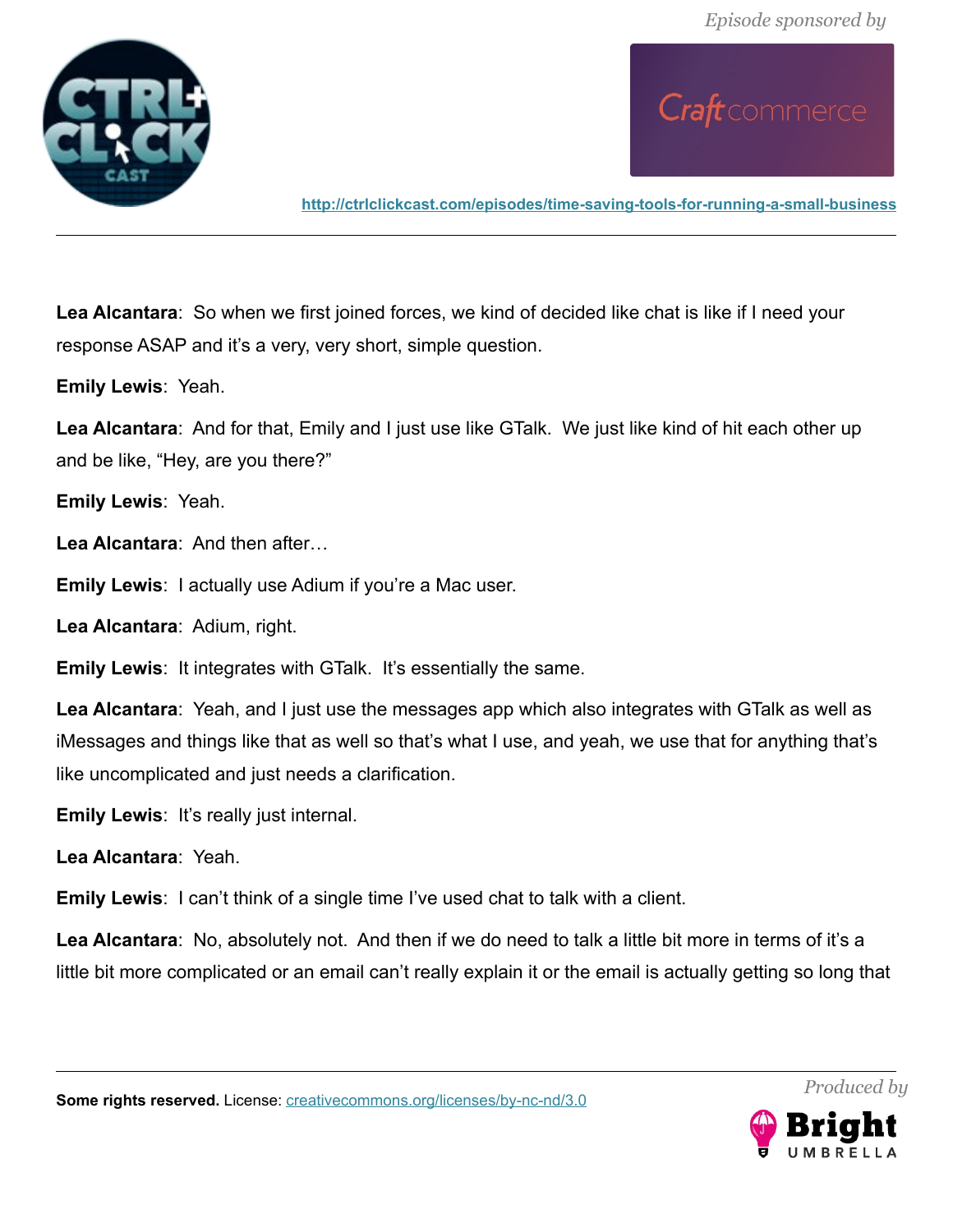

**<http://ctrlclickcast.com/episodes/time-saving-tools-for-running-a-small-business>**

we might as well talk about it, then we ping each other in chat to see if they're there, and then we say, "Are you available for a Skype?"

**Emily Lewis**: Yeah.

**Lea Alcantara**: And then we jump on Skype to talk out whatever the discussion needs to be and flush that out, and then the next level after that is if the discussion is even more complicated, then we might want to share screens, and the service that we use for that is [Join.me,](http://join.me/) and it's a free service, which makes things very easy, and then we just share the screen and paste that into Skype. I believe Skype does have a screensharing service too, but we avoid that because I believe you have to pay for it. [Laughs]

#### *Timestamp: 00:39:54*

**Emily Lewis**: And we do this podcast over Skype, we know probably better than most, you can't trust Skype.

**Lea Alcantara**: Yeah, yeah.

**Emily Lewis**: [Laughs]

**Lea Alcantara**: Right, right.

**Emily Lewis**: Desktop sharing with Skype, while they're handling audio and video, forget about it.

**Lea Alcantara**: Yeah.

**Emily Lewis**: You're just going to have a lot of dropping out.

**Lea Alcantara**: For sure.

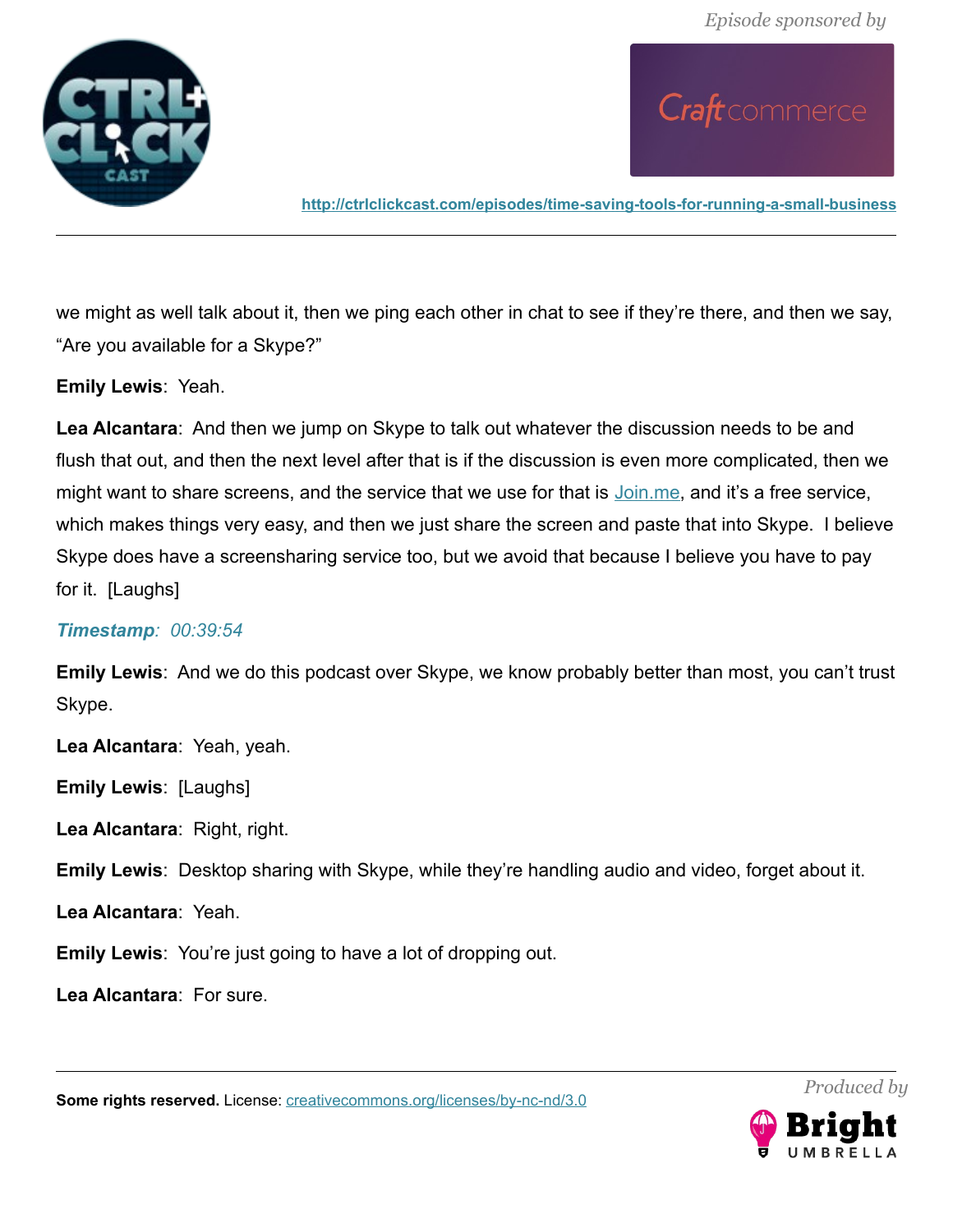

**<http://ctrlclickcast.com/episodes/time-saving-tools-for-running-a-small-business>**

**Emily Lewis**: That's just what's going to happen.

**Lea Alcantara**: For sure, and then we've been talking a lot about like our internal communications for our clients, especially when it's going to be more than just me. If Emily and I both need to be on the call plus the client or the prospect, then we use a service called [UberConference](http://uberconference.com/) and it's a free service as well and you can provide somebody a link or someone with a phone number plus a code and it just makes things pretty easy. We were using a different service before. I forget what it was, and it was just…

**Emily Lewis:** It was pretty crappy. It was [freeconferencecall.com.](http://freeconferencecall.com/)

**Lea Alcantara**: Yeah, yeah. It was just really bad, like really unreliable, and that's just unprofessional when you're talking to a prospect and it's just always dropping out. I'm not saying UberConference is perfect. We were just that in UberConference for a different reason, and there were issues there for some reason. I don't know why.

### **Emily Lewis**: [Agrees]

Lea Alcantara: But for our particular client stuff, it hasn't. There really have been little issues, like maybe one dropped call.

**Emily Lewis**: [Agrees]

**Lea Alcantara**: But not to the frequency of the other service that we used.

**Emily Lewis**: Right, the call quality is fairly good.

**Lea Alcantara**: Yeah.





*Produced by*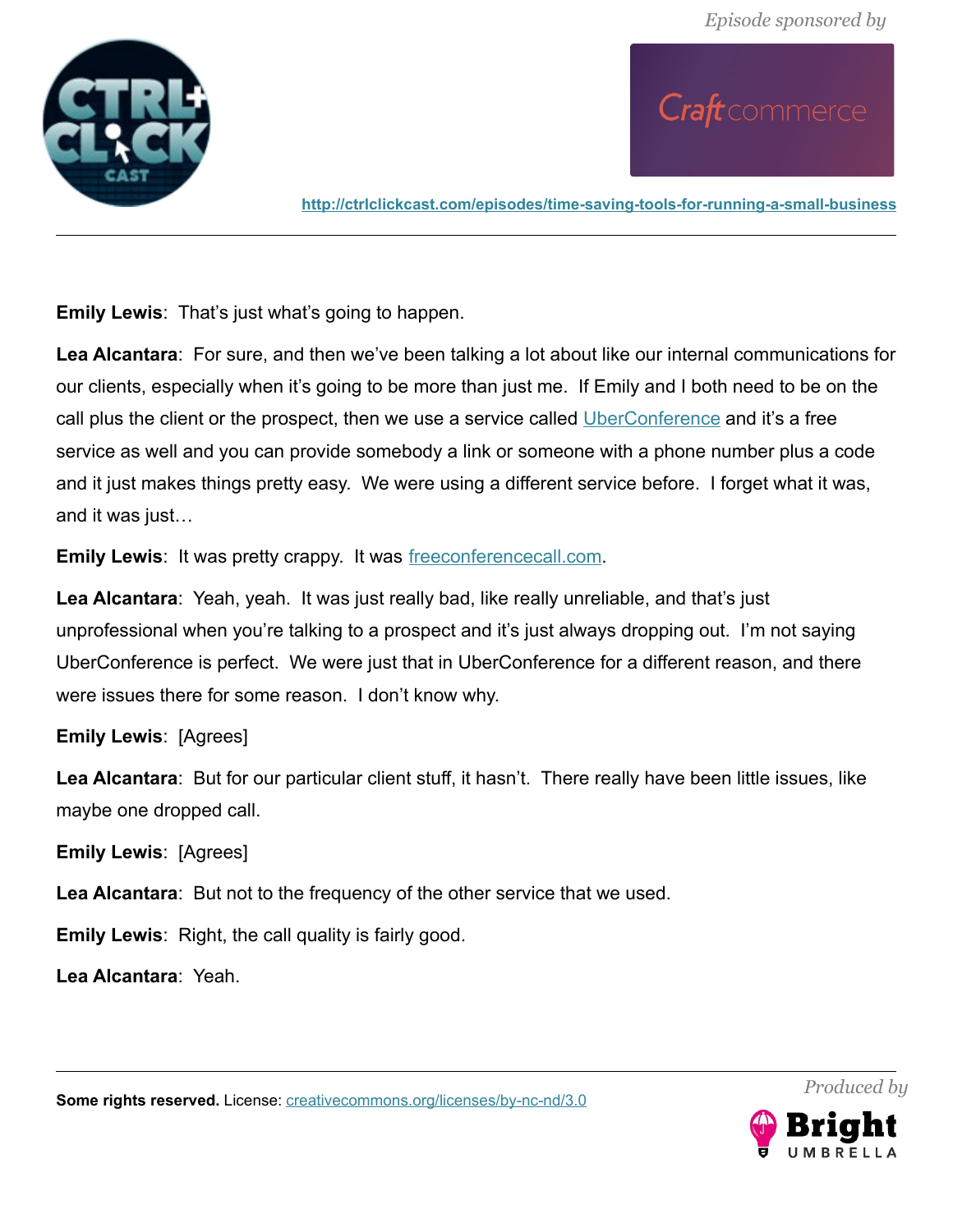

**<http://ctrlclickcast.com/episodes/time-saving-tools-for-running-a-small-business>**

**Emily Lewis**: They also have this, as you're waiting, the music, with this guy singing about "You're waiting on line, waiting for someone to pick up the phone."

**Lea Alcantara**: [Laughs]

**Emily Lewis:** It's kind of cute. I think Lea mentioned, we're using the free plan. They do have a paid plan, and we haven't found a need to upgrade yet, but I believe one feature that comes with the paid plan is it record you conversations. It creates a record of that.

**Lea Alcantara**: Yeah.

**Emily Lewis**: So which can be useful if you're having a big brainstorming session or something like that or you're offering a consulting service to someone. We did this when we got some coaching from Whitney Hess last year. She used UberConference and it recorded our conversation. We basically got that as an asset after the coaching that we could reference later as a recording.

**Lea Alcantara**: Yeah, which is pretty good. We kind of do that too on occasion with our kickoff clients.

#### **Emily Lewis**: [Agrees]

**Lea Alcantara**: But we don't use UberConference, we use Skype, and what we're using right now to record the podcast is what we use to record those particular sessions with clients as well.

**Emily Lewis**: Yeah, Call Recorder. All right, let's jump over to social media. So we have strategic social media plan.

**Lea Alcantara**: [Agrees]



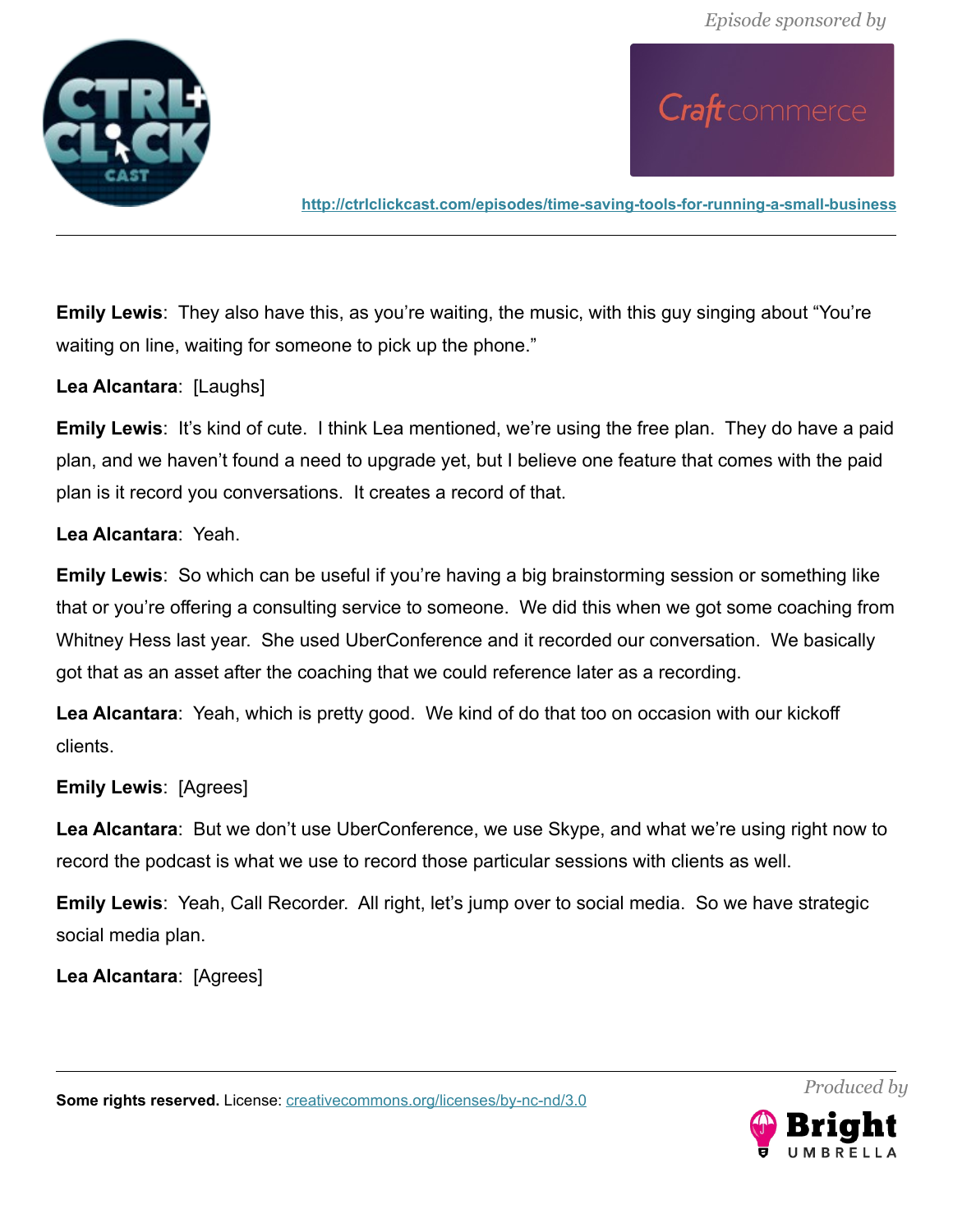

**<http://ctrlclickcast.com/episodes/time-saving-tools-for-running-a-small-business>**

**Emily Lewis**: And part of that involves the three of us, Lea, myself and our assistant Erin gathering information to share on social media.

**Lea Alcantara**: Right.

**Emily Lewis**: So essentially, creating a queue of the content we want to promote on Twitter and Facebook and LinkedIn, and so rather than us like posting those in a message in Basecamp or something like that, we found the tool called [Inc.](http://sendtoinc.com/) and it allows you to share bookmarks across a team, or links rather for different resources. You can comment on the links. You can organize the links into different groups. For example, there are some links that we share that are strictly for internal reference, and those go in one group, whereas the stuff we're going to share publicly, that is in a separate group.

#### **Lea Alcantara**: Yeah.

**Emily Lewis**: And so it allows all of us to collaborate on the information that we're sharing in a centralized place that's super easy to add to. It comes with a little bookmarklet. So it's a little bookmarklet that adds the link to Inc. and then we can comment on it, and we can even comment to each other specifically, which gives us notifications.

**Lea Alcantara**: Yeah, absolutely, and you can also use tagging as well.

**Emily Lewis**: [Agrees]

**Lea Alcantara**: Right now, we mostly use the hashtag feature not necessarily to search within Inc., which it does and you can do, but we use it to just explain to our assistant like what this hashtag is relevant to.

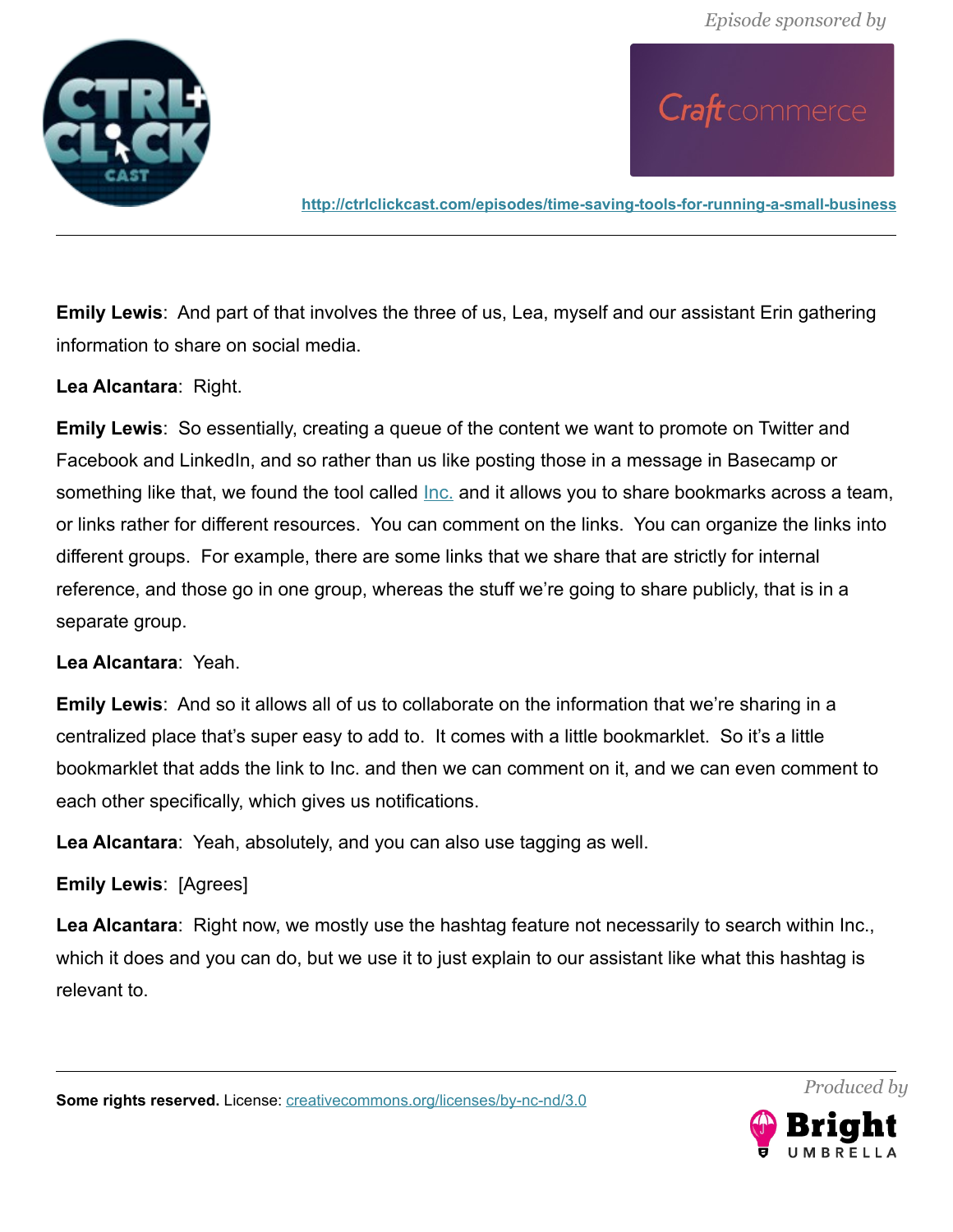

**<http://ctrlclickcast.com/episodes/time-saving-tools-for-running-a-small-business>**

**Emily Lewis**: Yeah, hashtag's relevance.

**Lea Alcantara**: Or what this subject is mostly about.

**Emily Lewis**: And you know what, interestingly, and for us, this saves time because our assistant, while she's excellent on our social media, she doesn't know the details about front-end dev or CMS dev or whatever.

**Lea Alcantara**: Right.

**Emily Lewis**: And so when we're sharing a link in Inc., the message that we include may be the exact message that we'd like to see be posted to Twitter.

**Lea Alcantara**: Yeah.

**Emily Lewis**: To give her the full flavor of how that information should be shared.

**Lea Alcantara**: Yeah, absolutely.

**Emily Lewis**: And then further helping us share some time with social media, we rely on **Hootsuite**. So Erin, our assistant, uses this one. I never go and do it.

**Lea Alcantara**: Yeah.

**Emily Lewis**: I couldn't even tell you how she uses it other than to say on Sundays, she goes into Hootsuite and she go opens up Hootsuite and opens up Inc. and sets up all of the different tweets and Facebook posts and LinkedIn posts that are going to go out that week. She schedules them according to a calendar and I believe we'll be posting an article about this later, about how she does the calendar on our blog.

**Lea Alcantara**: Right.

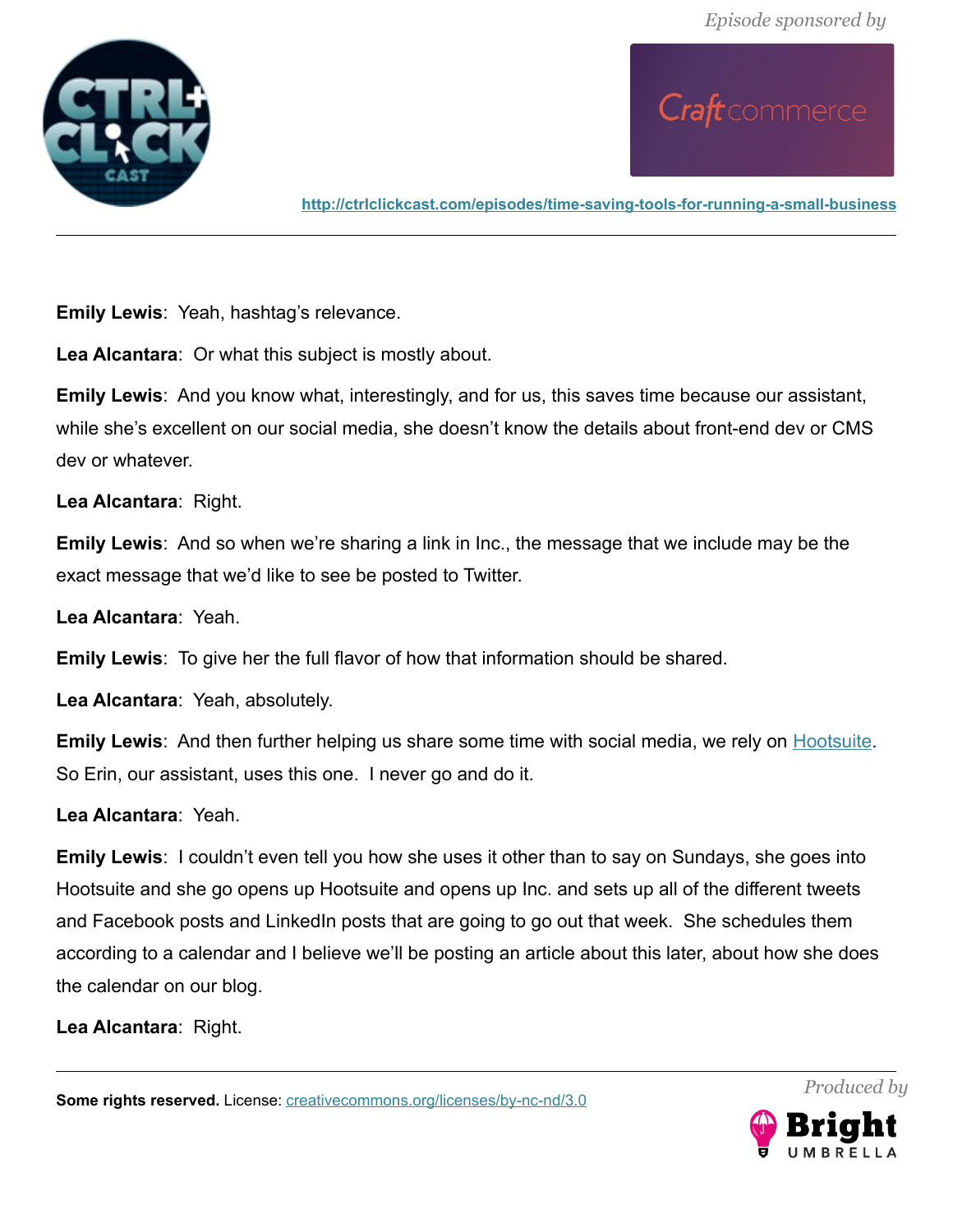

**<http://ctrlclickcast.com/episodes/time-saving-tools-for-running-a-small-business>**

**Emily Lewis**: But anyways, she's already planned it out for the week, how it's going to go, so there's not like back-to-back things.

**Lea Alcantara**: Right.

**Emily Lewis**: So there are some spacing in terms of time, and so that allows her to get everything set up for the week and she just lets it do its thing for the week and she goes in there once a week on Sundays.

**Lea Alcantara**: Yeah, and it just makes posting semi-automated.

**Emily Lewis**: [Agrees]

**Lea Alcantara**: I mean, you still have to craft the tweets, which is manual, but the automation is when it goes out. Before we started using Hootsuite, you and I manually wrote the tweets at the time the tweets were going to be sent out.

**Emily Lewis**: [Agrees]

**Lea Alcantara**: And it's just hard when you have so many tweets to send out.

**Emily Lewis**: Well, and you've got other things on your mind.

**Lea Alcantara**: Yeah.

**Emily Lewis**: I mean, you know that a tweet is not the most important thing to do that day.

**Lea Alcantara**: Yeah.

**Emily Lewis**: So it's hard to give it the energy and focus that it deserves.

**Lea Alcantara**: Right.

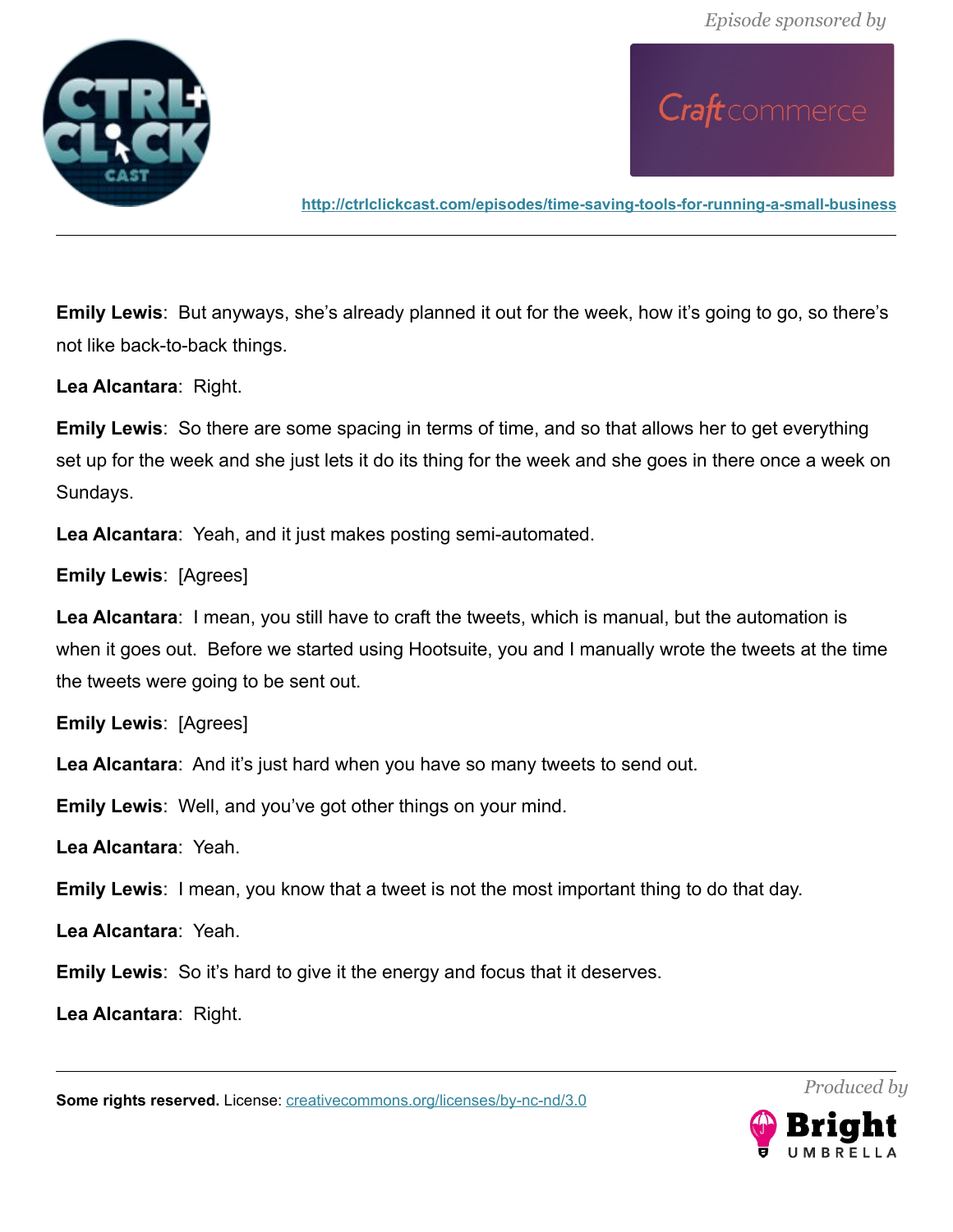

Craft commerce

**<http://ctrlclickcast.com/episodes/time-saving-tools-for-running-a-small-business>**

**Emily Lewis**: I think the nice thing about the approach we're doing now is not only is it more automated, it's more strategic. It's more intentional. We have specific to-dos that come up each week for each of us to look for bookmarks to share.

**Lea Alcantara**: Yeah.

**Emily Lewis**: And that chunk of time is dedicated to thinking about, "What did we share last week? What's the next podcast coming out? Maybe we should have some content related to that podcast. Oh, we're getting ready to shift our marketing to focus on a specific audience. Let's focus on those kinds of resources."

**Lea Alcantara**: Right.

**Emily Lewis**: So it's less ad hoc. It feels much more intentional, much more strategic, and much more holistic.

**Lea Alcantara**: Right. And I also want to point out that our focus on sharing these resources isn't just to randomly share it in like, "Oh, this is interesting." This is kind of our way to also do our own research because this is a fast-paced industry we're in and unless we have a focused to-do and set aside time to actually see what's going on, it's really easy to miss what's happening, you know?

**Emily Lewis**: Totally.

**Lea Alcantara**: Yeah. So…

**Emily Lewis**: I'm glad you have your pulse on things, because I can't remember the last time I hung out on Twitter. [Laughs]

**Lea Alcantara**: [Laughs]

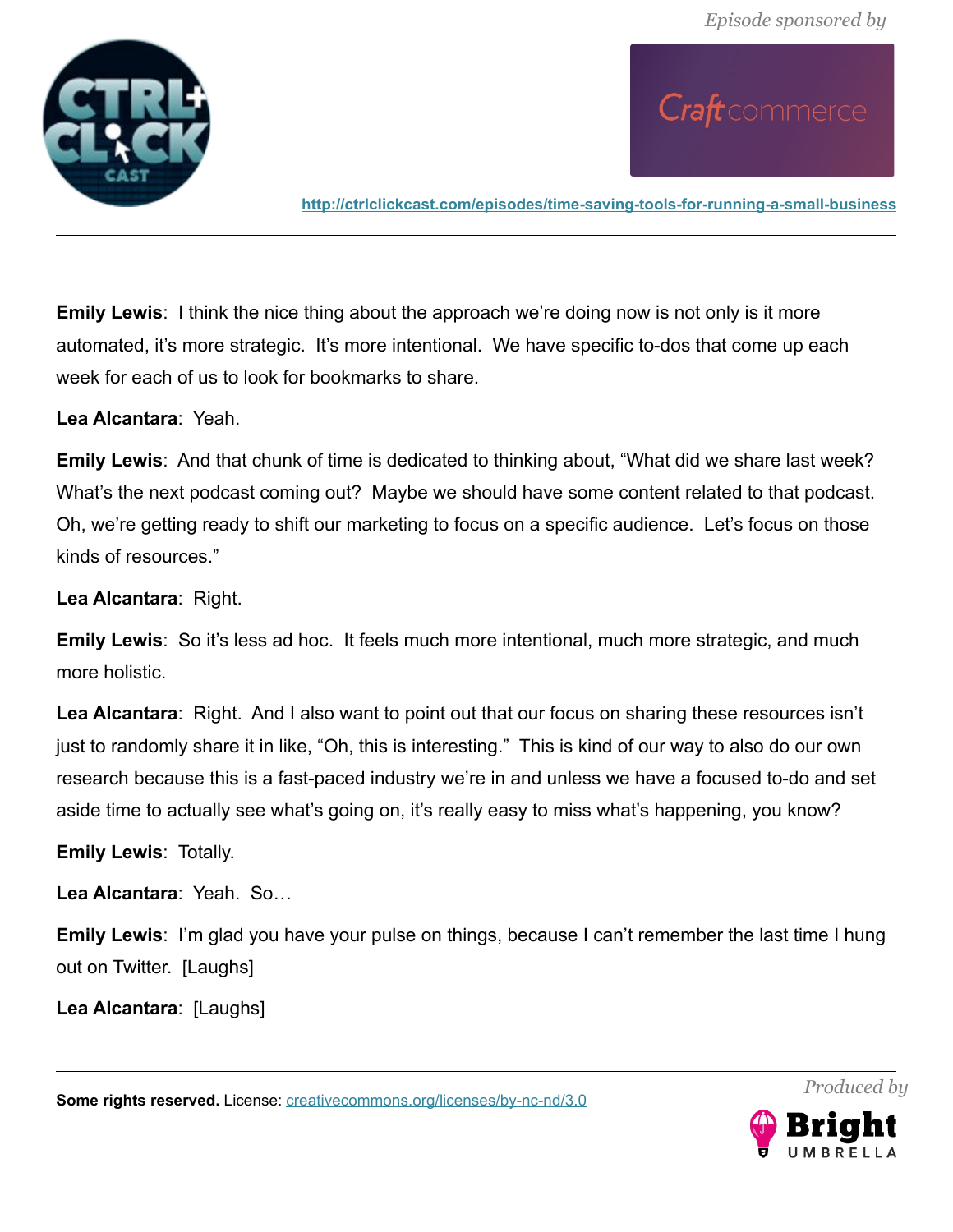

**<http://ctrlclickcast.com/episodes/time-saving-tools-for-running-a-small-business>**

**Emily Lewis**: Because I just don't have the interest or the focus, but I recognize it's important.

**Lea Alcantara**: Right.

**Emily Lewis**: If Lea wasn't, I would be.

**Lea Alcantara**: Yeah.

**Emily Lewis**: Because you have to be.

**Lea Alcantara**: Yeah, absolutely, and I mean, something like Inc. and just even the process of putting all these shared bookmarks together gives us an overall view of what's going on in the industry and what people find important, right?

**Emily Lewis**: Yeah. And I'll just throw a little other time-saving little tidbit out there. So I don't spend much time on Twitter. I do spend more time on Facebook. I have a little tool. I use a service, just me, myself and I call Pinboard, and that has all of my bookmarks. All the stuff that I reference when I'm building something or whatever, it's not everything that I would share, but when I'm Facebook, and let's say Jeremy Keith posted something interesting, I'll click it in Facebook and then Pinboard lets me just save it and when I have to focus on gathering my bookmarks for Bright Umbrella to share, it's already in a list for me to reference and add to Inc. for us to share broadly. So I'm not spending all my time researching. I've sort of casually saw a few things and flagged them to look at more specifically later.

**Lea Alcantara**: Right.

**Emily Lewis**: And I just wanted to mention before we move to the next topic that not only does Hootsuite give us the ability to schedule that stuff in advance. It also gives us some statistics.

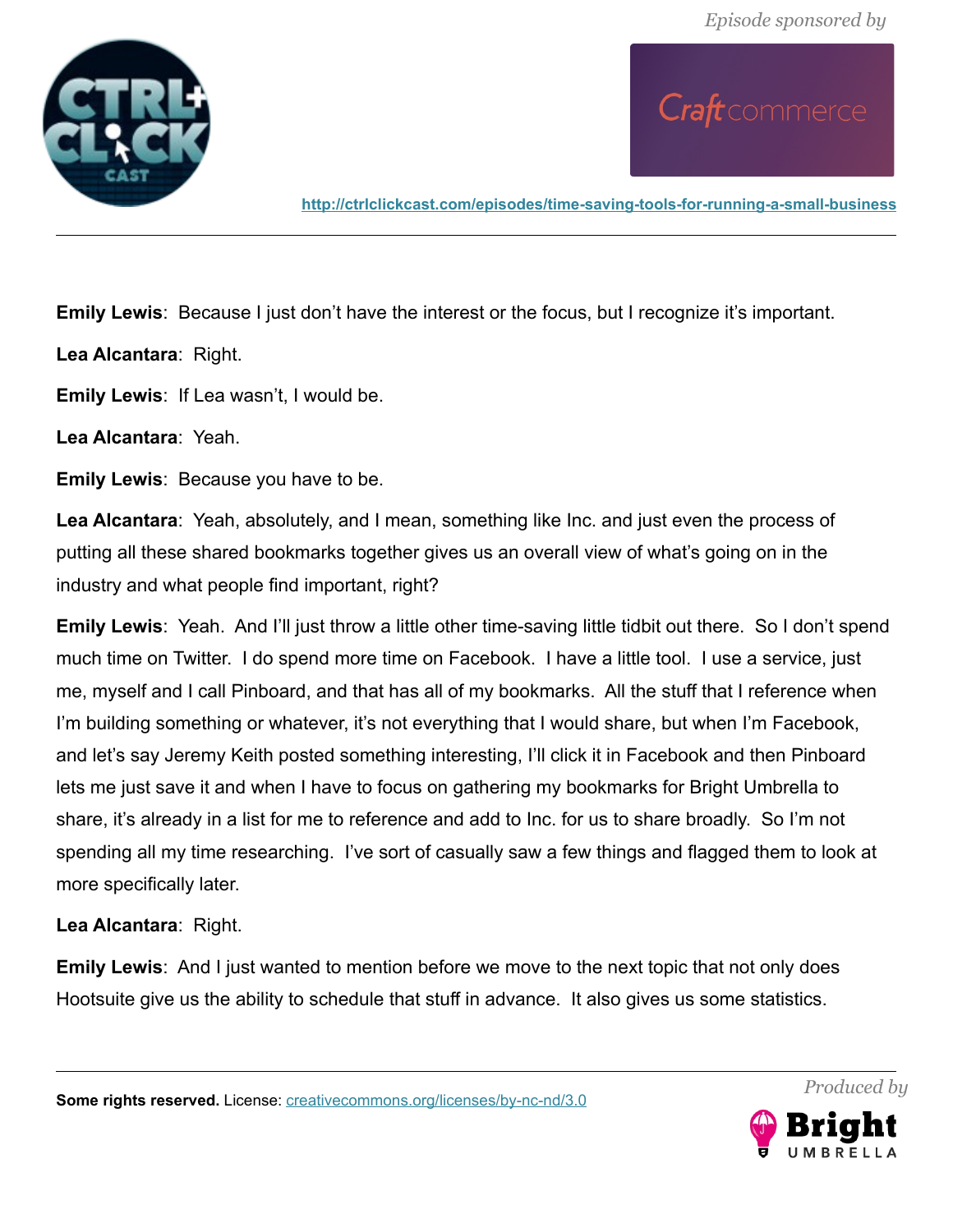

**<http://ctrlclickcast.com/episodes/time-saving-tools-for-running-a-small-business>**

**Lea Alcantara**: Yeah.

**Emily Lewis**: And when Erin does our bimonthly reporting on our social media progress, she's pulling from Hootsuite amongst a few other places. All right, let's talk about scheduling. So we really just used [Google Calendar](http://calendar.google.com/) primarily.

### **Lea Alcantara**: Right.

**Emily Lewis**: Not only scheduling an event with a client and we'll set up an event and send an invite with the conference call information in it, but just also our internal meetings or when I've got a doctor's appointment or Lea is going to take a long weekend, all of that goes into Google Calendar, or the shared Google Calendar that the three of us share.

**Lea Alcantara**: Yeah, but even that, while it's great, there are ways to make that even better to save time.

### **Emily Lewis**: Totally.

**Lea Alcantara**: And so we haven't chosen one yet, but we're looking at a few different ways to automate scheduling for the external meetings, so right now, which is taking us a lot of time. Either Emily or I or our assistant Erin is the one like manually trying to figure out open times to speak to a prospect or a client, and that time adds up.

**Emily Lewis**: Because it's always like, "Well, can you do 3 o'clock on Thursday?" No. "Okay, well, could you do 2 o'clock on Friday?" Or I can give you five different dates.

**Lea Alcantara**: Right.

**Emily Lewis**: And it's always more back and forth than it seems with it.

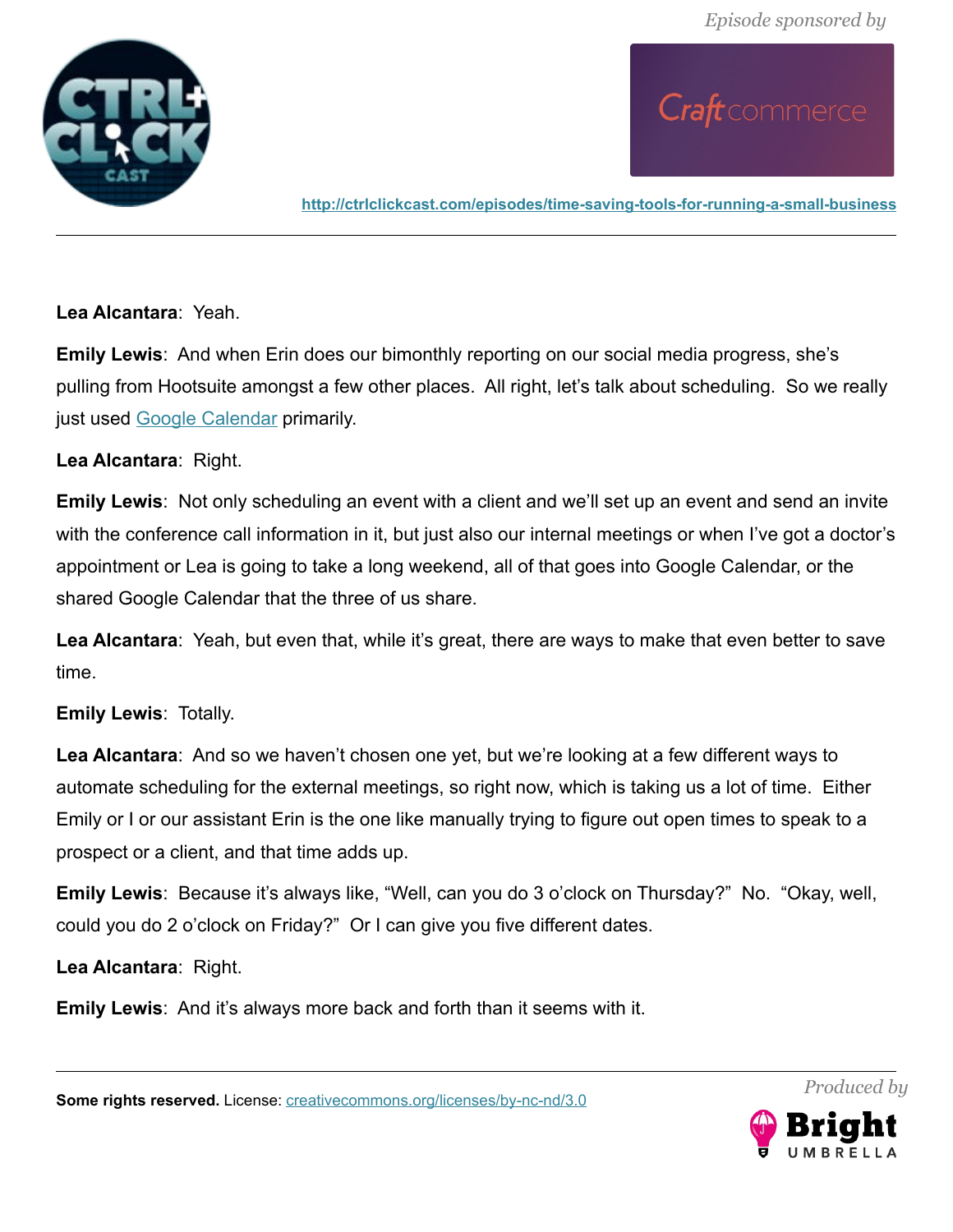

**<http://ctrlclickcast.com/episodes/time-saving-tools-for-running-a-small-business>**

## *Timestamp: 00:49:52*

Lea Alcantara: Right. So we're looking at something like **Schedule Once, [Calendly](http://calendly.com/) and Acuity**. Those are the three services we're looking at, and the main thing is we want to keep the Google Calendar workflow because we're already set up for that. What we just want is an easy way to send a prospect or client, "Here is the link to one of those services, choose something."

**Emily Lewis**: Yeah, yeah.

**Lea Alcantara**: And once they choose something, it just gets shoved into our calendar and then we move on.

**Emily Lewis**: Yeah.

**Lea Alcantara**: No, no back and forth here, there, everywhere, plus having to add up all the time zones.

**Emily Lewis**: Oh. [Laughs]

**Lea Alcantara**: Yeah, so that like takes up brain space [laughs] and a little bit of anxiety always like figuring out, "Okay, so if I'm available at 1:30 Pacific Time."

**Emily Lewis**: Oh, and I've messed it up a couple of times, for sure.

**Lea Alcantara**: Yeah, absolutely, and I mean, the client too, but if it's already in the service where it's synced to your time zone and they see what's open, you don't just say, "Oh, are you available on 1:30 Pacific. That's 2, 3, 4 p.m. Eastern Time." You know? [Laughs]

**Emily Lewis**: Right. [Laughs]

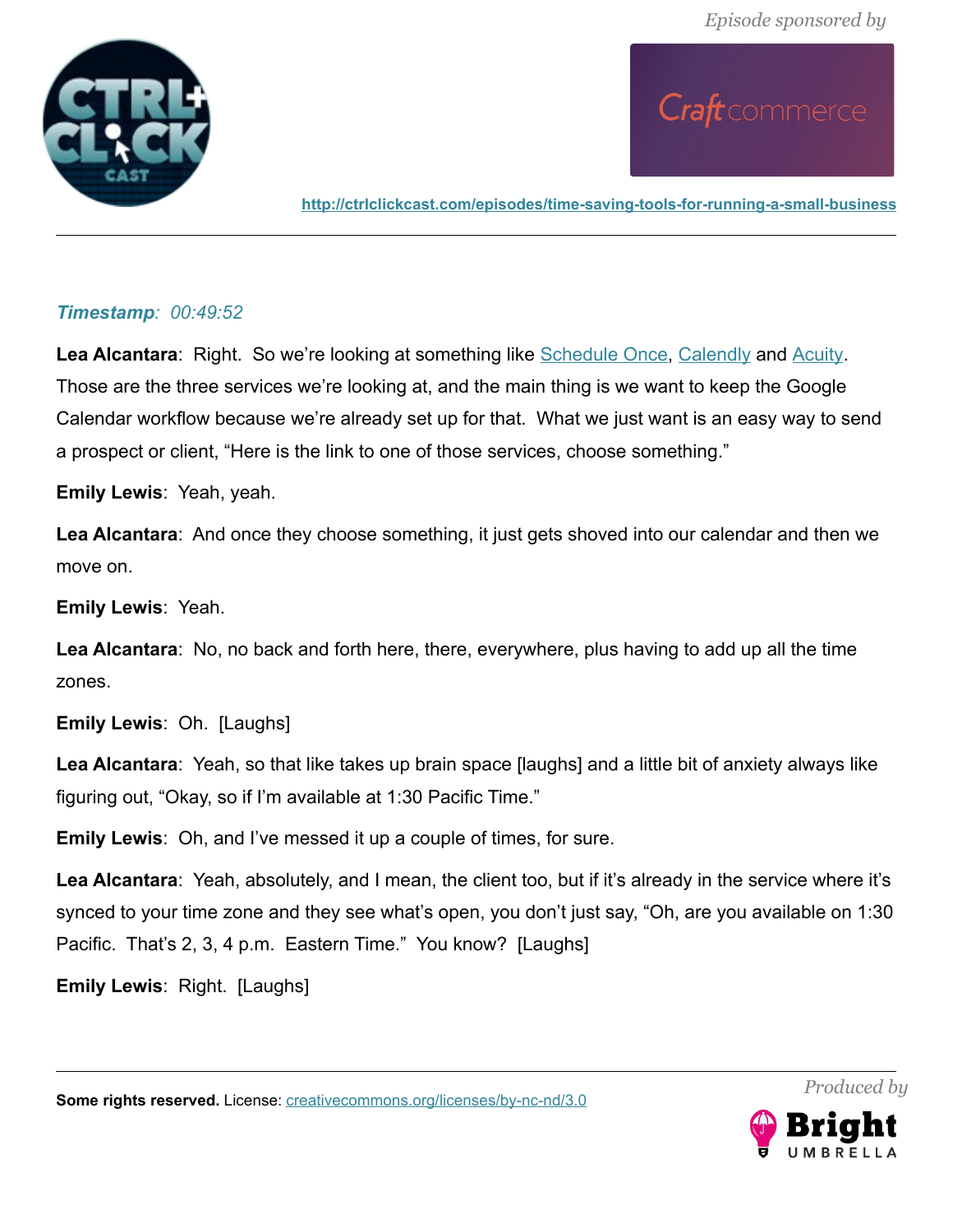

**<http://ctrlclickcast.com/episodes/time-saving-tools-for-running-a-small-business>**

**Lea Alcantara**: So yeah, that's pretty much our next step and I know that a few of our colleagues use one of these services to get things done, and another good thing about this too is it sets expectations. It was actually Ryan Masuga, I don't remember which one he was using. I had to set up a meeting with him and then I was trying to ask him like way ahead of time and stuff, and he told me, part of the reason why he uses one of these services is not necessarily not just to save time with the back and forth and stuff, it's to establish boundaries with clients.

#### **Emily Lewis**: Yeah.

**Lea Alcantara**: So that they're not calling you at all hours of the night or not that they would do that anyway necessarily, but not that they're just willy-nilly contacting you.

### **Emily Lewis**: [Agrees]

**Lea Alcantara**: And he was telling me and he's like, "Really, I'm not as busy as the schedule makes it look like, but I wanted to establish that I am busy enough that you should respect my time."

**Emily Lewis**: Yeah, absolutely. Yeah, I couldn't agree more. I know that, oh, and this is just a personal thing, but I hate getting a client call in the middle of the day, and not because there's an emergency, but I'm in the middle of something, and so to get a random call from a client, especially when it's not an emergency just throws everything off my day.

### **Lea Alcantara**: Right.

**Emily Lewis**: I'm hoping that when we get this available, that we can generally, you know, I think it's one of those things to include in the weekly check-in, and be like, "You know, if you think you might need us this week, don't forget, this is our schedule." You know what I mean?

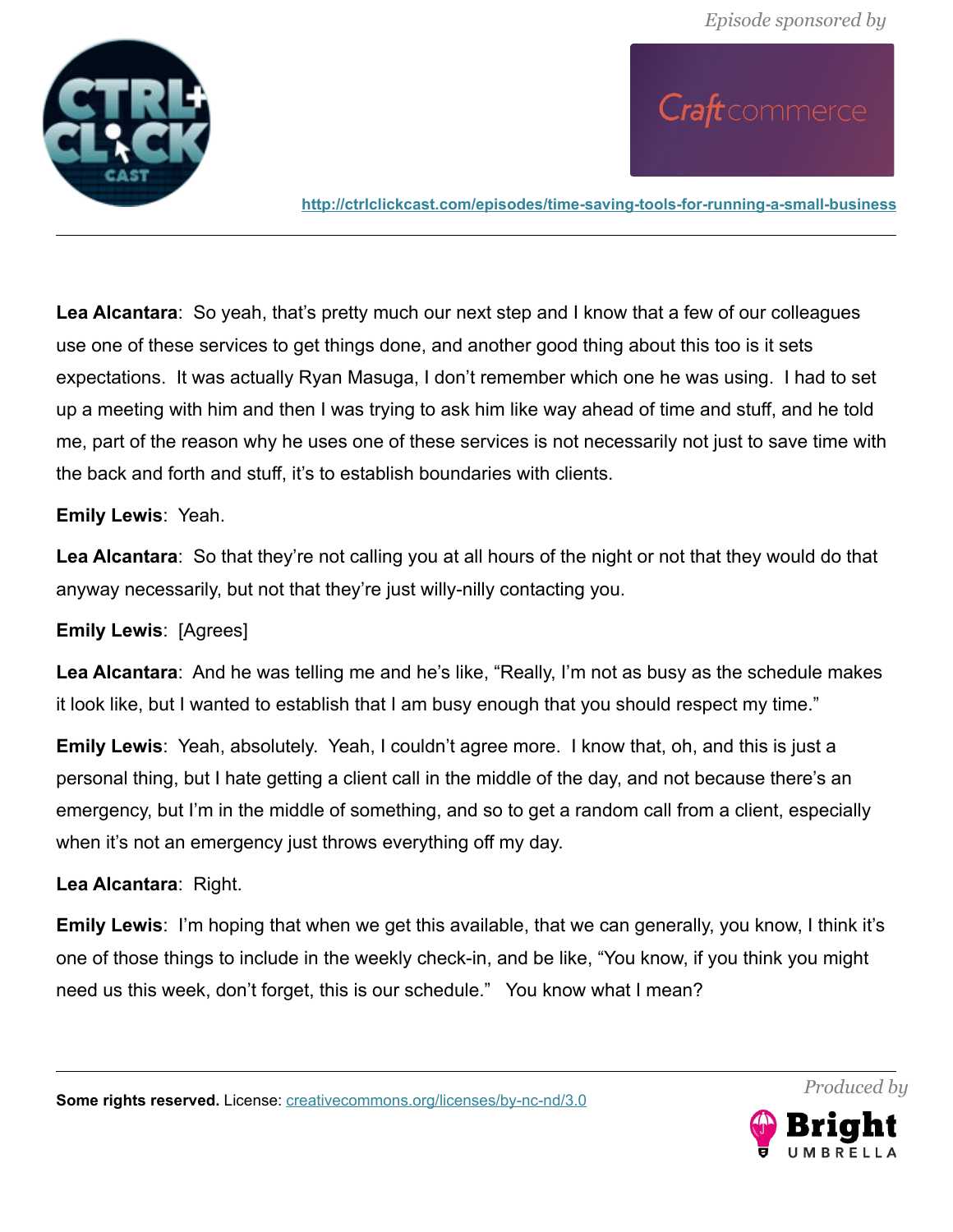

**<http://ctrlclickcast.com/episodes/time-saving-tools-for-running-a-small-business>**

**Lea Alcantara**: Right.

**Emily Lewis**: So it sets, like you said, those boundaries.

**Lea Alcantara**: Right.

**Emily Lewis**: Obviously, if there's an emergency, a client should always call.

**Lea Alcantara**: Yeah.

**Emily Lewis**: But for the random, "Oh, I was just thinking about this thing, what do you think about this thing?" And I was like, "Oh, why did I pick up the phone?"

**Lea Alcantara**: [Laughs]

**Emily Lewis**: Well, they come in the middle of something. [Laughs]

**Lea Alcantara**: Well, the other thing too is, you know, one of the things we're trying to do with our business is establish support boundaries as well.

**Emily Lewis**: [Agrees]

**Lea Alcantara**: In that if you do want to call in the middle of the day, then you should pay us for priority support, right?

**Emily Lewis**: Yeah.

Lea Alcantara: Like that's just the bottom line. It's respectful for everyone involved, right?

**Emily Lewis**: Yeah, exactly.



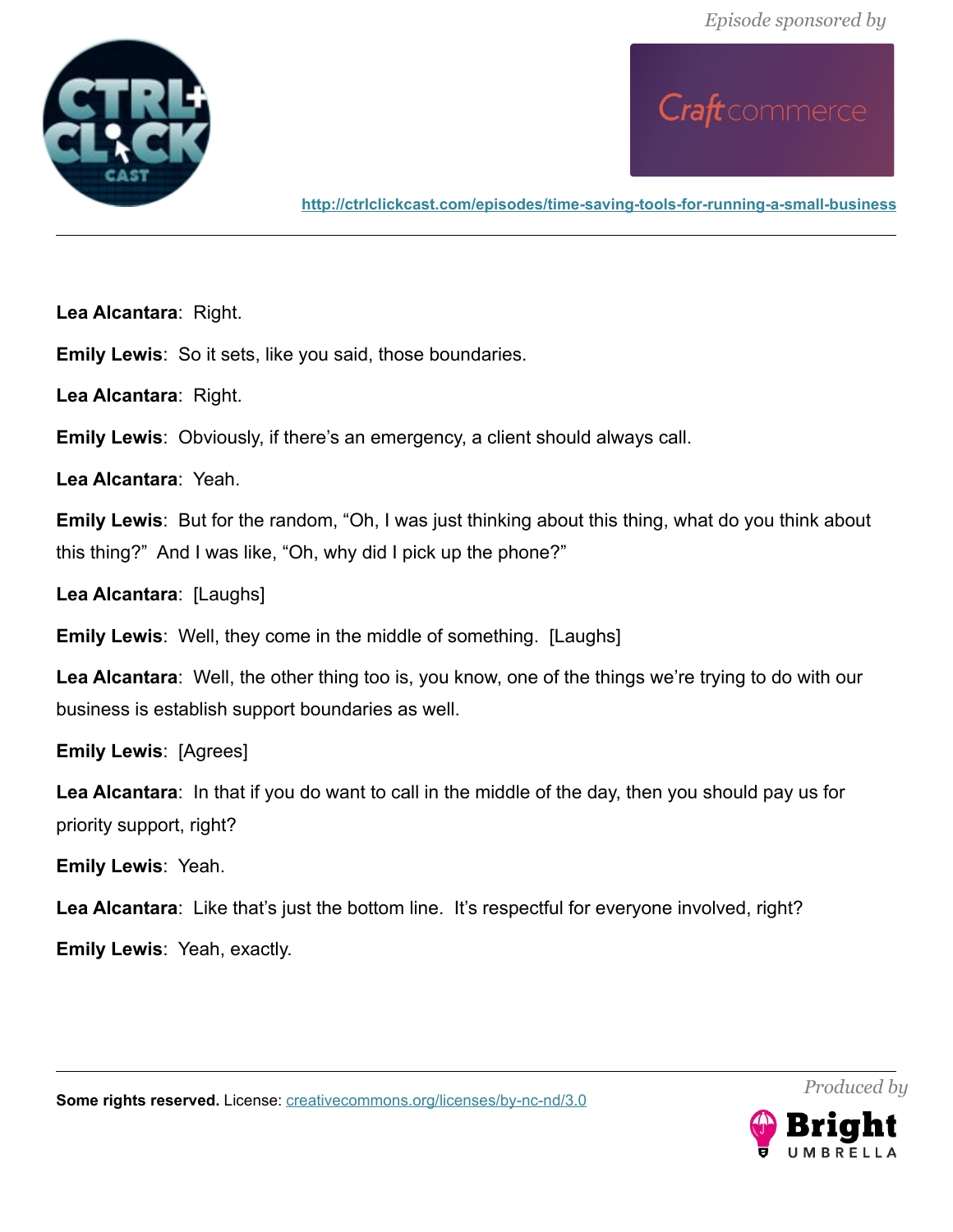

Craft commerce

**<http://ctrlclickcast.com/episodes/time-saving-tools-for-running-a-small-business>**

**Lea Alcantara**: Because it just establishes like, "Well, what are the expectations? And if you need us in the middle of the day and you need us to talk to you within the next two hours and drop everything, then that needs to be a paid service."

**Emily Lewis**: All right, moving on to stuff like bookkeeping, invoicing and even time tracking, we use [Freshbooks.](https://abrightumbrella.freshbooks.com/tryfreshbooks/www)

**Lea Alcantara**: [Agrees]

**Emily Lewis**: And when I started this company or started Emily Lewis Design six or seven years ago, I looked at Harvest and something else that I can't recall. Freshbooks was the one I chose, and then I think, Lea, when you joined, we looked again at something else.

**Lea Alcantara**: Yeah.

**Emily Lewis**: And Freshbooks was ultimately what we stuck with.

**Lea Alcantara**: Yeah.

**Emily Lewis**: It's been a big part of managing the business from the financial side. For one, it's got a nice invoicing feature. Invoices are pretty easy to create, pretty easy to edit and I think one of the nicest things about it is that you can schedule a created invoice to have to send to client a notice if they're late on paying.

**Lea Alcantara**: Right.

**Emily Lewis**: You don't have to stay on track of that. The system just does.

**Lea Alcantara**: Yeah.

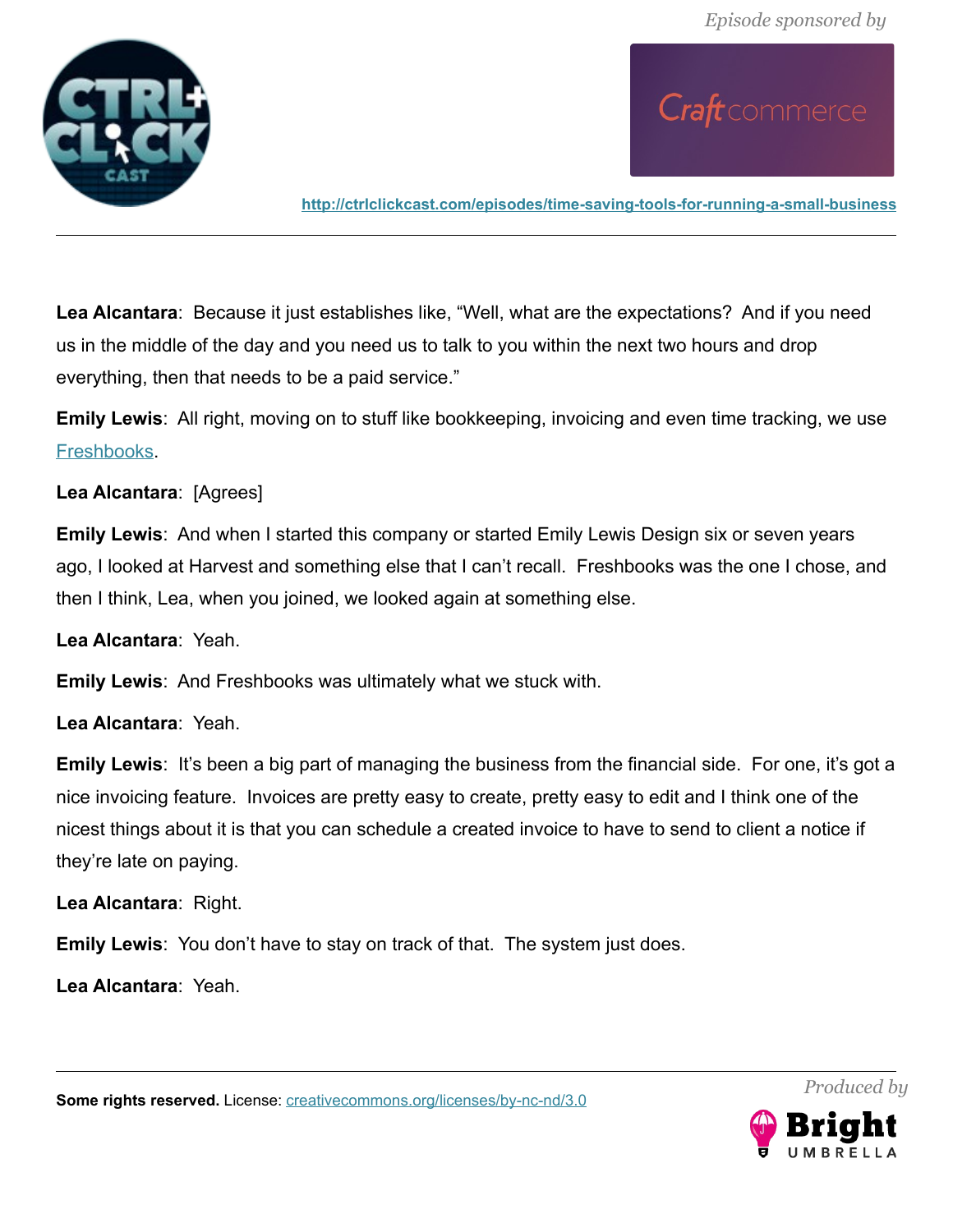

**<http://ctrlclickcast.com/episodes/time-saving-tools-for-running-a-small-business>**

**Emily Lewis**: And you figure out what that time frame is, but yeah, those automatic notifications of late invoices and if it's late, it adds a late fee if you've indicated that she'll get a late fee.

**Lea Alcantara**: Right.

**Emily Lewis:** It's just automatic, and I've never actually charged the client the late fee, but when they see that it's been added to their invoice, oh, they get the check to you. [Laughs]

**Lea Alcantara**: Yeah, yeah. [Laughs]

**Emily Lewis**: You know, and I'll just delete that late fee because I'm not going to be a dick about it.

**Lea Alcantara**: Right.

**Emily Lewis**: But it is available and it offers a little bit more incentive.

**Lea Alcantara**: Yeah, absolutely, and they also have great easy PayPal integration, and they've got two options. Usually, there's that 2.9% plus whatever 30 cents, and there's this other like PayPal Business payment, so if your client can pay from their PayPal balance, then it's only just the 50-cent transaction.

**Emily Lewis**: Yeah, which is what we really encourage.

**Lea Alcantara**: Yeah, which is it just makes things fast, easy and it's just there. Yeah, and it's pretty straightforward, but like the other thing about the invoicing, which it just got released, and you just emailed this to me too, they also have now included bank payments too.

**Emily Lewis**: Yeah, bank transfers.

**Lea Alcantara**: Yeah. Well, which comes with a fee based on like the amount of money, but just having more options to make it easier to get paid automatically is great.

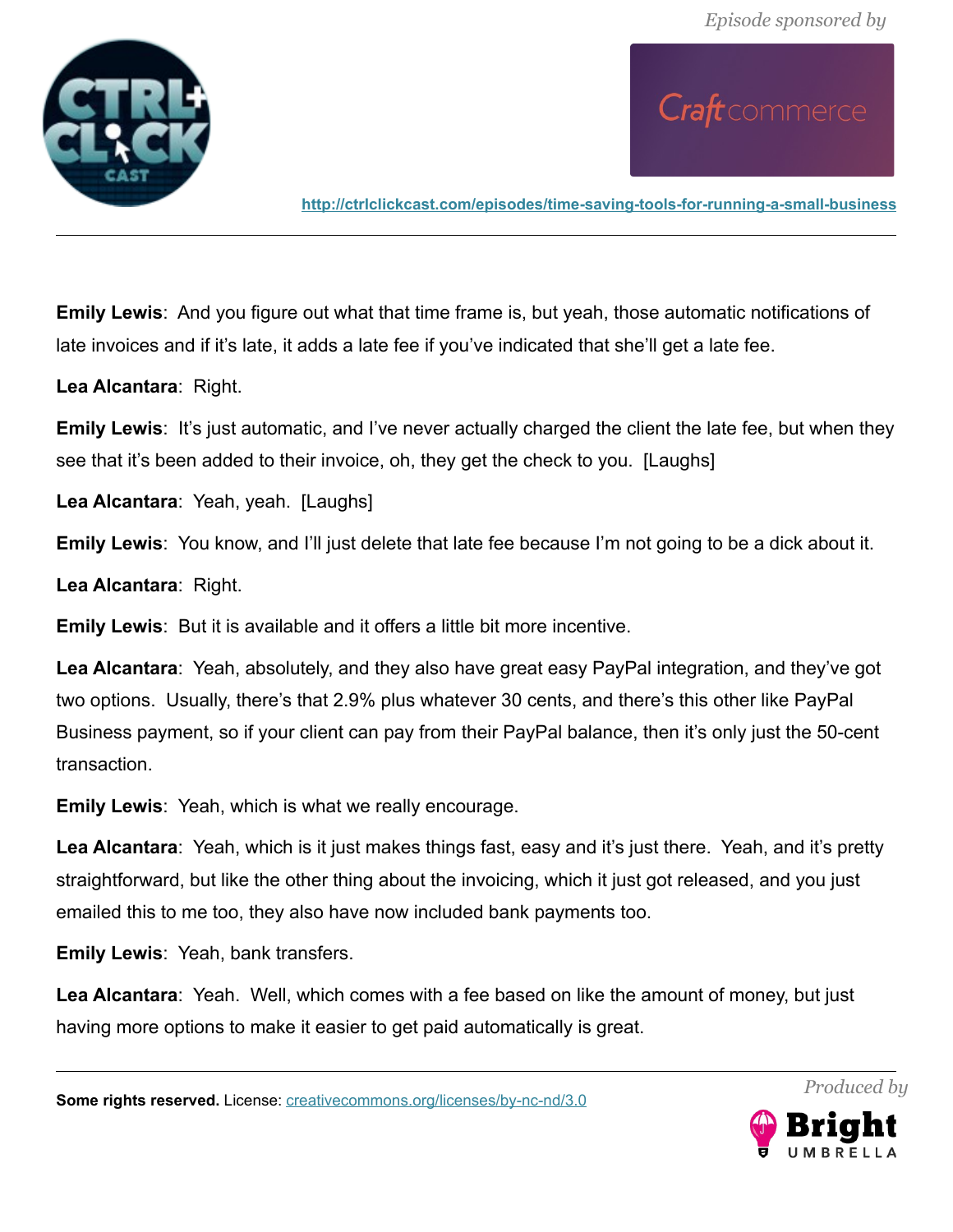

**<http://ctrlclickcast.com/episodes/time-saving-tools-for-running-a-small-business>**

**Emily Lewis**: Another thing I like about Freshbooks is that we use it for tracking all of our business expenses.

## **Lea Alcantara**: [Agrees]

**Emily Lewis**: Specifically, the thing I like about it is that you can set up recurring expenses so if you have a software subscription, let's say, Beanstalk, they don't offer an annual plan, it's every month.

### **Lea Alcantara**: Right.

**Emily Lewis**: I just have it set up recurring. I don't have to log that each month. It just automatically creates itself each month from the day that I say it should be.

### **Lea Alcantara**: Right.

**Emily Lewis**: And the other thing that is nice about having a single place for all of our expenses and then a bunch of reports that you can run off those expenses is, as we discussed in our conversation with Brad Weaver about pricing, we need to know what our expenses are at every moment in time so that we know what our proper hourly rate should be.

**Lea Alcantara**: Right, absolutely, and just having and just doing that report allows us to give an overall view over what these expenses are in one place, plus what we're taking in.

### **Emily Lewis**: [Agrees]

**Lea Alcantara**: Because Freshbooks is what we're taking in with the invoices and then what we're taking out with the expenses, so it's just like one place where you could just develop and export all these reports and then plug it into your pricing spreadsheet as we do.

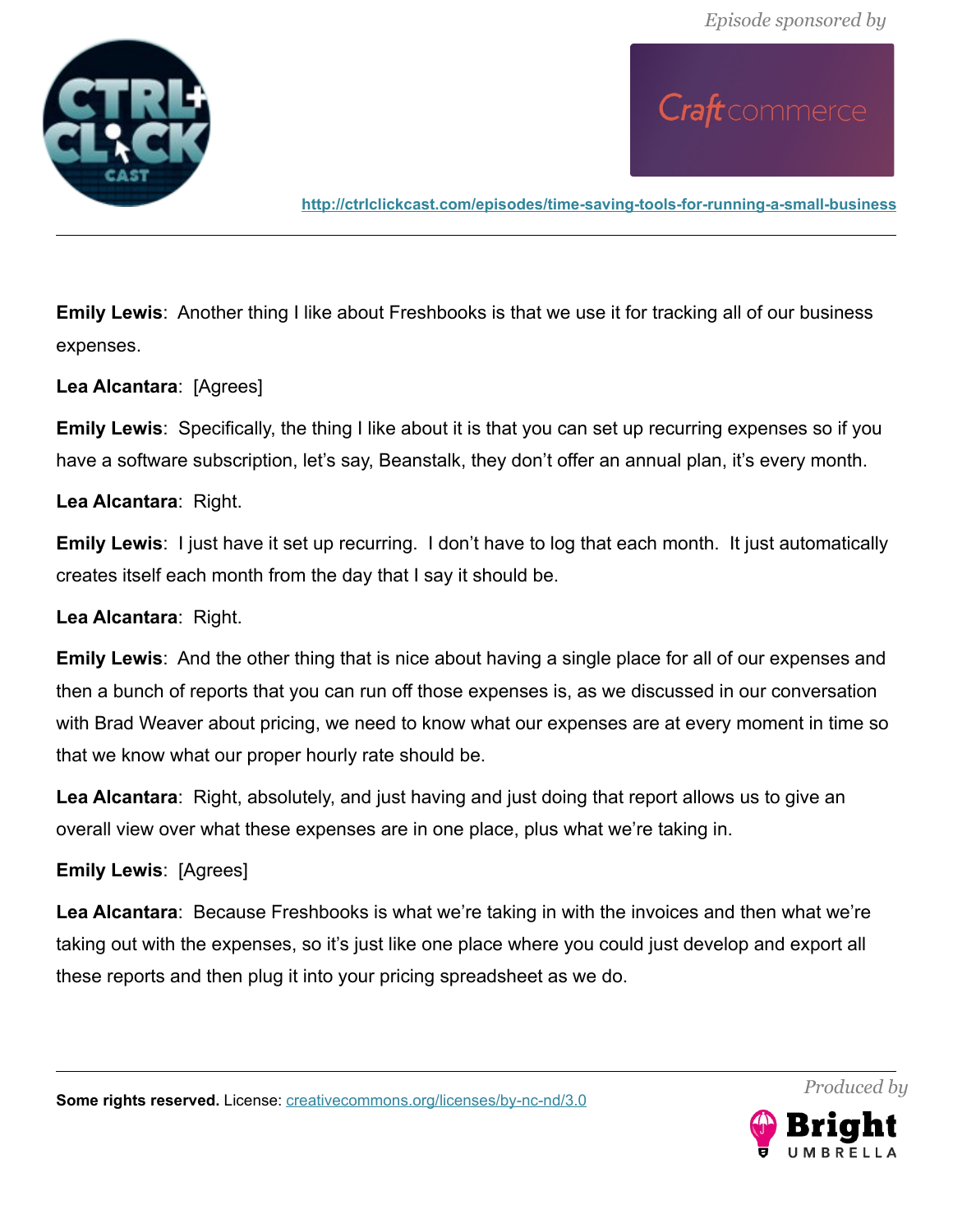

**<http://ctrlclickcast.com/episodes/time-saving-tools-for-running-a-small-business>**

**Emily Lewis:** It's even got a feature where if you work with an accountant, you can give your accountant access and they only see certain things to help with bookkeeping and such, depending on what your needs are. We don't utilize it with our accountant, but it allowed me to get, because I'm the owner of the account and Lea is a user of the account, but Lea couldn't see everything.

**Lea Alcantara**: Right.

**Emily Lewis**: She couldn't run all of the reports, but by me making her "our accountant…"

**Lea Alcantara**: [Laughs]

**Emily Lewis**: She can now run all of the different reports that she needs to to calculate those hourly rates.

**Lea Alcantara**: Yeah, absolutely. What I also like with Freshbooks too is that it does really break down all the reports, per client, which one is slower to pay, you know? [Laughs]

# **Emily Lewis**: [Agrees]

**Lea Alcantara**: Like which ones are more lucrative clients, let's say, because you can even order the billings per month and like per year, all those kinds of things. So Freshbooks just has an easy way to just see all of that in one place, and because it does do invoicing and expenses, unlike, for example, like Harvest or all those other things that might just be single serving, but because this is invoices and expenses, you can see a profit-loss statement so you can really see an idea of how your cash flow is going with your business all in one place.

**Emily Lewis**: [Agrees]

**Lea Alcantara**: And I think that really saves a lot of time.

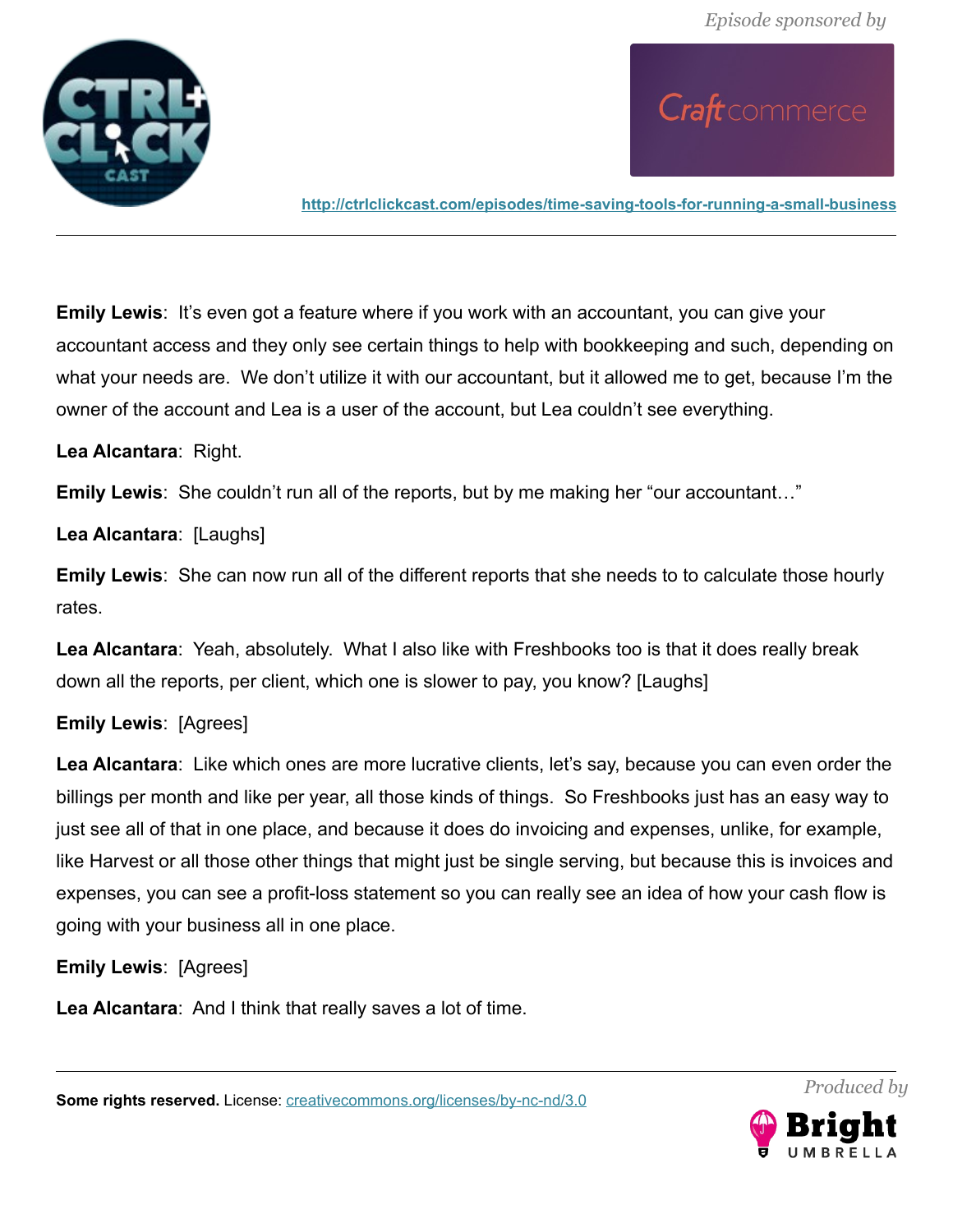

**<http://ctrlclickcast.com/episodes/time-saving-tools-for-running-a-small-business>**

**Emily Lewis**: Oh yeah.

**Lea Alcantara**: Because it's one of the major things when you're considering what kind of services you wanted to deal with. Yeah, there might be these great single-serving services and they could integrate with this, that or the other, but if it's already all in one place and you can parse it easier, then you might as well have it all in one place.

**Emily Lewis**: It also makes end of the year tax calculation prep easier for me.

**Lea Alcantara**: Oh yeah.

**Emily Lewis**: Because all of the expenses are in one place. They all have IRS tax categories applied to them, so I export the report, send it to my accountant and that's it.

**Lea Alcantara**: Yeah, right.

**Emily Lewis**: Oh, and I send her a P&L, but she gets all the expenses in a single spreadsheet, and I didn't have to like double check things. It's part of my work flow every month to make sure all the expenses are getting into Freshbooks. That is a manual process, but getting the data out is very easy.

**Lea Alcantara**: Right.

**Emily Lewis:** I think it's also worth mentioning, we also use Freshbooks for our time tracking, and on the same vein of making the data easy to extract out, when I have to do monthly payroll, I run the report in Freshbooks, send that to my accountant and payroll is done.

So we also are using or trying to be a little more discreet with our time tracking so that we can see how much time we're spending on social media, how much time we're spending on marketing, how

**Some rights reserved.** License: *creativecommons.org/licenses/by-nc-nd/3.0* 



*Produced by*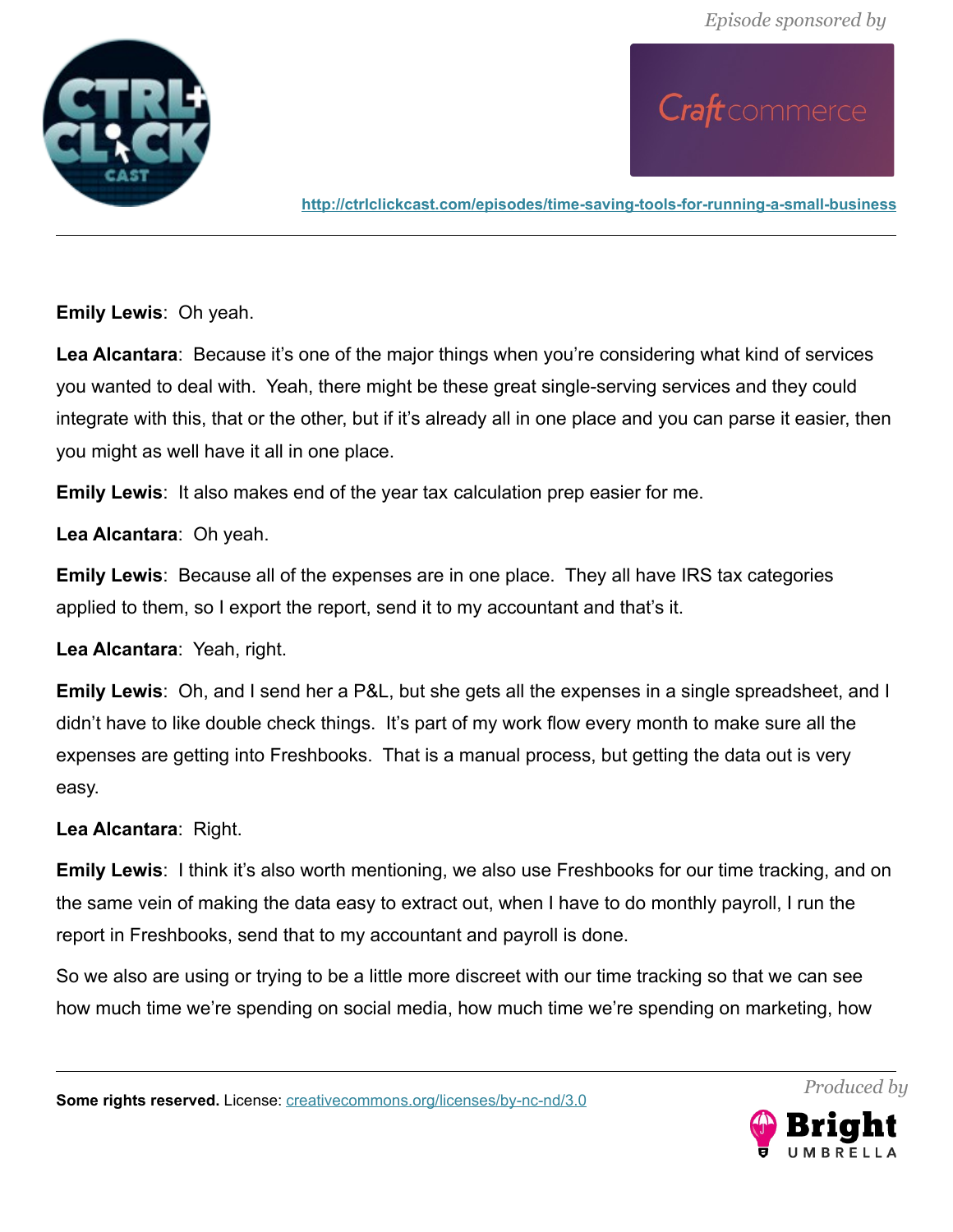

Craft commerce

**<http://ctrlclickcast.com/episodes/time-saving-tools-for-running-a-small-business>**

much time we're spending on business development. So getting a sense or internally where that time is being spent, and then obviously within a client project, that time tracking is essential for us to estimate future projects.

**Lea Alcantara**: Oh yeah, absolutely, and whether or not, we're on track with a current project as well.

**Emily Lewis**: Yeah.

**Lea Alcantara**: For any of those who are listening right now, like this, what we're talking right now is so integral to pricing your business, it's not even funny.

**Emily Lewis**: Yeah.

## *Timestamp: 00:59:53*

**Lea Alcantara**: Like if you can break down your tasks to be as simple and specific as possible, I think that will help you figure out and be more accurate with your pricing instead of just like one giant bucket like, "I'm just working on this client."

**Emily Lewis**: Yeah.

**Lea Alcantara**: And it's like, well, what does that mean/

**Emily Lewis**: Yeah.

**Lea Alcantara**: What does working on this client mean?

**Emily Lewis**: [Laughs]

**Lea Alcantara**: Like am I doing more development? Am I doing Craft work? Am I doing design? And if it's specifically design, am I doing a logo? Like you need to be very, very specific because then

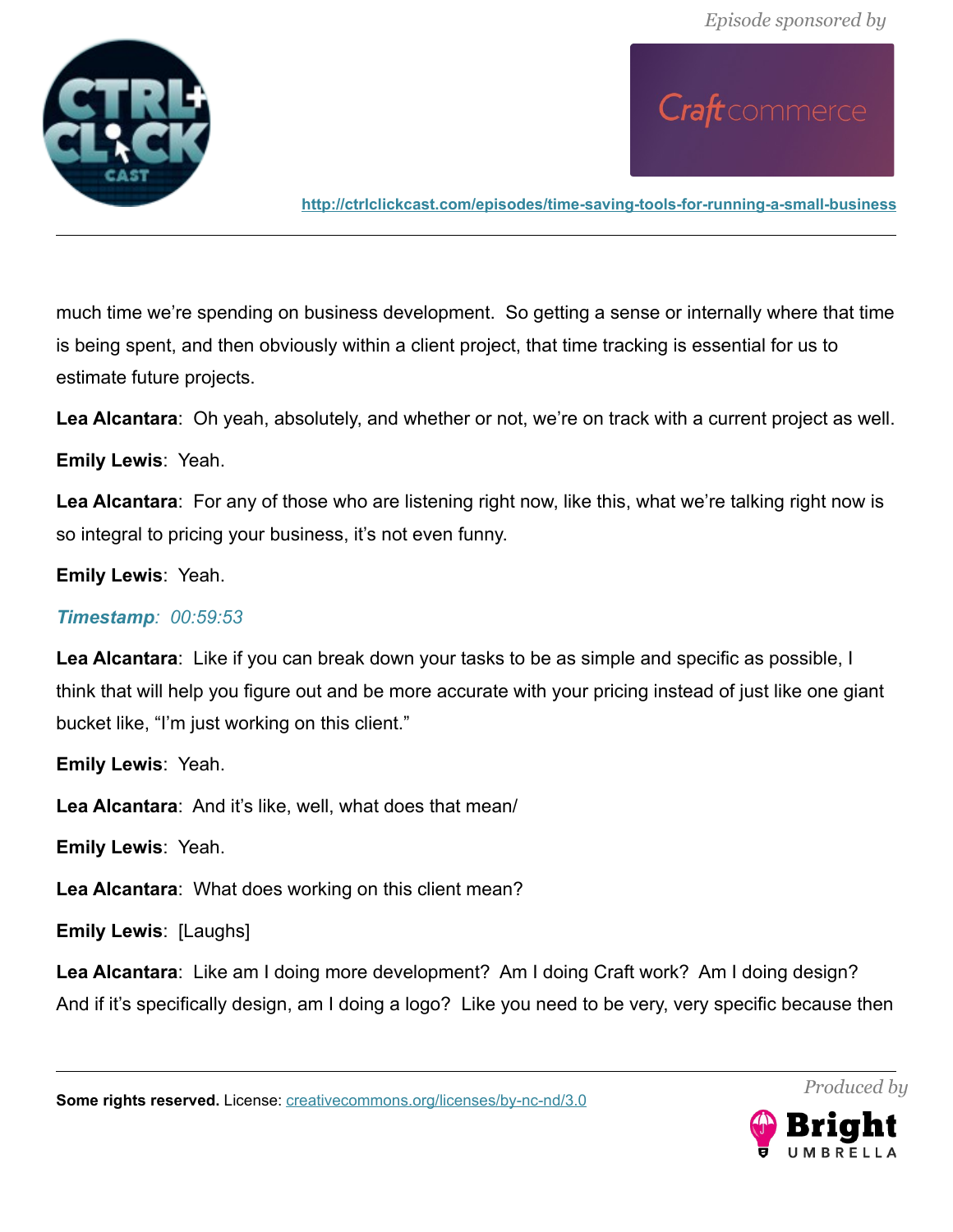

**<http://ctrlclickcast.com/episodes/time-saving-tools-for-running-a-small-business>**

that gives you an idea over really how much effort and time you're spending on something specific. So when a client asks you for something specific, you can't just say, "Well, I guess it was kind of like this," you know?

**Emily Lewis**: Right.

**Lea Alcantara**: And then you lump in project management, which may or may not necessarily be task related, it could just be general related, and that like inflates or makes an inaccurate idea of really how much effort it takes, you know?

**Emily Lewis**: [Agrees]

**Lea Alcantara**: Or maybe it is that much effort, right?

**Emily Lewis**: [Agrees]

**Lea Alcantara**: But you can't know until you break all the tasks down.

**Emily Lewis**: And to just tie back to our knowledge base, we have a document that says what our tasks are in Freshbooks and what kind of work is involved in that task and how we should track our notes, and again, it's not something we have to reference all the time because we literally do the time tracking every day.

**Lea Alcantara**: Right, right.

**Emily Lewis**: But it's there, and then we recently are working with the marketing consultant and it occurred to me I want marketing and business development to be separate.

**Lea Alcantara**: Right.

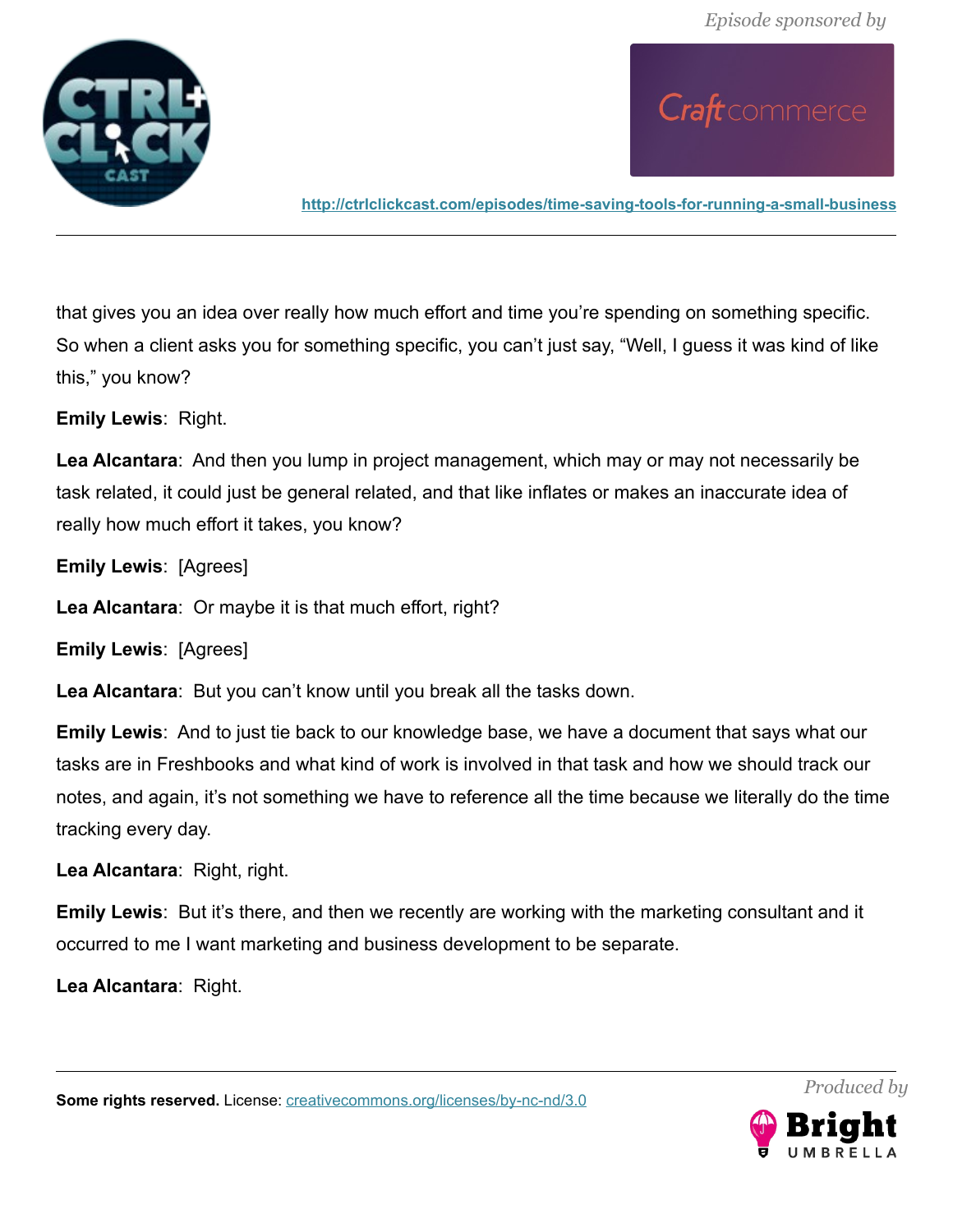

**<http://ctrlclickcast.com/episodes/time-saving-tools-for-running-a-small-business>**

**Emily Lewis**: So I can see where we're spending our time so I updated that knowledge base document. I notified Erin and Lea and now we're tracking time separately so that when it comes time for me to see where our time is going, I know that the business development task isn't inflated with marketing work.

**Lea Alcantara**: Right, right. So we just have a better understanding over what like all those little tasks actually mean, because technically marketing is part of business development.

#### **Emily Lewis**: Yeah.

**Lea Alcantara**: But it makes more sense to track it separately so you really understand when you are doing something towards marketing, how much actually work are we doing…

**Emily Lewis**: Versus the business development being, "Oh, we're putting together the proposal."

**Lea Alcantara**: Right.

**Emily Lewis**: Whereas the marketing is, "Oh, we're crafting this new message for an email we're going to send to a client," or something like that.

**Lea Alcantara**: Yeah, absolutely.

**Emily Lewis**: The last tool I wanted to mention in this category of like bookkeeping is **Shoeboxed**, and this is a pretty awesome tool if you deal with a lot of paper receipts or really anything that you want to create a digital scan of. Right now, we're on the \$9.95 a month plan, but I actually may go down to free because so many more of our receipts are digital these days. But essentially, it's excellent when you go to a conference where you're onsite with a client and there's a lunch receipt and then there's the gas receipt and then there's this, that and the other.

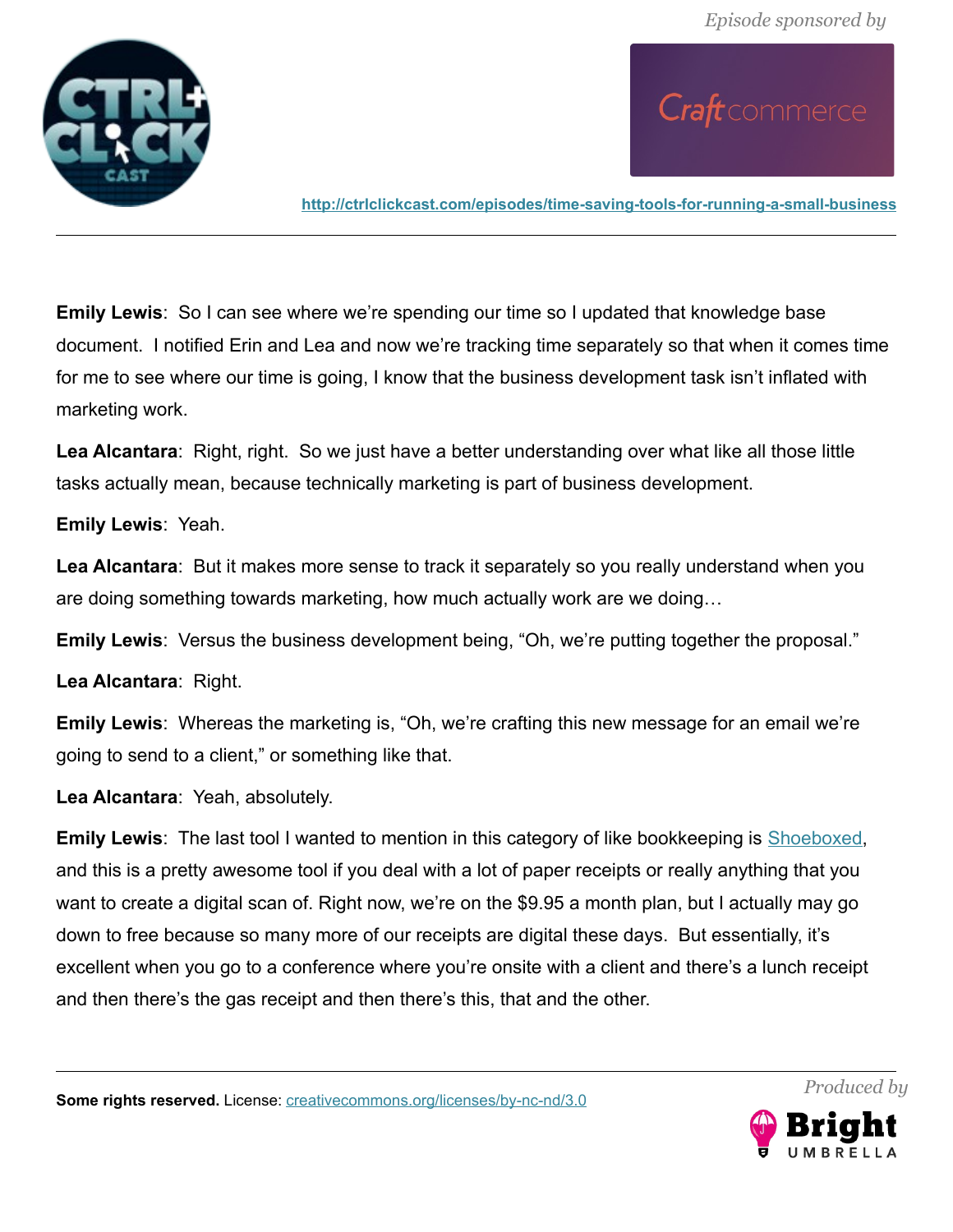

**<http://ctrlclickcast.com/episodes/time-saving-tools-for-running-a-small-business>**

I don't know if you've ever tried it, but having to scan all those things and then making sure they're cropped right and then saving them properly and then you have to go in and manually enter the expense, it takes time. So Shoeboxed, it's a service where they send you this envelope and you drop in your paper receipts and send it back to them. They scan all of the receipts and as part of scanning, I don't know if it's manual or OCR, but essentially they enter the amount and the date and the vendor, and so your expenses are all basically logged for you from a paper receipt.

I export them once a quarter from Shoeboxed into Freshbooks and I'm not manually entering anything.

## **Lea Alcantara**: Nice.

**Emily Lewis**: So like I said, we're using it less just because we have less paper receipts, but when Lea and I went to a conference last June, we had a ton of receipts because Lea and I like to eat out. [Laughs]

# **Lea Alcantara**: [Laughs]

**Emily Lewis**: And so I just sent them the big wad of receipts and the business cards and they scanned everything, and the business cards are also very useful so that we didn't have to hand enter all that information. So I really like Shoeboxed. I'm using it less because we don't need to use it as much, but even if we go down to the free plan, I'll still be using it.

**Lea Alcantara**: Yeah, interesting. Well, for those who are listening that's a freelancer, I just remember the system that I was using before I worked with Emily. It was called [FreeAgent,](http://www.freeagent.com/) and the reason why I remembered it because if you've got a separate business bank account, so that means the bank account is just a 100% business expenses, what I'd like about FreeAgent was that I could

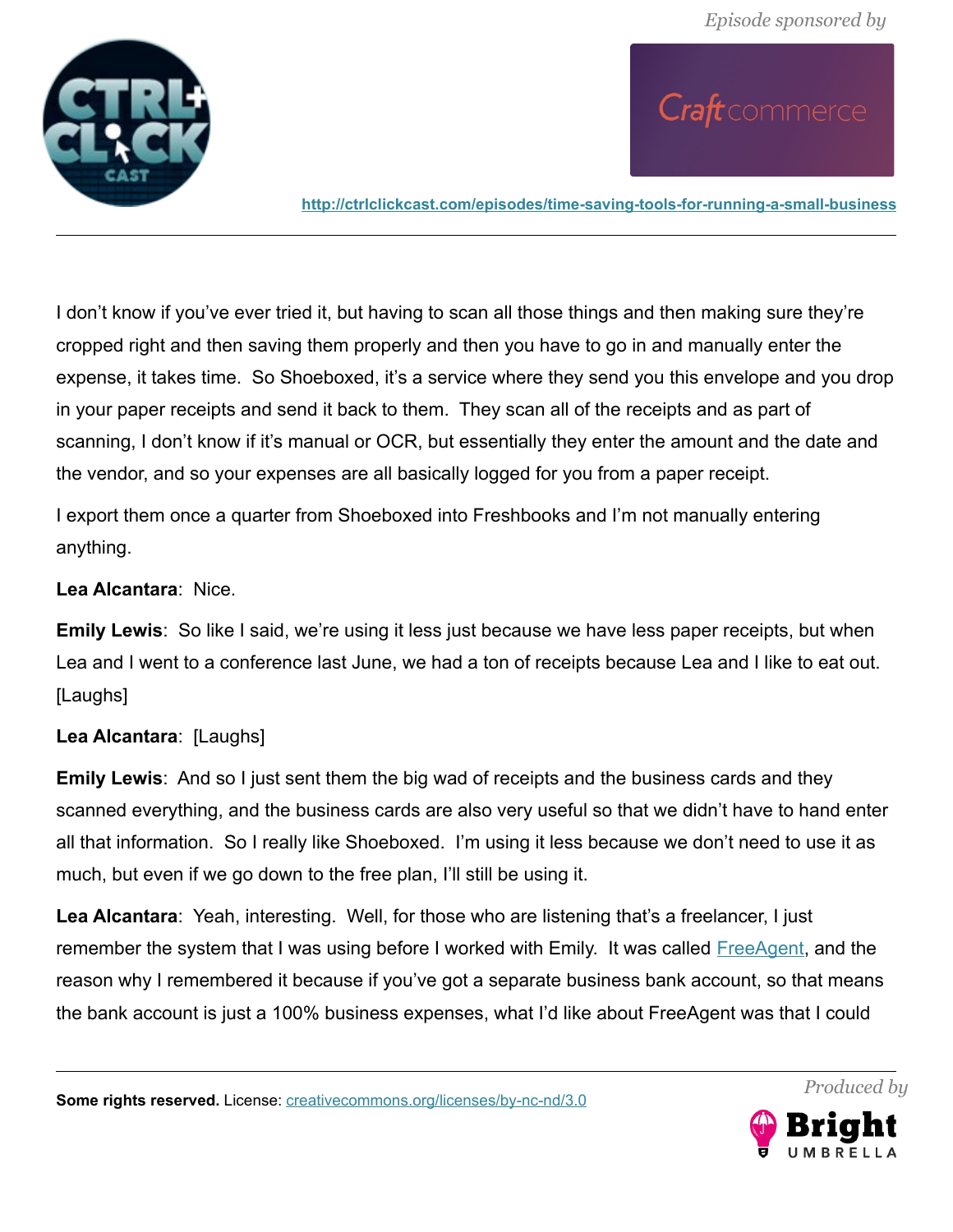

Craft commerce

**<http://ctrlclickcast.com/episodes/time-saving-tools-for-running-a-small-business>**

just hook up the bank to FreeAgent and so every expense that was listed on this business bank account and business credit card, because that's what's I did with Lealea Design, was just import it and then all I had to do was set up the initial categories and then so every time it updated with the bank, it remembered what the category was before and it just auto did that. So if you're just...

**Emily Lewis**: Yeah, solo by now.

**Lea Alcantara**: Yeah, so if you're just a single freelancer, I really highly recommend FreeAgent because that makes things, and that was also my invoicing, I believe as well, tool. For a single person, I definitely think it's very straightforward, and again, you can't make a mistake because this is actual bank statements.

### **Emily Lewis**: [Agrees]

**Lea Alcantara**: Like regardless of what the paper receipts are, this was actually in your bank. This was actually logged in to your credit card, so it's just pulling those stats and that it organizes it. So if you want a fast, easy way to like auto categorize everything because you've got it, and this only works if you've got a separate bank account, which you should have anyway. Just import all your bank information and it will categorize everything for you.

**Emily Lewis**: Yeah, I'd love to see something like that come in to Freshbooks.

**Lea Alcantara**: Yeah, sure.

**Emily Lewis**: All right, so let's talk a little bit about document and file sharing and we sort of mentioned it before.

**Lea Alcantara**: Right.

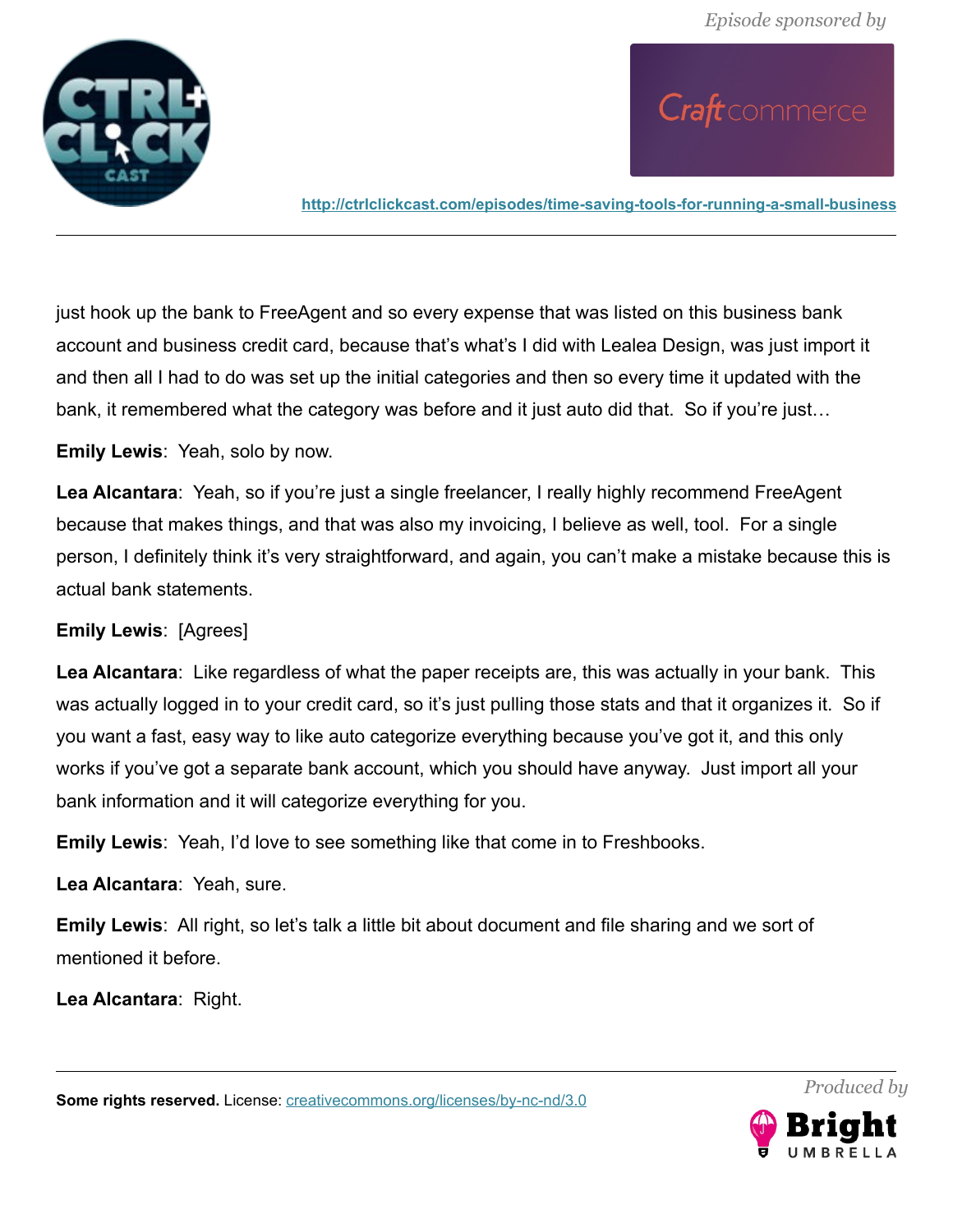

**<http://ctrlclickcast.com/episodes/time-saving-tools-for-running-a-small-business>**

**Emily Lewis**: But we're using Dropbox.

**Lea Alcantara**: Yeah. Dropbox, which is quite essential, I think, for like anything and everything.

**Emily Lewis**: Oh yeah.

**Lea Alcantara**: I know that there are other services there like I know that Microsoft and Google Drive obviously exist and there is an Amazon feature and everything, but I feel like the user experience of Dropbox is so superior and it's so brainless because it really feels like you're just working with your file system

**Emily Lewis**: [Agrees]

**Lea Alcantara**: Which is what you want.

**Emily Lewis**: I mean, yeah. Well, for me, Lea, I don't even have a local file system. I mean, I do, it's Dropbox because it's synced.

**Lea Alcantara**: Yeah, that's what I mean.

**Emily Lewis**: But like on my Mac, I don't have anything under Documents.

**Lea Alcantara**: Right.

**Emily Lewis**: I have it all under Dropbox because that just make sense, including all my personal stuff.

**Lea Alcantara**: Yeah, me too.

**Emily Lewis**: So Bright Umbrella has an account, and oh I don't even remember how we set it up. But anyway, I think we're both pulling off of that account for the storage space.

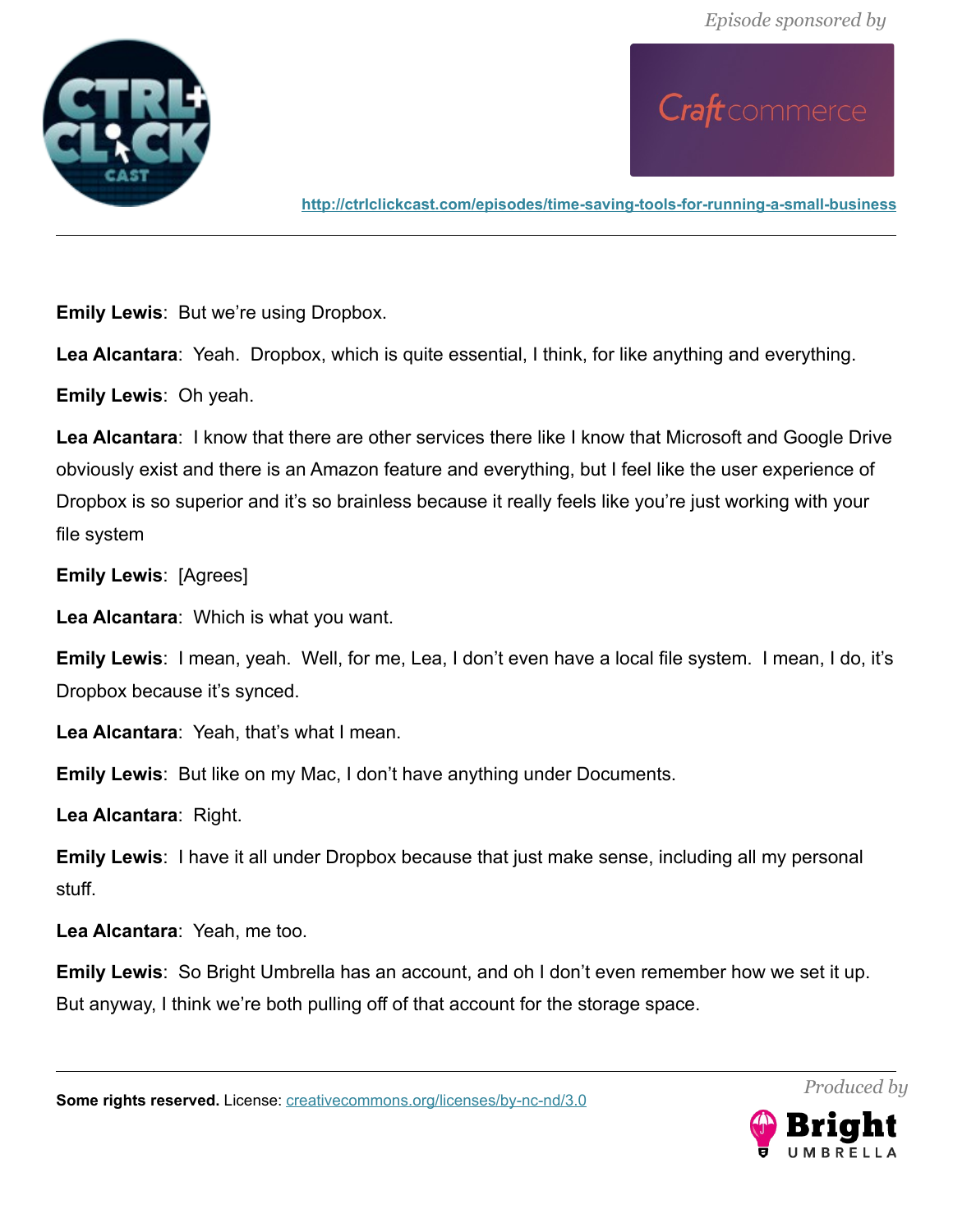

**<http://ctrlclickcast.com/episodes/time-saving-tools-for-running-a-small-business>**

**Lea Alcantara**: Yes, right.

**Emily Lewis**: Or rather all three of us are.

**Lea Alcantara**: Yeah.

**Emily Lewis**: But even though we have shared directories in that account, I also have my own private stuff.

**Lea Alcantara**: Yeah, me too.

**Emily Lewis**: And it's all in Dropbox, which makes it so nice when I'm working on my laptop one day and then the other day I'm working on my desktop computer because they both have that Dropbox folder synced to those systems.

**Lea Alcantara**: Oh, I totally agree, and even on your phone for certain things, like when I first…

**Emily Lewis**: Yeah, yes.

**Lea Alcantara**: To like when I first moved to the United States, like I have a personal Dropbox folder just called "Seattle," and I just shoved in all the important documents on there so I could just like easily reference a bunch of PDFs and things that I needed right away when you're talking to, like when you have to talk to someone, a bank or whatever, if it's like all hidden in various emails or who knows where, like Dropbox having it all in one repository and I don't have to take out my laptop, that it's just in my phone, that makes things like super, super easy beyond just being able to switch from my iMac to my Macbook and vice versa.

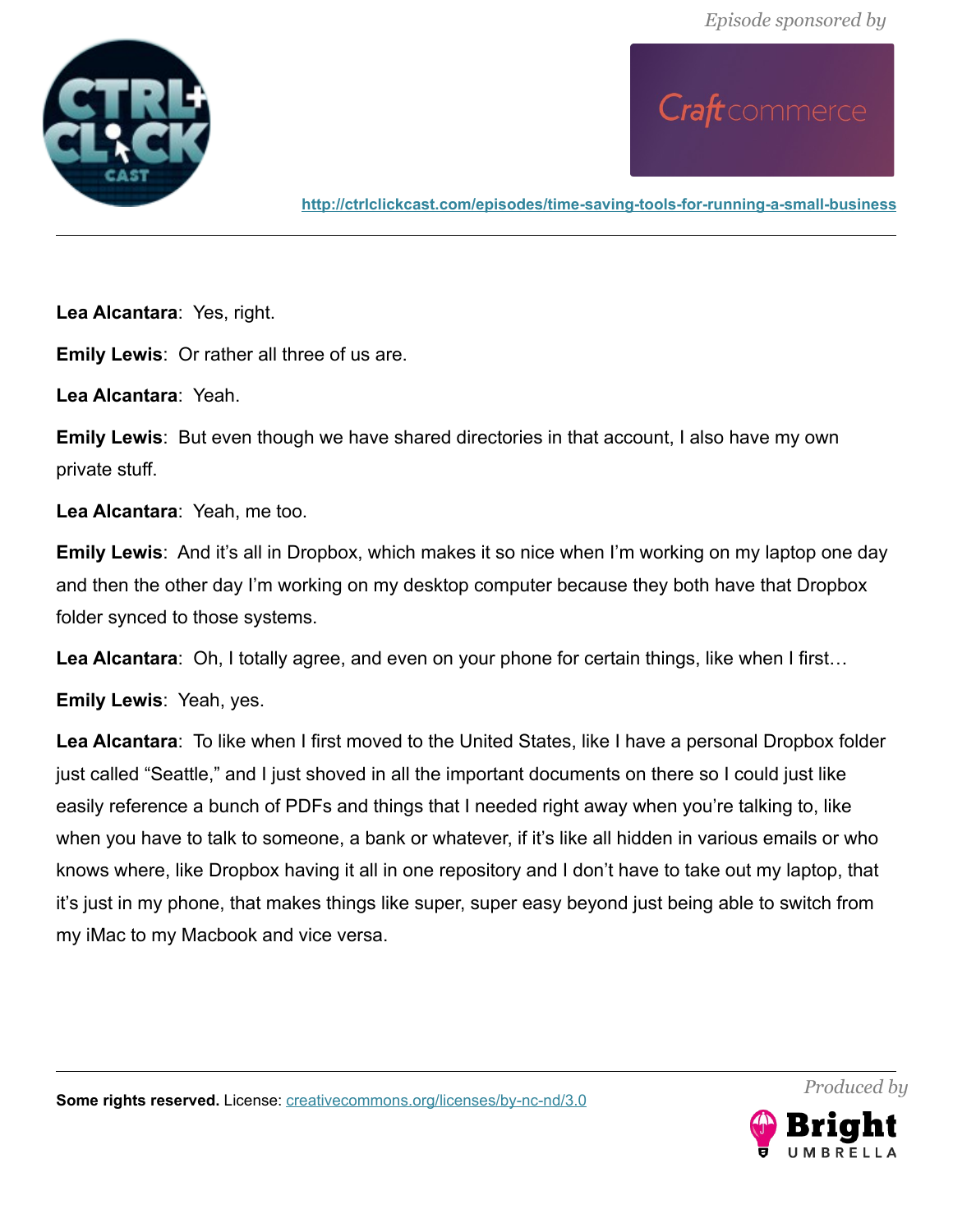

Craft commerce

**<http://ctrlclickcast.com/episodes/time-saving-tools-for-running-a-small-business>**

**Emily Lewis**: Oh, totally. I used it for my 2015 tax prep. I created a Dropbox folder between me and my accountant and every time I got a 1099 from someone or I got my mortgage interest statement or whatever, I just dropped it into there.

**Lea Alcantara**: Yeah.

**Emily Lewis**: So there was just one place that she could go to for all of those files rather than me attaching them to an email that might clog up because it's so big or whatever.

**Lea Alcantara**: Right, right, and I believe Dropbox also has like a new feature where you can actually send somebody a folder. This is different from creating a folder and then sharing a folder. This is like more of the temporary one when we do our podcast and we have a guest.

### **Emily Lewis**: [Agrees]

**Lea Alcantara**: And for whatever reason, they don't have Dropbox. There are people who don't have them. [Laughs]

### **Emily Lewis**: [Laughs]

**Lea Alcantara**: But we usually get our guests to put the recorded file onto Dropbox, but if they don't have one, Dropbox gives you an opportunity to open up some particular folder and have them just drop it in there somehow, and it works.

### **Emily Lewis**: [Agrees]

**Lea Alcantara**: It just works. I just feel like that's why we use Dropbox, like some people could say, "Why don't you use Google Drive? It's free," and all of this, it's just cumbersome.

**Emily Lewis**: [Agrees]

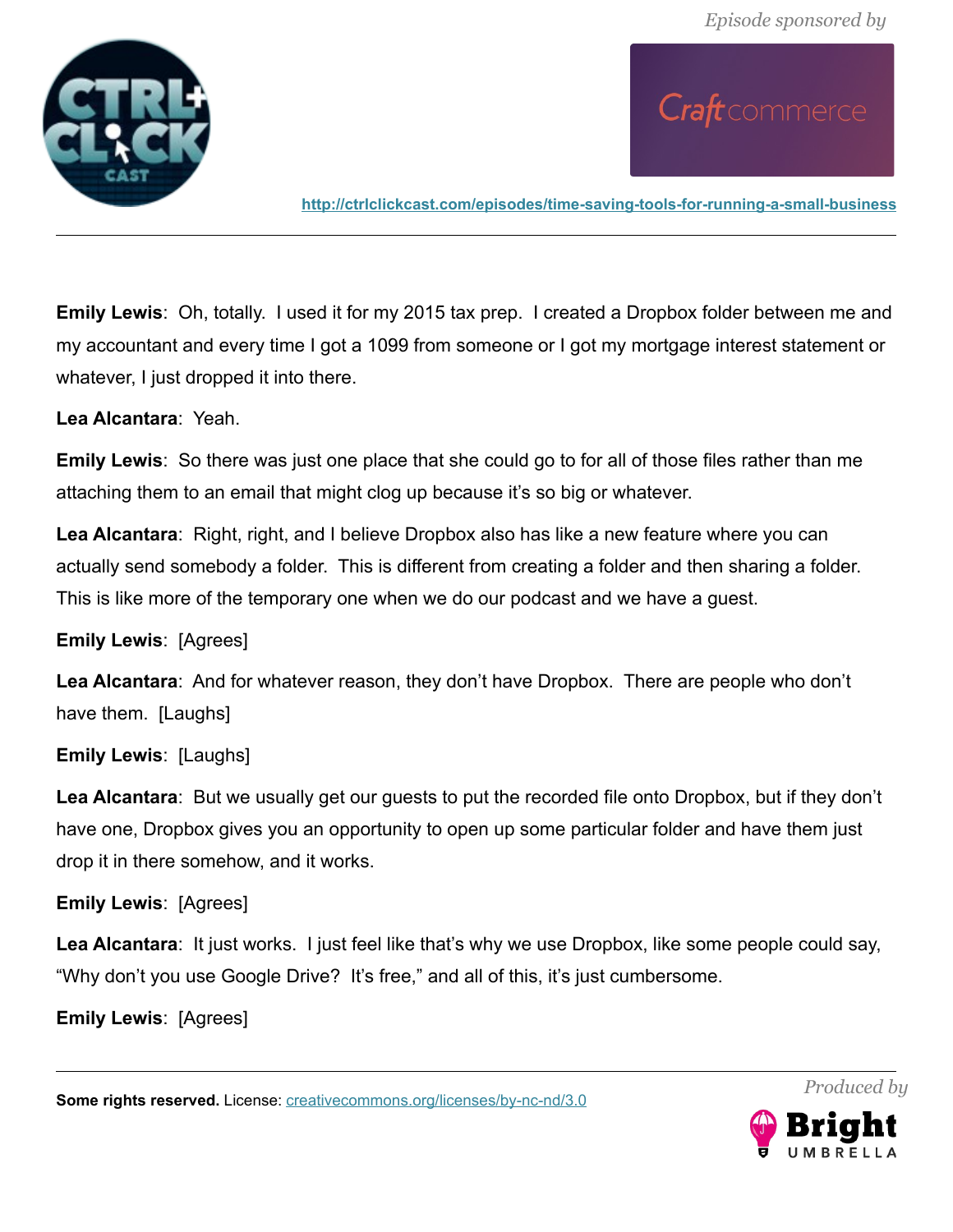

**<http://ctrlclickcast.com/episodes/time-saving-tools-for-running-a-small-business>**

Lea Alcantara: It's cumbersome. It doesn't have the same user experience as Dropbox.

**Emily Lewis**: Right.

**Lea Alcantara**: And that's why we paid for it. That's what we're paying for it.

**Emily Lewis**: Great. If I go to the Dropbox folder on my computer and go to a file, I can right click on it and grab the Dropbox share link just right there.

**Lea Alcantara**: Oh, yeah.

**Emily Lewis**: I love that feature.

**Lea Alcantara**: I know, totally, and because you and I are synced on Dropbox with our Bright Umbrella files, sometimes I can tell when you're working. [Laughs]

**Emily Lewis**: Yeah. [Laughs]

**Lea Alcantara**: Because I see like file is updated and like I'm not working on anything and if I see file is updated, "Oh, Emily is doing some work." [Laughs]

**Emily Lewis**: Yes, so Dropbox has been a good decision. That said, we still utilize Google Docs.

**Lea Alcantara**: Yes, the documents, yeah.

**Emily Lewis**: Yeah. So Dropbox is kind of like we keep PDFs there, image files…

**Lea Alcantara**: PSDs, like basically, yeah.

**Emily Lewis**: PSDs.

**Lea Alcantara**: Contacts.

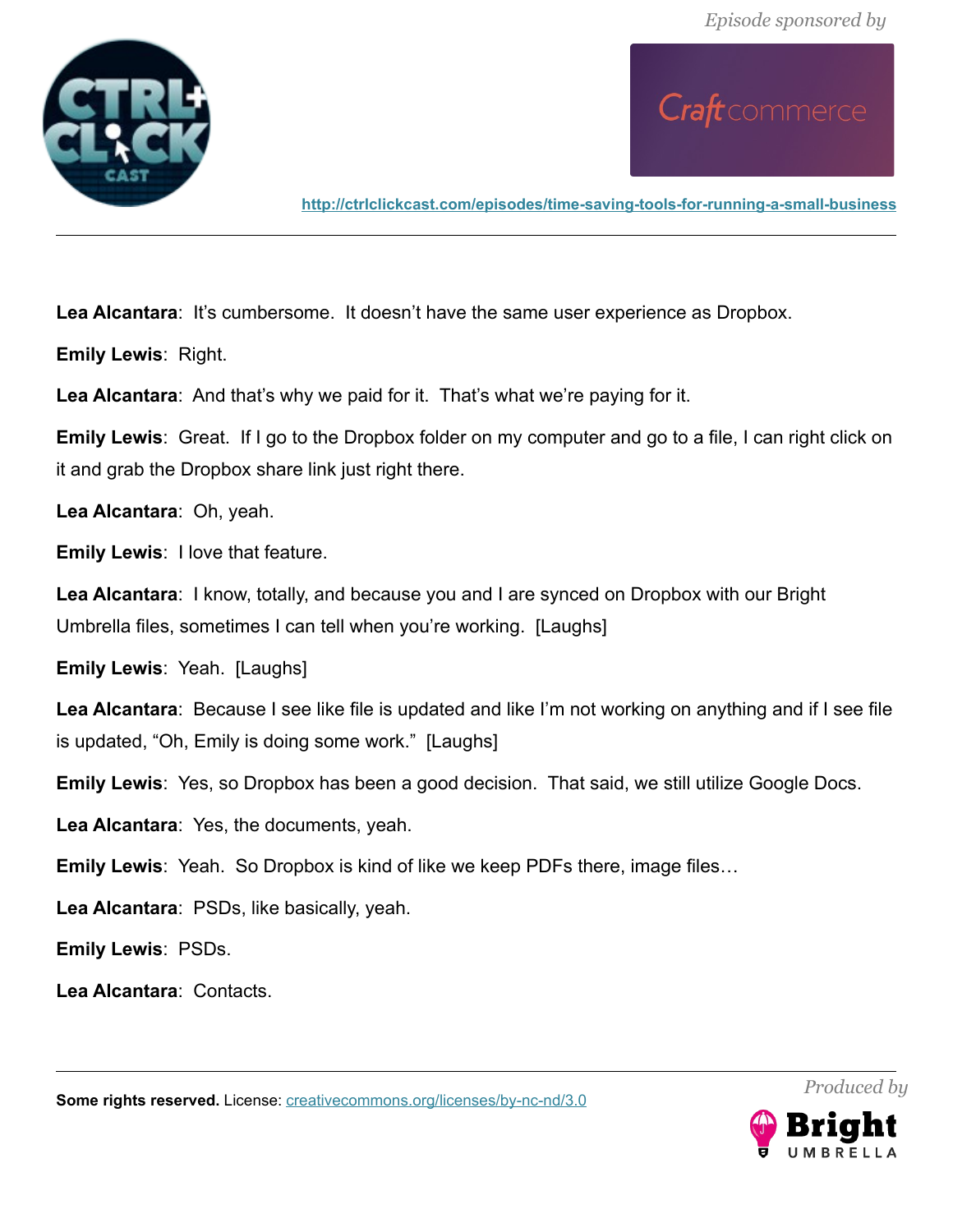

**<http://ctrlclickcast.com/episodes/time-saving-tools-for-running-a-small-business>**

**Emily Lewis**: Like files that you wouldn't necessarily want to collaborate on necessarily.

**Lea Alcantara**: Yeah.

**Emily Lewis**: But things that you do want to perhaps share.

**Lea Alcantara**: Right.

# *Timestamp: 01:09:56*

**Emily Lewis**: Whereas Google Docs, we use that more for the collaboration aspect.

**Lea Alcantara**: Absolutely.

**Emily Lewis**: And not just internal, but also client documents, like anytime we build a CMS for someone, they get a user manual and it's on Google Docs.

**Lea Alcantara**: Yeah.

**Emily Lewis**: We create it in Google Docs. One of the reasons we do that is we love the shared collaboration. We love the ability to comment and respond to comments, and it does give us the ability to restrict access.

**Lea Alcantara**: Right.

**Emily Lewis**: So it's not just out in the ether, you can set security so it's only for either us internally or specific client email addresses.

**Lea Alcantara**: Right.

**Emily Lewis**: So yeah, we have a ton of it. Our knowledge base is on Google Docs, like I mentioned earlier.

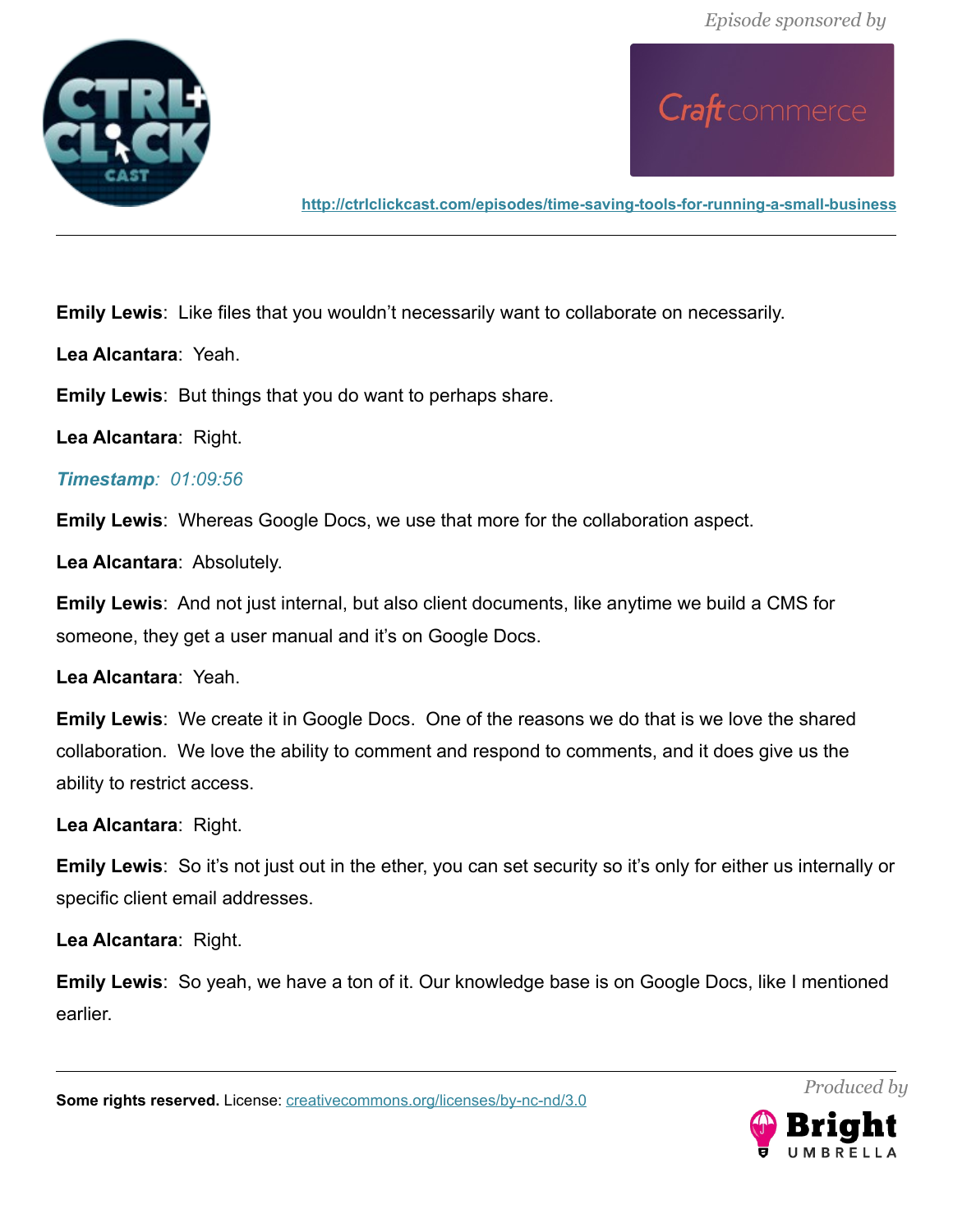

**<http://ctrlclickcast.com/episodes/time-saving-tools-for-running-a-small-business>**

**Lea Alcantara**: Yeah.

**Emily Lewis**: But yeah, we use that for everything that we're collaborating on. When we have an agenda for a meeting, we've got a shared Google Doc and Lea and I are both typing in it while we're talking to the client.

**Lea Alcantara**: Right.

**Emily Lewis**: We use it for our internal check-ins, yeah, with everything.

**Lea Alcantara**: Yeah, it's interesting that because we're such sticklers for documentation, there's just so much, so much to do with the business, you know?

**Emily Lewis**: [Agrees]

Lea Alcantara: Like here's an inquiry for this, here's an inquiry for that. It's kind of like now that were a lot more intentional, it was shocking at first for me to even think we had over 250 contacts.

**Emily Lewis**: [Agrees]

**Lea Alcantara**: But when I'm looking at this knowledge base in this Google Docs and I'm like, "Well, look at all the projects and people we had to deal with in even one project."

**Emily Lewis**: [Agrees]

**Lea Alcantara**: Yeah, of course, that's why all our contacts ended up being over 250, and all the notes that we do for like our meetings and check-ins, it's just all add up.

**Emily Lewis**: So I do have Google Drive set up on both of my computers similarly to Dropbox where it's syncing to my local system, and I'm only doing that as like what if something would have happen. I've actually never worked from that.

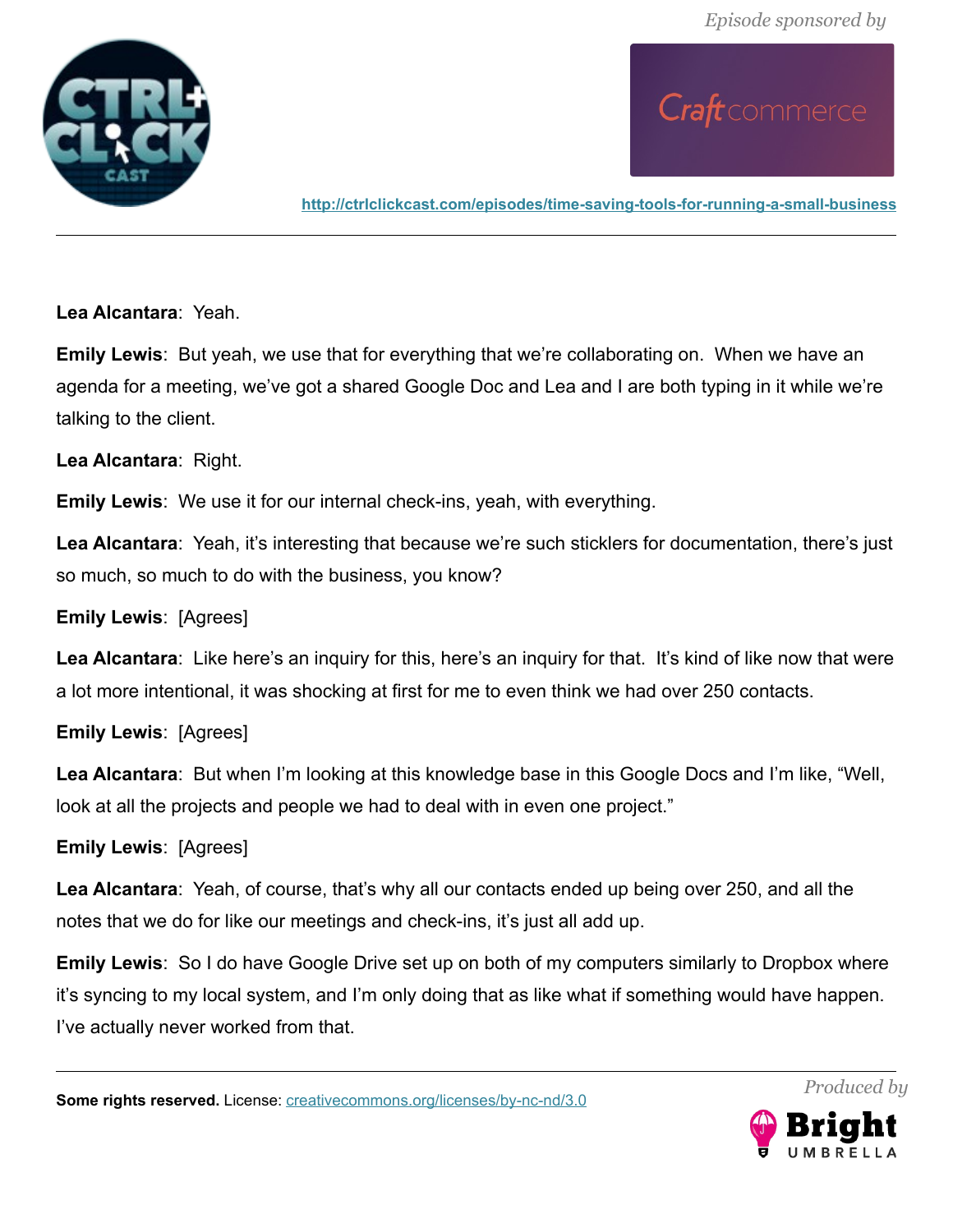

**<http://ctrlclickcast.com/episodes/time-saving-tools-for-running-a-small-business>**

**Lea Alcantara**: Right.

**Emily Lewis:** But it's there. Erin, our assistant, does. She uses Google Drive from her computer more than she does going to Google Drive from the web.

**Lea Alcantara**: Yeah.

**Emily Lewis:** It's kind of like what we're talking about in the beginning. The end goal, the end result is the same, but how we get there is different, and you really kind of have to pick the one that works with the way you work.

**Lea Alcantara**: Yeah. As long as there's like an agreed upon endpoint.

**Emily Lewis**: Right, exactly [Laughs]

**Lea Alcantara**: And the end…

**Emily Lewis**: The end result has the to be the same.

**Lea Alcantara**: Yeah, yeah, and that's just like exactly the client work, like I don't want you or Erin or me to be prescriptive over how exactly we're going to get to the endpoint, whether it's project management or even client work as long as the endpoint gets there.

**Emily Lewis**: So thus far, pretty much everything we've shared could be applied to any kind of business.

**Lea Alcantara**: Yeah.

**Emily Lewis**: Any kind of business.

**Lea Alcantara**: Yeah, absolutely.

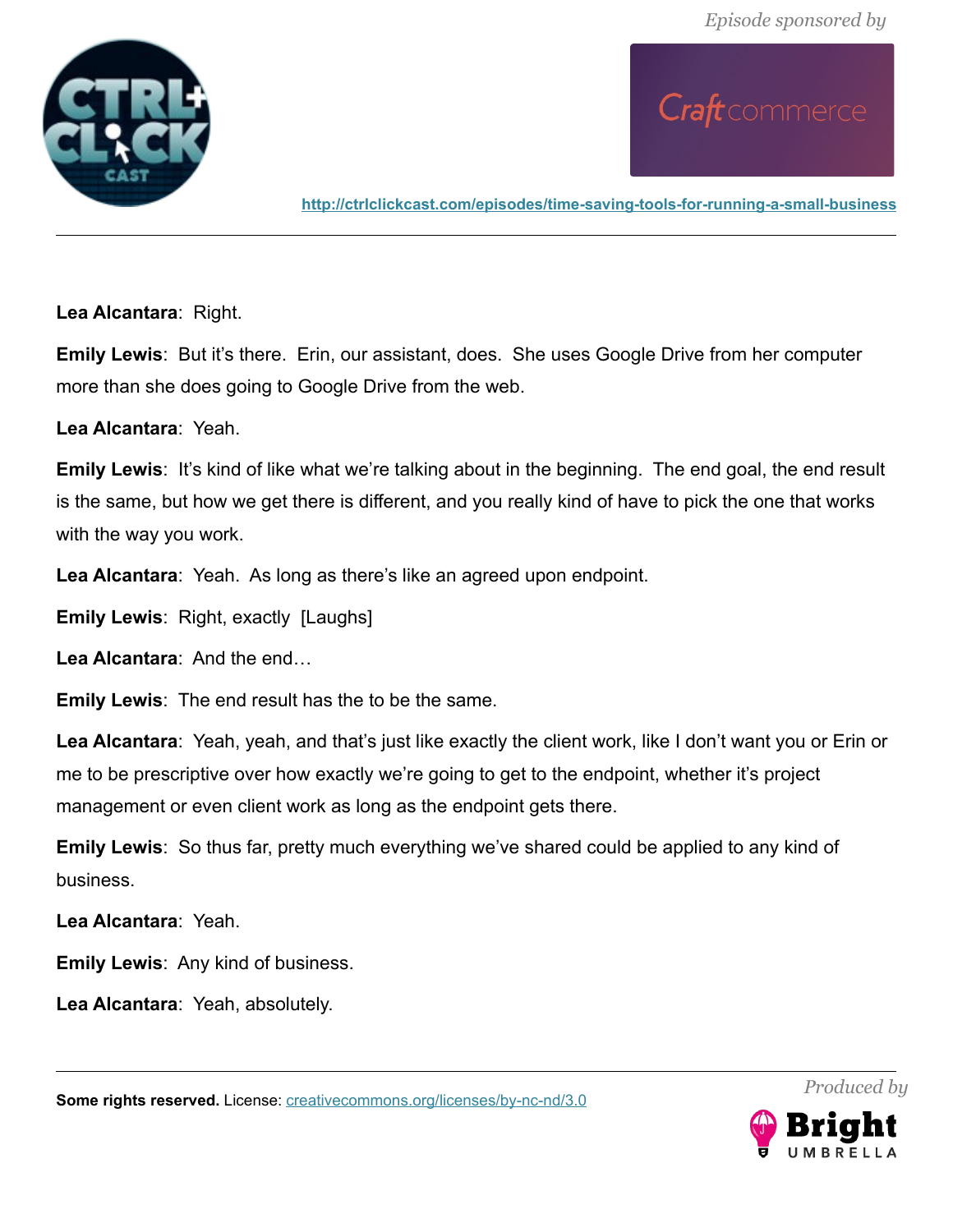

**<http://ctrlclickcast.com/episodes/time-saving-tools-for-running-a-small-business>**

**Emily Lewis**: Whether you're an accounting firm or a law firm or whatever.

**Lea Alcantara**: Right.

**Emily Lewis**: These last two tools I want to mention, they're really mostly for people like us who do web design and development, and I do feel that these save us time.

**Lea Alcantara**: Yeah.

**Emily Lewis**: For example, we use Beanstalk for version control. It's a centralized version control rather than, I think the alternative would be like [GitHub](http://github.com/) or something or something like that.

**Lea Alcantara**: Yeah, yeah, yeah. There are a bunch of other different possibilities.

**Emily Lewis**: Beanstalk is really easy for me to use. I do tend to get intimidated with command line things and stuff that just doesn't work with my internal vocabulary.

**Lea Alcantara**: Right, right.

**Emily Lewis**: And Beanstalk does.

**Lea Alcantara**: Right.

**Emily Lewis**: And it's also what our friend, Ian Pitts, who taught us about version control. It's what he utilizes and so he walked us through it and which also helped us get familiar with it.

**Lea Alcantara**: Right.

**Emily Lewis**: I think what I like most about it today now that we use it all the time is that it's kind of invisible.

**Lea Alcantara**: Right.

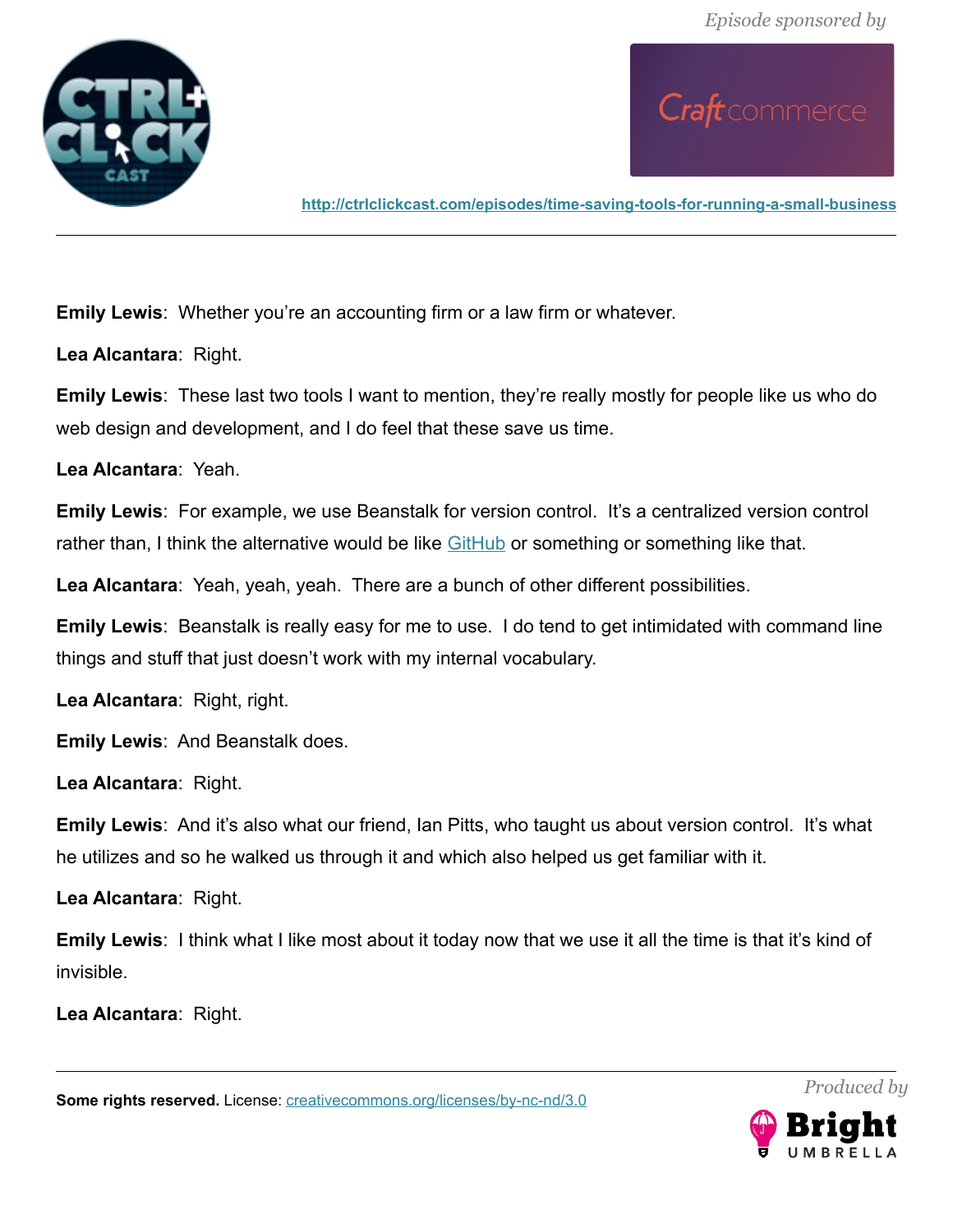

Craft commerce

**<http://ctrlclickcast.com/episodes/time-saving-tools-for-running-a-small-business>**

**Emily Lewis**: We don't see it. We don't do much with it. It's just integrated into everything and it's creating this central version control, and then if we bring on a subcontractor or we need some help, and I think once we needed some help from Pixel & Tonic on a Craft project.

**Lea Alcantara**: Yeah, right.

**Emily Lewis**: We just add them to the repository in Beanstalk and they have access to it. They don't have to use Tower like we do.

**Lea Alcantara**: Yeah.

**Emily Lewis**: They can use whatever they want for version control as long as they're tied to the Beanstalk repository.

**Lea Alcantara**: Yeah, it just makes it so, so easy. So if you do have that type of mindset where maybe command line isn't for you, but even if the command line isn't for you, it's just this does this so easy.

### **Emily Lewis**: [Agrees]

Lea Alcantara: It's just so easy, so step by step. User interface is straightforward, easy integration to Tower, it's just brainless, like the less you have to think about it, the faster you can be in going back to your work, doing the stuff that you want to get done.

**Emily Lewis**: Yeah, exactly.

**Lea Alcantara**: Yeah.

**Emily Lewis**: Exactly.

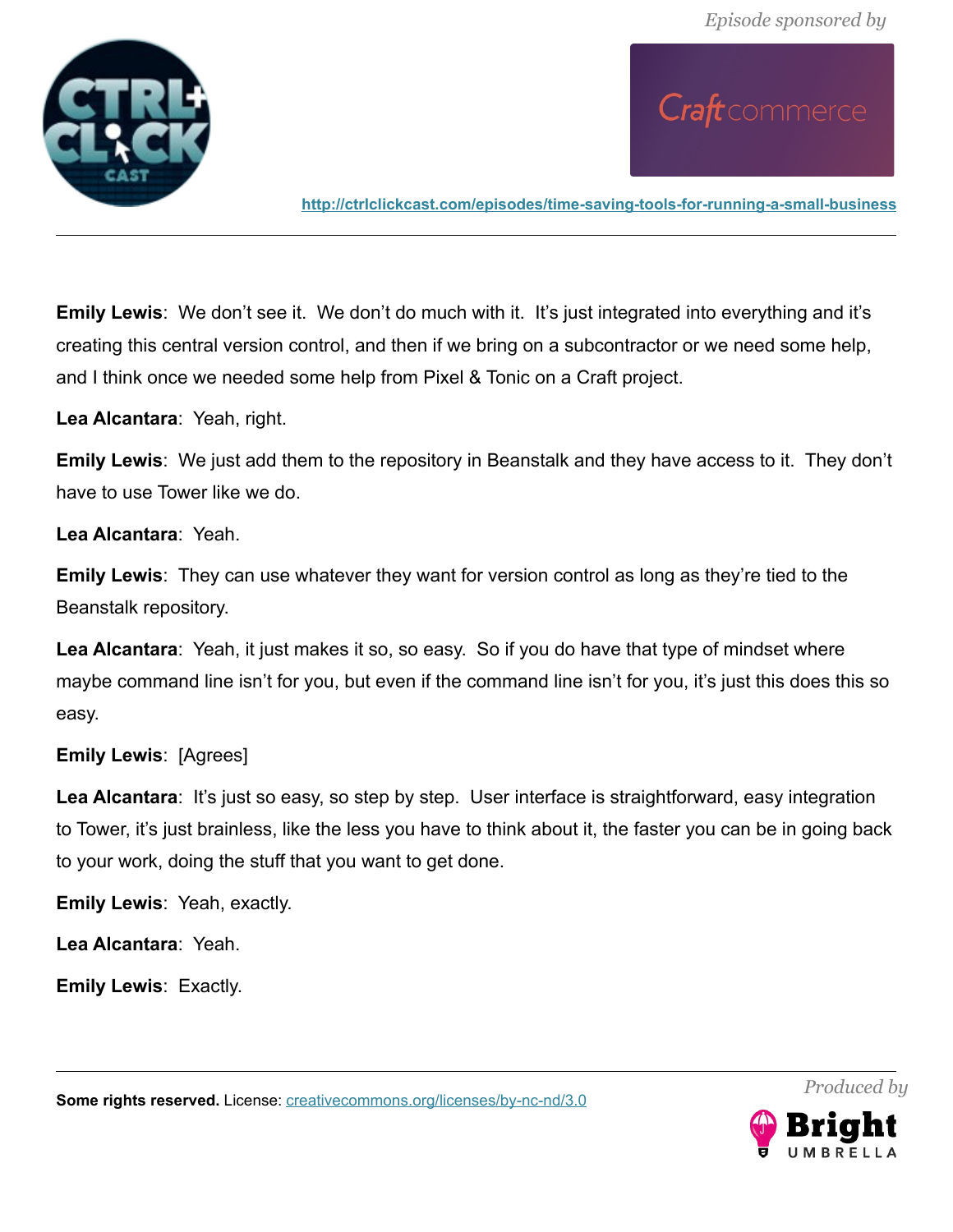

**<http://ctrlclickcast.com/episodes/time-saving-tools-for-running-a-small-business>**

**Lea Alcantara**: And of course, just in general, beyond just saving time, like saving your ass for making a ton of mistakes. [Laughs]

**Emily Lewis**: Totally. [Laughs]

**Lea Alcantara**: Which is just an inevitability, the longer a project happens, and so on and so forth.

**Emily Lewis**: [Agrees]

**Lea Alcantara**: Just having a system like Beanstalk easily rolling back or being able to see at a glance how often things have been committed to it, et cetera.

**Emily Lewis**: [Agrees]

**Lea Alcantara**: It just makes it faster to troubleshoot.

**Emily Lewis**: So this last tool I'm going to mention that might ruffle some feathers, but I don't really care. [Laughs]

**Lea Alcantara**: [Laughs]

**Emily Lewis**: So we pay for an annual subscription to **Browserstack**. If you've not heard of Browserstack, it's a web-based service that provides emulators as well as real access to devices and browsers. So if you want to test on an iPhone 5S or you want to test out on an IE5, Browserstack either has an emulator or an actual device that you can connect to into your testing.

**Lea Alcantara**: Yeah.

**Emily Lewis**: I firmly, firmly believe that when you were doing a testing, whether it's mobile or desktop or both, you should always test on the real device. You should always. If you have that device, test on it.

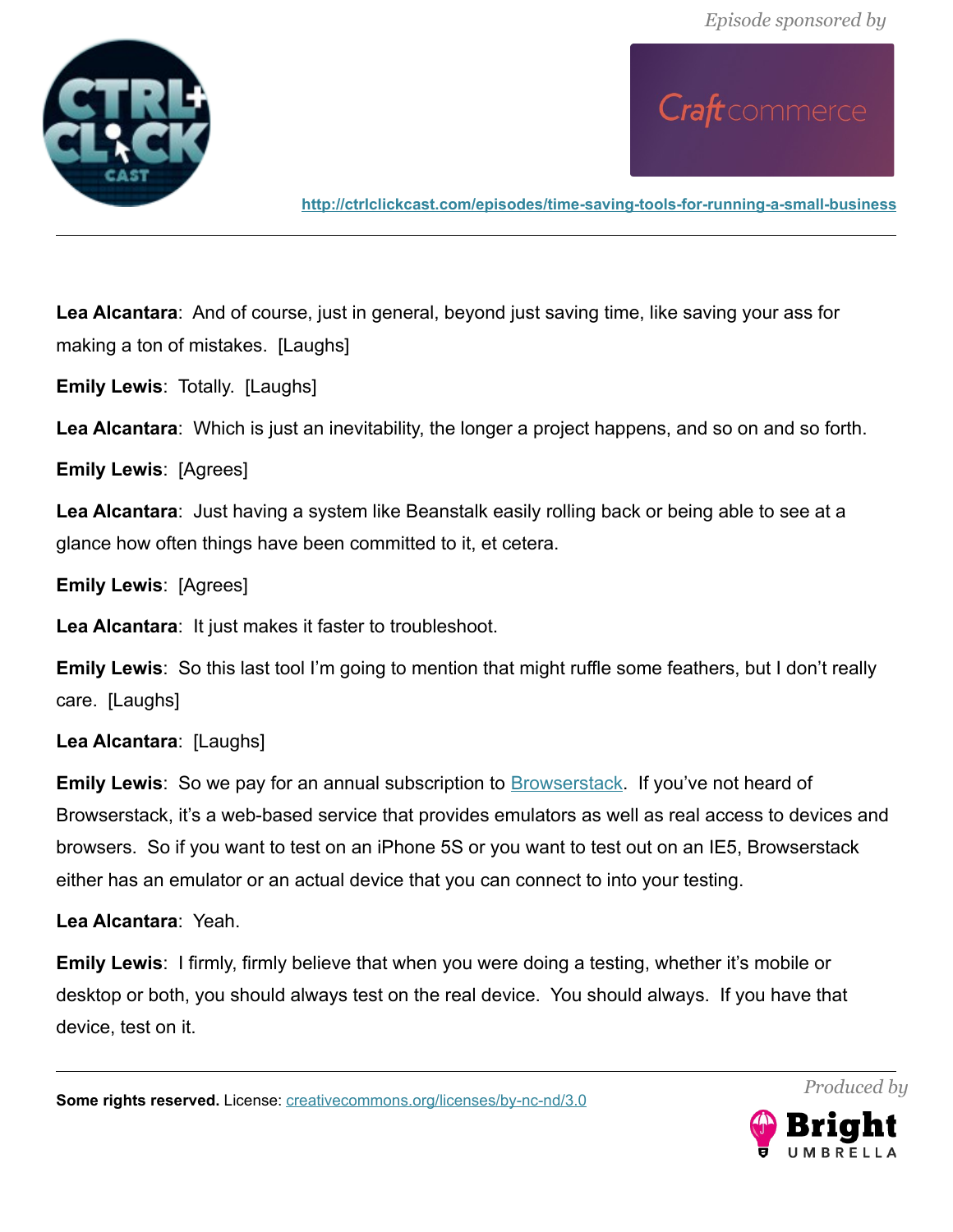

**<http://ctrlclickcast.com/episodes/time-saving-tools-for-running-a-small-business>**

**Lea Alcantara**: If you have that device.

**Emily Lewis**: Exactly. But I don't have all of the devices. I mean, even amongst the three of us, Lea, myself and Erin, we don't have all the devices, and frankly, Bright Umbrella is not in a position where we can make that kind of investment in devices.

**Lea Alcantara**: Right.

**Emily Lewis**: If we got some huge ass project with an amazing budget, I would create device lab.

**Lea Alcantara**: Sure.

**Emily Lewis**: But that hasn't happened and that's not where we are, and frankly, when I'm doing development, I don't have the luxury of time to be like, "Oh, I'm going to go up to the Verizon store and check out my sites on the phones there.

**Lea Alcantara**: Right. [Laughs]

**Emily Lewis**: Because that's what people say to do, and I find that so unrealistic.

**Lea Alcantara**: Right.

**Emily Lewis**: Sure, if you have a ton of extra time in your project, but who does?

**Lea Alcantara**: Right.

**Emily Lewis**: I don't know who's got that extra time.

**Lea Alcantara**: Right.

**Emily Lewis**: Because then you'd have to not only go to the Verizon store, but then you've got to go to the Apple Store and it's simply not realistic.

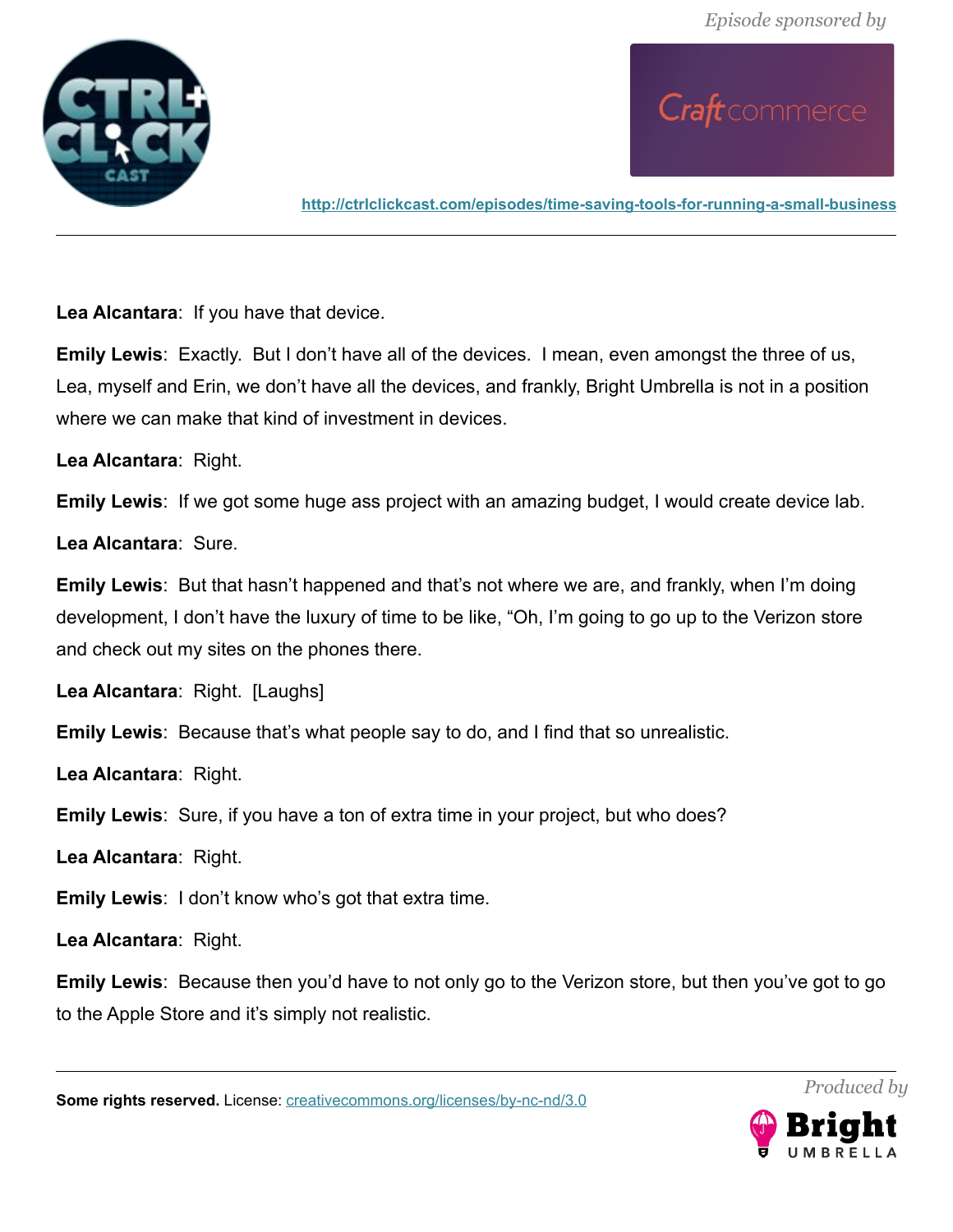Craft commerce



**<http://ctrlclickcast.com/episodes/time-saving-tools-for-running-a-small-business>**

**Lea Alcantara**: Right, right, and at some point, those retail guys are going to get suspicious over this lady looking over these phones for several hours. [Laughs]

**Emily Lewis**: I mean, I do encourage that if you are an upgrader, that you keep your old devices. I've got my own set of old devices and I have my partner Jason save his old devices as well. But the reality is that we can't test on everything.

**Lea Alcantara**: Yeah.

**Emily Lewis**: On everything that's real.

**Lea Alcantara**: Right.

**Emily Lewis**: And so we use Browserstack. It's to supplement our testing, but also I use it when I'm developing. When I'm not ready to do the actual testing, but I'm just doing a little bit of testing, and so what I mean by that is like everything is not done and it's not ready to hand over for Lea to do her testing or to have Erin to do her testing, but I'm just checking out like a little part of a page.

**Lea Alcantara**: Right.

**Emily Lewis**: I'll open Browserstack and I'll just see what's happening in different areas. I find it very useful for production.

**Lea Alcantara**: Yeah.

**Emily Lewis**: I find it very useful to cover as many bases as we can in testing, and I will not apologize for it. I cannot stand the purist who are like, "Oh no, you must test on every device." It's simply not realistic.

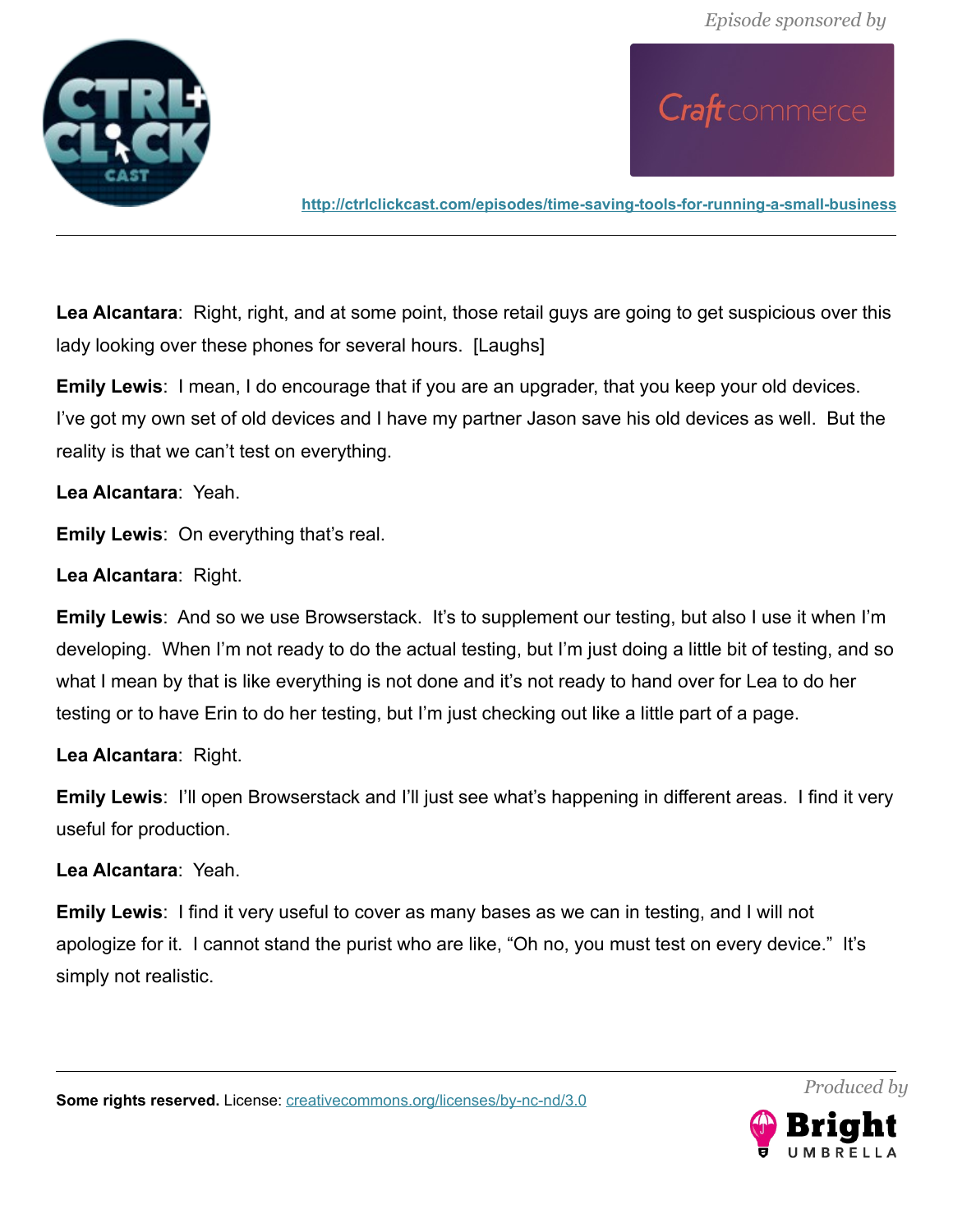

**<http://ctrlclickcast.com/episodes/time-saving-tools-for-running-a-small-business>**

**Lea Alcantara**: Well, I mean, I feel like, speaking about just business stuff, there are realities that certain people I'm not sure are in tune with, that there are different types of budgets and clients and businesses.

**Emily Lewis**: [Agrees]

**Lea Alcantara**: Like not everybody can get a six-figure client with that type of budget just for the testing, you know?

**Emily Lewis**: Right.

**Lea Alcantara**: And then at the same time, Browserstack is a pretty good testing tool.

**Emily Lewis**: [Agrees]

**Lea Alcantara**: Obviously, it's never as good as the real thing because obviously there's the real thing, but even when you have the real thing, like we cannot test every single iteration of iOS on every single iPhone that's ever existed.

**Emily Lewis**: [Agrees]

**Lea Alcantara**: That's just ridiculous, but you can do that on Browserstack.

**Emily Lewis**: Yeah.

**Lea Alcantara**: If you wanted to, if you wanted to test iPhone 5 from the oldest OS like for some reason it never upgraded to the latest one, then that's available to you there.

**Emily Lewis**: [Agrees]



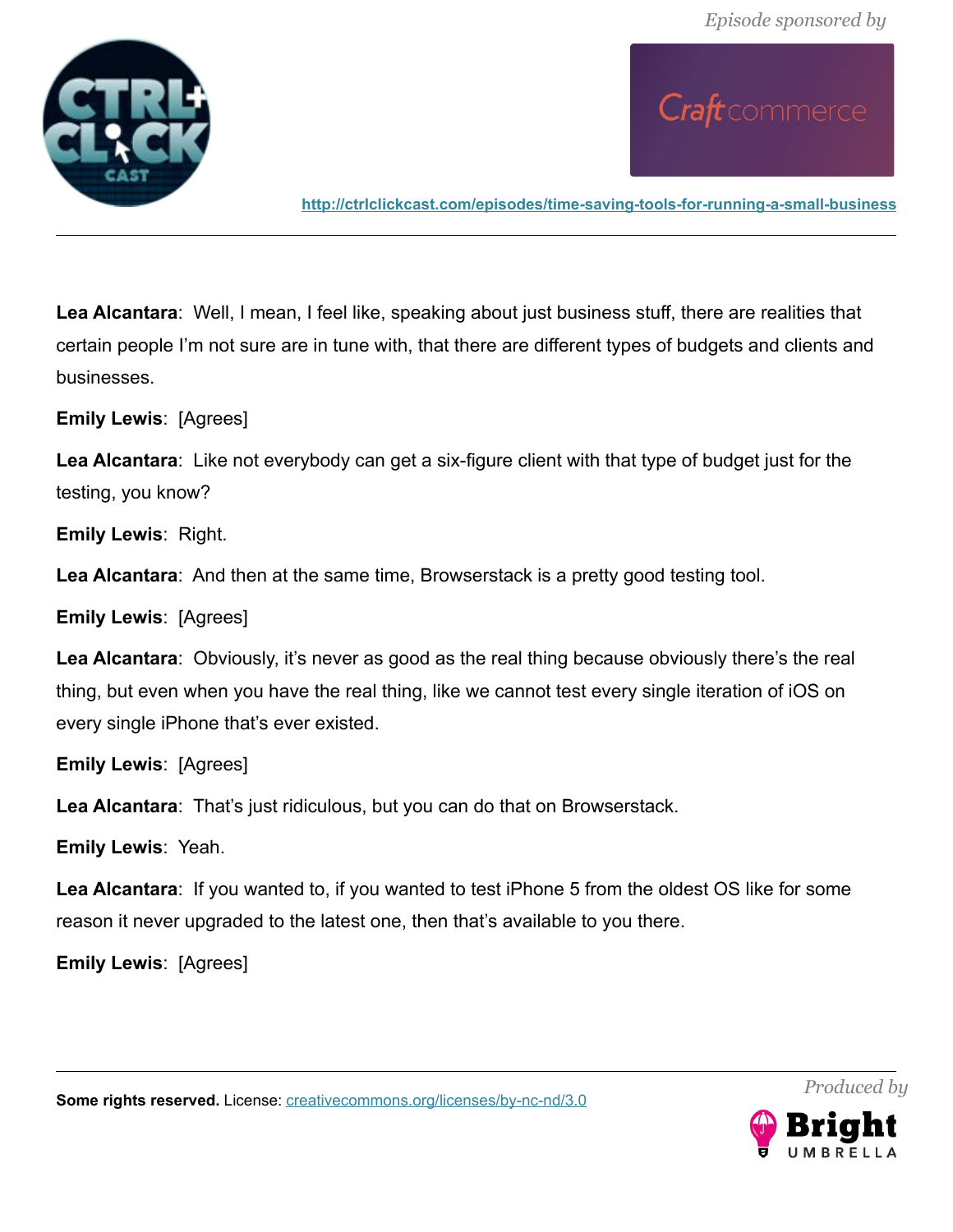

**<http://ctrlclickcast.com/episodes/time-saving-tools-for-running-a-small-business>**

**Lea Alcantara**: But let's say you even have a physical iPhone 5 or an iPhone 4 or like a Samsung Galaxy, an old one, it will be frozen in time from the last time you updated it.

**Emily Lewis**: [Agrees]

**Lea Alcantara**: And that may or may not necessarily be relevant to your testing.

**Emily Lewis**: Yeah.

**Lea Alcantara**: And this is just like a total probably other podcast about like at some point you need to draw a line with your testing, you know?

**Emily Lewis**: I agree, and again, in case it wasn't clear when I said that I'm doing production using Browserstack, that means it lets you look at local sites.

**Lea Alcantara**: [Agrees]

**Emily Lewis**: I can't look at a local production at the Verizon store unless I've got some other tools that I'm paying for that creates – what are those called like temporary URLs or whatever?

**Lea Alcantara**: Yeah, yeah, yeah. It just opens up your – I don't know their technical term.

**Emily Lewis**: But like a virtual host of some kind or anything like that.

**Lea Alcantara**: Yeah, yeah, yeah. There you go.

**Emily Lewis**: But yeah, so I'm a huge fan of Browserstack. It is not only our tool for testing, but it is important tool in our testing, and I would recommend it to anyone who asks me without hesitation.

**Lea Alcantara**: Yeah, absolutely, absolutely.

*Timestamp: 01:20:06*

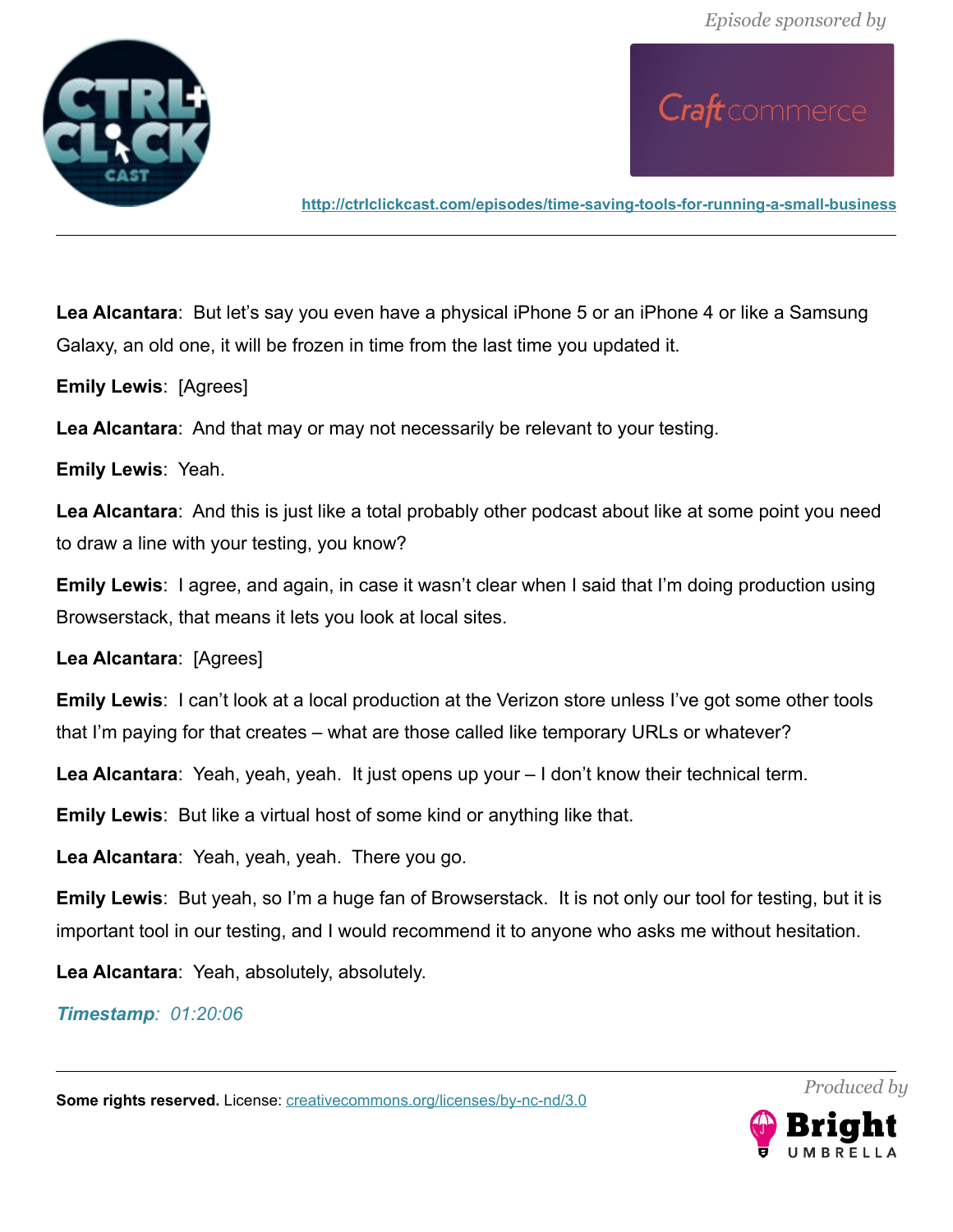

**<http://ctrlclickcast.com/episodes/time-saving-tools-for-running-a-small-business>**

**Emily Lewis**: So I want to kind of conclude our discussion a little bit about money.

**Lea Alcantara**: [Agrees]

**Emily Lewis**: So we've talked about a lot of tools. I'd say at least 50% of what we've mentioned is free.

**Lea Alcantara**: Yeah.

**Emily Lewis**: The other 50% we pay for.

**Lea Alcantara**: Yeah.

**Emily Lewis**: I did a quick calculation before the podcast today. On average, we spend about \$2,114 a year on these services.

**Lea Alcantara**: Yeah.

**Emily Lewis**: Where I can, I have us do the annual plans because that usually saves you 10 to 50 cents a month where we can. We pay monthly, but honestly, while that is not a small amount of money, if I were to add up the hours that Lea, myself and Erin would spend doing any of this stuff manually, it would be ten times that amount.

**Lea Alcantara**: Right.

**Emily Lewis**: Maybe not ten, five times that amount, like \$10,000 maybe.

**Lea Alcantara**: Right, right, and I mean, at the end of the day, time is money.

**Emily Lewis**: [Agrees]

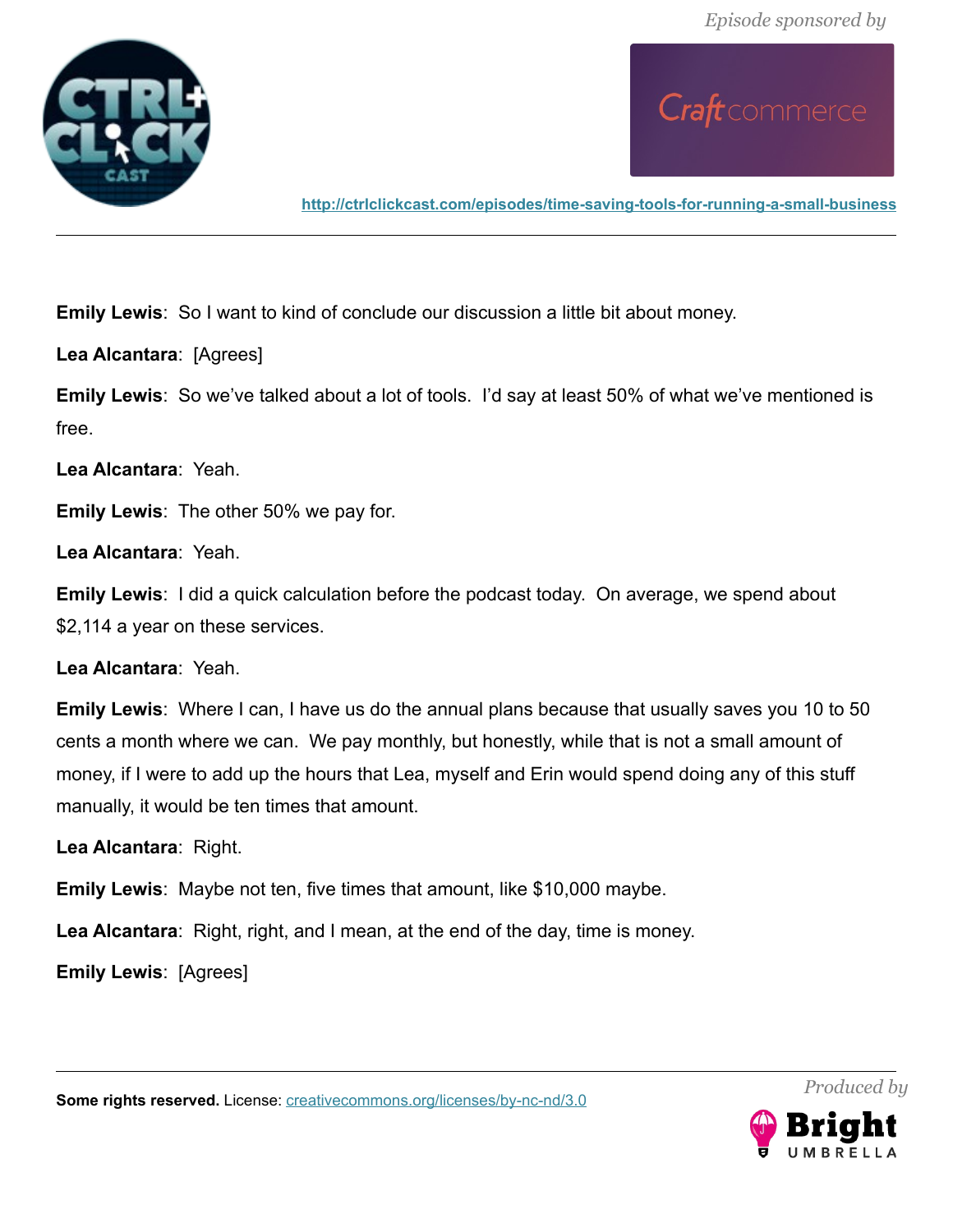

Craft commerce

**<http://ctrlclickcast.com/episodes/time-saving-tools-for-running-a-small-business>**

**Lea Alcantara**: If you are spending all that time to running your business that you don't need to, then that's time you're spending not earning billable hours, you know?

**Emily Lewis**: Exactly.

**Lea Alcantara**: So it's kind of like the cost analysis, the pro/con type of thing.

**Emily Lewis**: [Agrees]

**Lea Alcantara**: And at the end of the day when you divide \$2,114 by 12, that's about \$176 a month, and hopefully you should be earning more than that to cover running your business.

**Emily Lewis**: And the great thing about these services other than the service they provide is that all of the ones that I've mentioned, they're – what's that called – like Software as a Service.

**Lea Alcantara**: Right.

**Emily Lewis**: So you can change your subscription. You can go up, you can go down, and even if you've done the annual plan, they let you go up and down within that. It's very easy to change plans. I've done that with almost everything we've mentioned. We've gone either up or down. We've gone from monthly to annual, and it's not been difficult at all.

**Lea Alcantara**: Yeah.

**Emily Lewis**: So it's flexible to what the business needs.

**Lea Alcantara**: Yeah, absolutely, and even when we were shifting like, for example, the proposal services we're using from like Bidsketch to PandaDoc, especially if they're competitive systems, they tend to be pricing themselves very similarly.

**Emily Lewis**: [Agrees]

**Some rights reserved.** License: *creativecommons.org/licenses/by-nc-nd/3.0* 



*Produced by*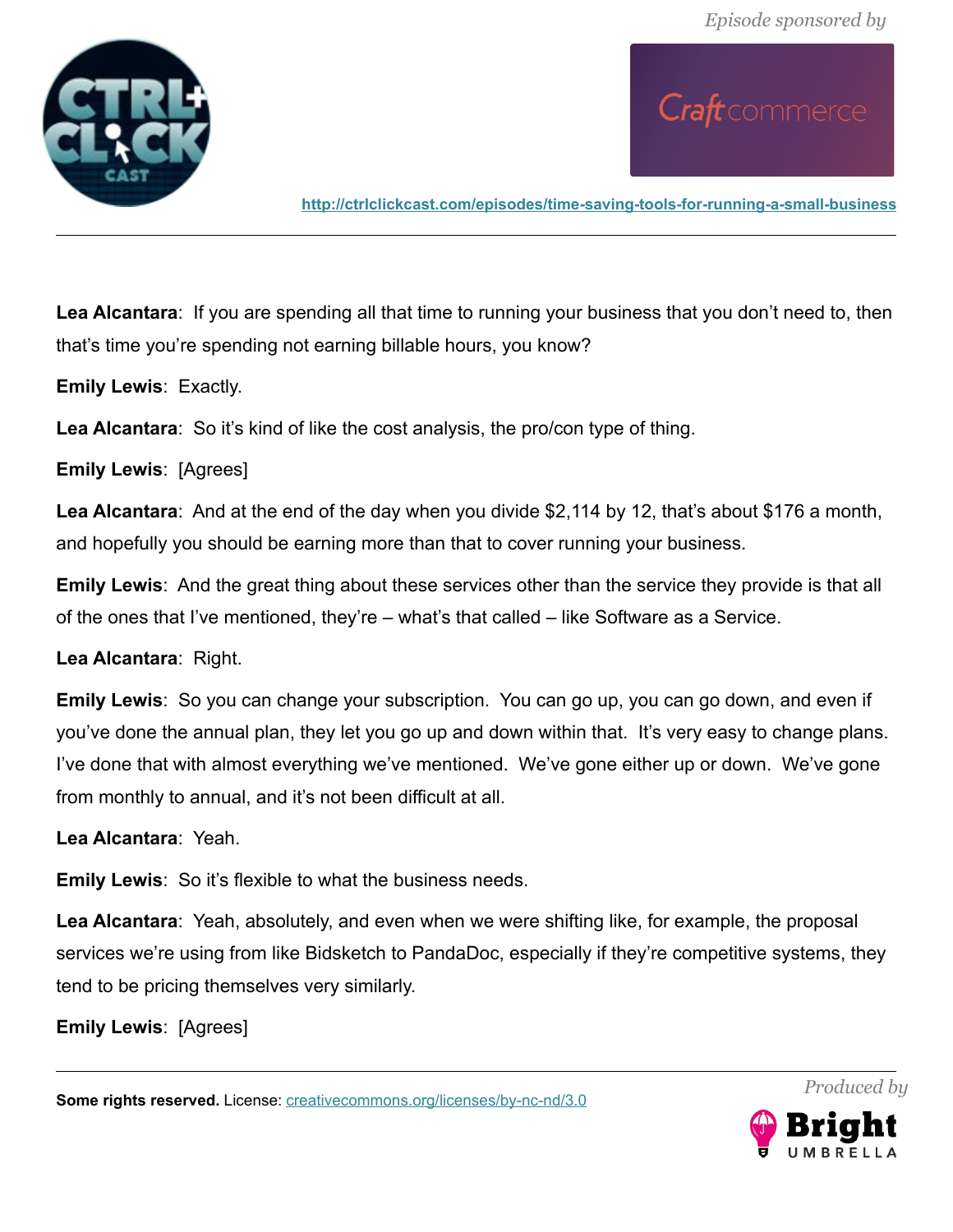

Craft commerce

**<http://ctrlclickcast.com/episodes/time-saving-tools-for-running-a-small-business>**

**Lea Alcantara**: So if you're in a subscription model, moving from one to the other is relatively painless in that at least like status quo in terms of expenses, it stays more or less the same, although, of course, there's still setup and things like that whenever you start something new, but generally speaking, subscription models, depending on what the services are, they tend to have similar pricing points.

**Emily Lewis**: Yeah.

**Lea Alcantara**: A variety that ends up being the same.

**Emily Lewis**: So when I added all this up, this is the first time I actually added up what we spend for a year, frankly, I was presently surprised.

**Lea Alcantara**: [Laughs]

**Emily Lewis**: I was like, "Oh, it's only \$2,000." I thought it would be more, and I think the reason I thought it would be more is we get a lot from it.

**Lea Alcantara**: Yeah.

**Emily Lewis**: We get a lot of value from the services we pay for.

**Lea Alcantara**: Yeah, absolutely.

**Emily Lewis**: And so \$2,000, I'm like, "Wow, that's so worth it." It's so worth it for where we are today.

**Lea Alcantara**: Yeah, absolutely. But what's important though, and I think what I want to end with when we're talking about all these tools, is you should have a time to set aside to review what you're doing. So for example, we set aside time to review the Bidsketch, all that stuff that was annoying.

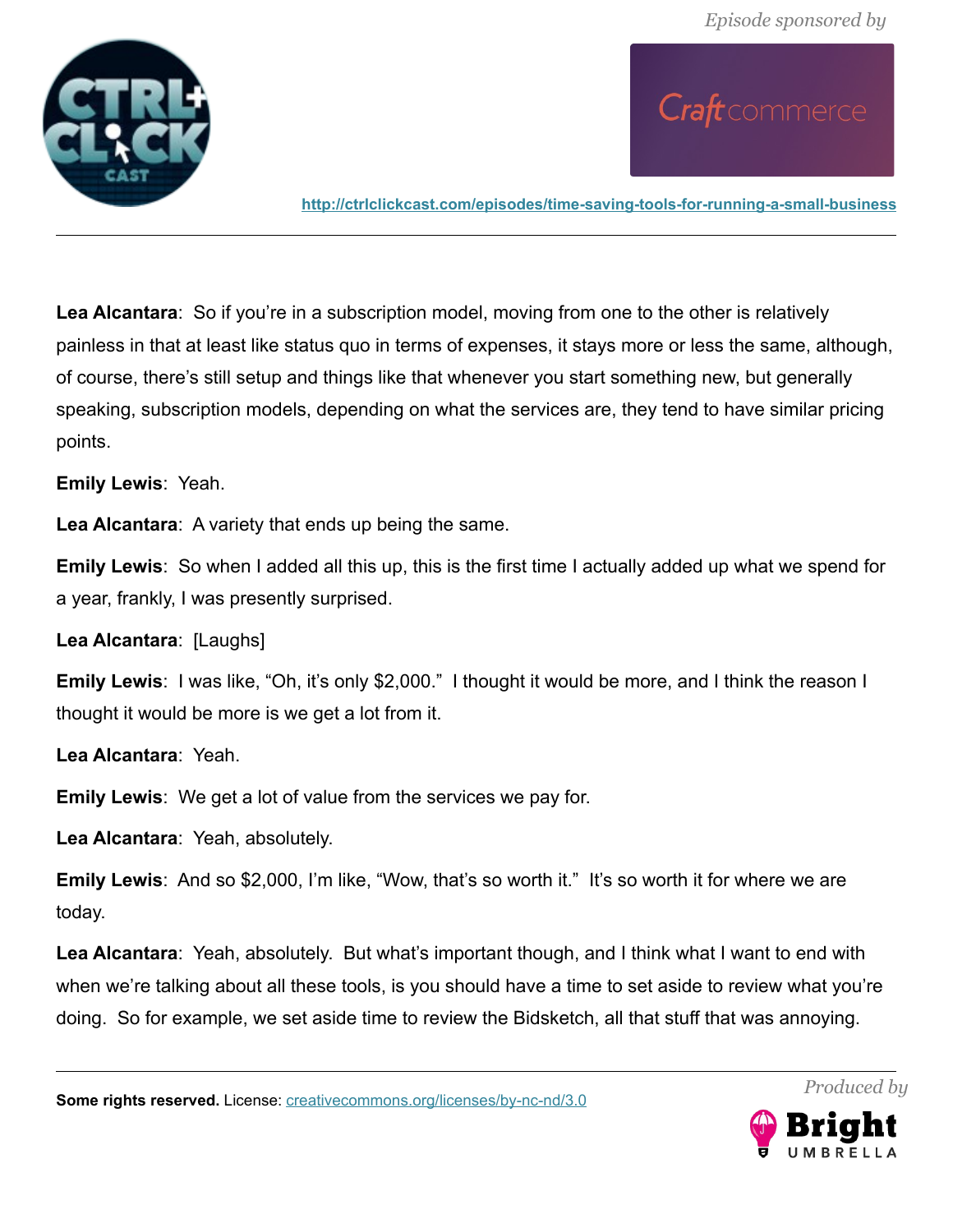

**<http://ctrlclickcast.com/episodes/time-saving-tools-for-running-a-small-business>**

We didn't just grind through it and we're like, "This is it." We set aside time to do research to see what else is out there.

**Emily Lewis**: [Agrees]

**Lea Alcantara**: Because, again, anything that makes your business life a headache, why deal with that and figure all those types of things out, and the other thing too is, even though we do find all this value over all these services and we're willing to pay, be critical over which ones you're paying for as well

**Emily Lewis**: [Agrees]

**Lea Alcantara**: Like if this is really \$44 a month, is it worth that \$44 a month? Definitely for Freshbooks, it makes sense.

**Emily Lewis**: [Agrees]

Lea Alcantara: It's our primary financial hub there, but is that what we want for like a to-do app? Maybe not, you know? [Laughs]

**Emily Lewis**: [Agrees]

**Lea Alcantara**: Just be reflective over where you're spending and wasting your time and your money.

**Emily Lewis**: Yeah, agreed.

**Lea Alcantara**: Anyway, I feel like this would be a good episode to share for anyone who asks like, "How does Bright Umbrella run its business?"

**Emily Lewis**: Exactly.

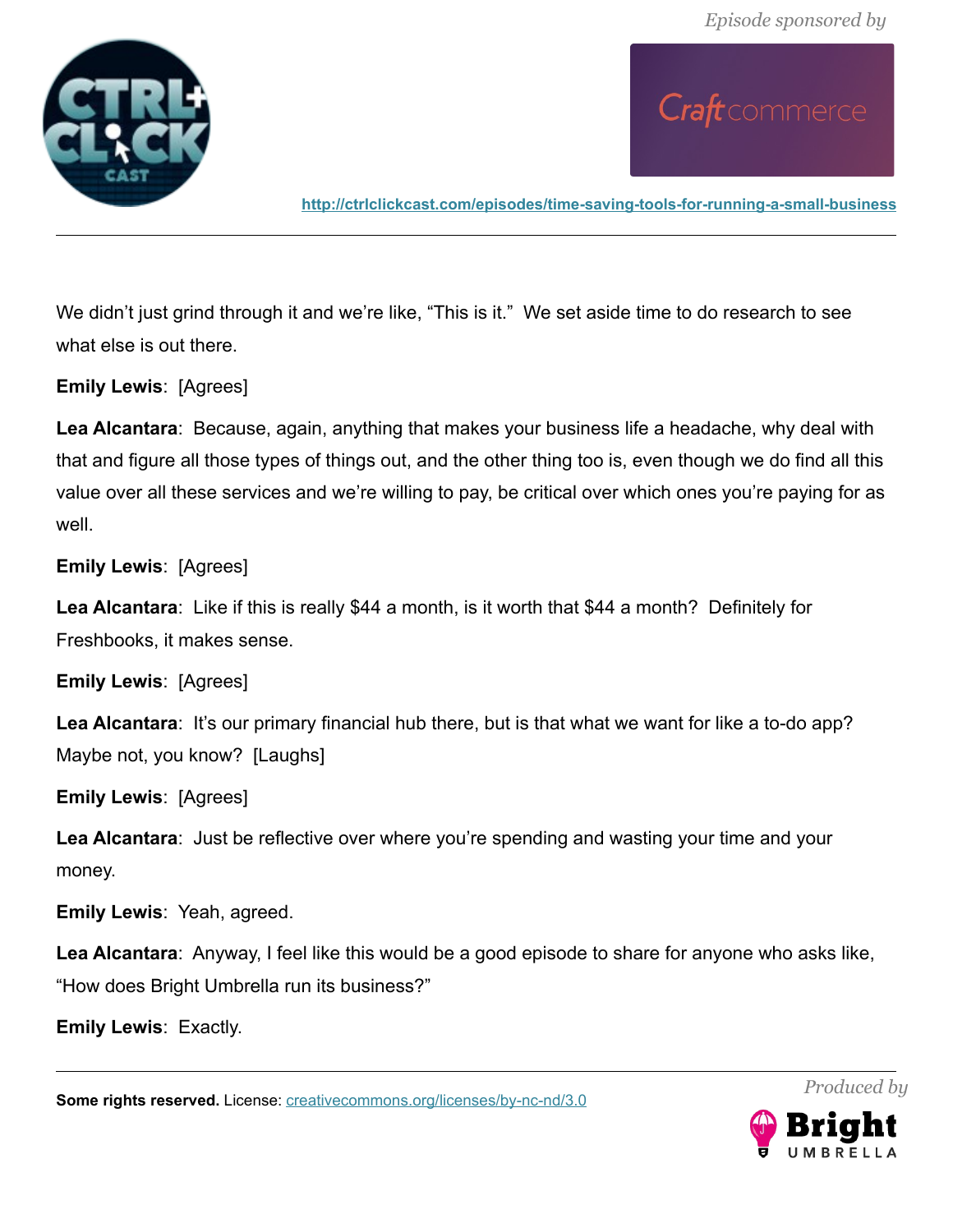

**<http://ctrlclickcast.com/episodes/time-saving-tools-for-running-a-small-business>**

**Lea Alcantara**: And hopefully, people get a lot out of this and speed up their business.

**Emily Lewis**: Just some ideas about some of the services that are out there and how they can apply them to their own business.

**Lea Alcantara**: For sure, but before we finish up, we've got our Rapid Fire Ten Questions, so our listeners can get to know us a bit better, and since it's just Emily and I, Emily lost the coin toss.

**Emily Lewis**: [Laughs]

**Lea Alcantara**: And she's going to be answering the questions this time around.

**Emily Lewis**: Okay.

**Lea Alcantara**: So are you ready, Emily?

**Emily Lewis**: Yeah, I'm not at all prepared. You jumped me.

**Lea Alcantara**: [Laughs]

**Emily Lewis**: There's no coin toss. Lea just decided. [Laughs]

**Lea Alcantara**: No, I did. I was the coin toss. [Laughs]

**Emily Lewis**: [Laughs]

**Lea Alcantara**: Okay, so first question, morning person or night owl?

**Emily Lewis**: I don't stay up late anymore, but I am not pleasant in the morning.

**Lea Alcantara**: [Laughs]

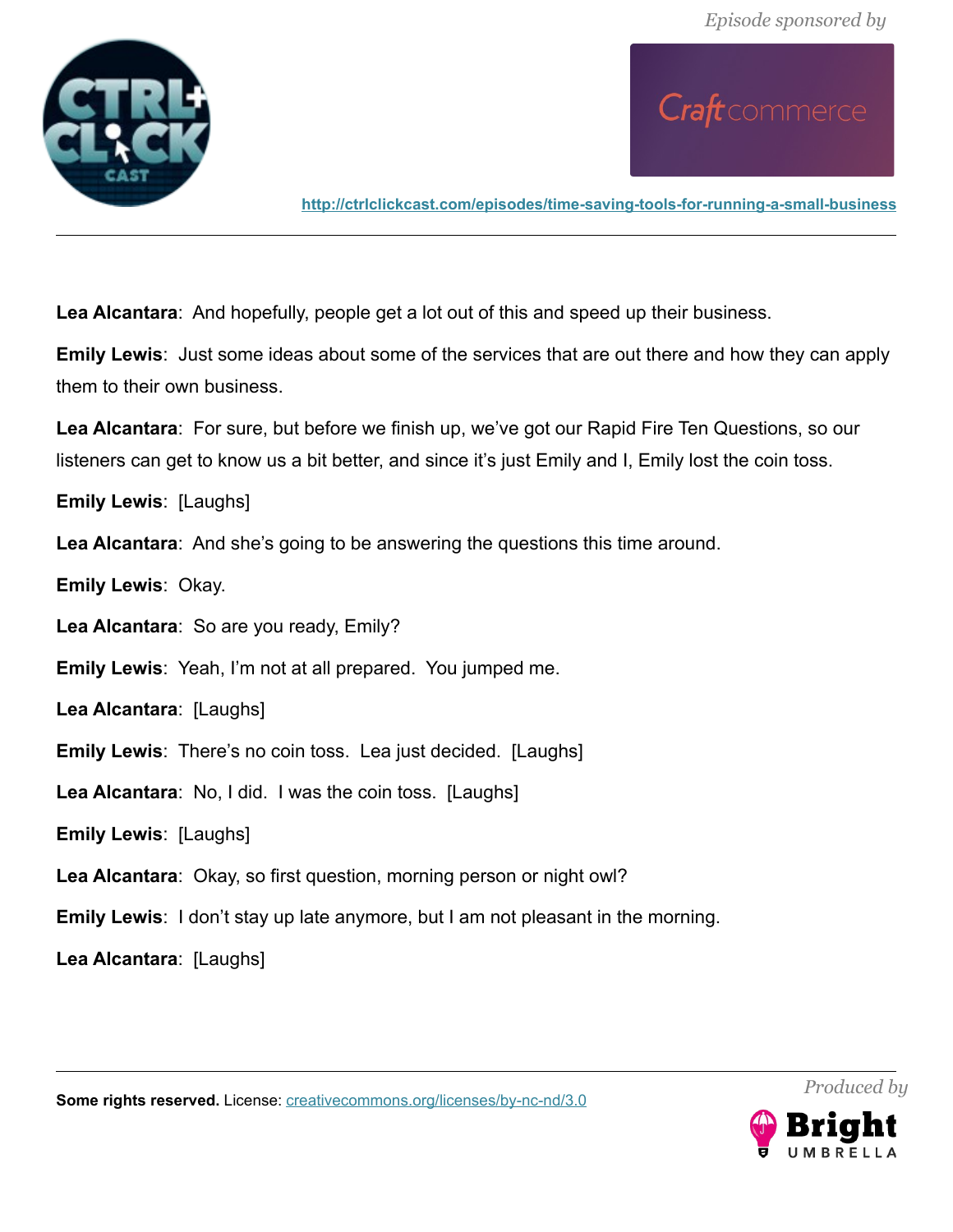

**<http://ctrlclickcast.com/episodes/time-saving-tools-for-running-a-small-business>**

**Emily Lewis**: So I don't really know the answer to that question. [Laughs] I get up as early as I can because I like to attack the day.

**Lea Alcantara**: Right.

**Emily Lewis**: So I guess I'm a morning person, but I'm not the kind that you want to talk to.

**Lea Alcantara**: [Laughs]

**Emily Lewis**: [Laughs]

**Lea Alcantara**: I love that.

**Emily Lewis**: Until like noon or something like that. [Laughs]

**Lea Alcantara**: That's funny. So what's one of your guilty pleasures?

**Emily Lewis**: I have so many of them. I'm definitely I guess, oh okay, so I really like watching *Grey's Anatomy* with red wine.

**Lea Alcantara**: [Laughs]

**Emily Lewis**: Like I almost don't watch an episode unless I have booze in my hand. So it's *Grey's Anatomy* and some kind of cocktail or wine or something.

**Lea Alcantara**: Oh, my gosh, that's too funny. Oh, Shonda Rhimes.

**Emily Lewis**: [Laughs]

**Lea Alcantara**: What software could you not live without?

**Emily Lewis**: This one is hard because I'm not the kind of person that's like, "Oh, I love this software." But I was thinking about it, I'd say Gmail.

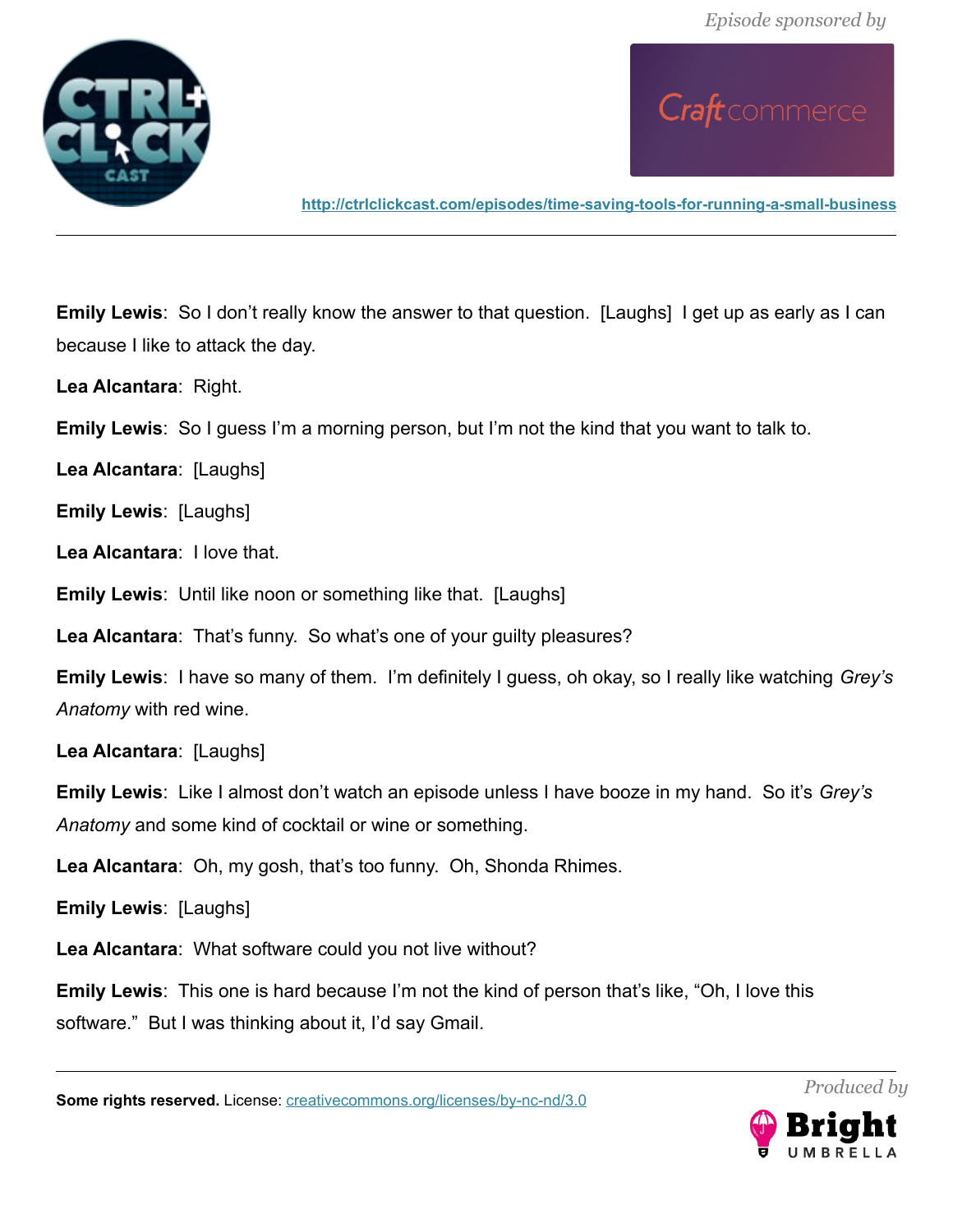

**<http://ctrlclickcast.com/episodes/time-saving-tools-for-running-a-small-business>**

**Lea Alcantara**: Right.

**Emily Lewis**: Because I use it for managing my tasks, in communication, and I keep receipts in there, like all my electronic receipts.

**Lea Alcantara**: Right.

**Emily Lewis**: So yeah, Gmail.

**Lea Alcantara**: What profession other than your own would you like to try?

**Emily Lewis**: Gosh, yeah, I can't think of anything new that I've not thought of before.

**Lea Alcantara**: You've done a lot. You've had several careers.

**Emily Lewis**: Yes, I have. Oh, I really enjoyed cake decorating. That would be fun to do again.

**Lea Alcantara**: Oh, very cool.

**Emily Lewis**: That was fun.

**Lea Alcantara**: So what profession would you not like to try?

**Emily Lewis**: Yeah, I'm sure I answered this one before, but yeah, anything with money or numbers, accounting, I just get completely overwhelmed.

**Lea Alcantara**: If you could take us to one restaurant in your town, where would we go?

**Emily Lewis**: [Jennifer James 101.](http://jenniferjames101.com/)

**Lea Alcantara**: Oh.

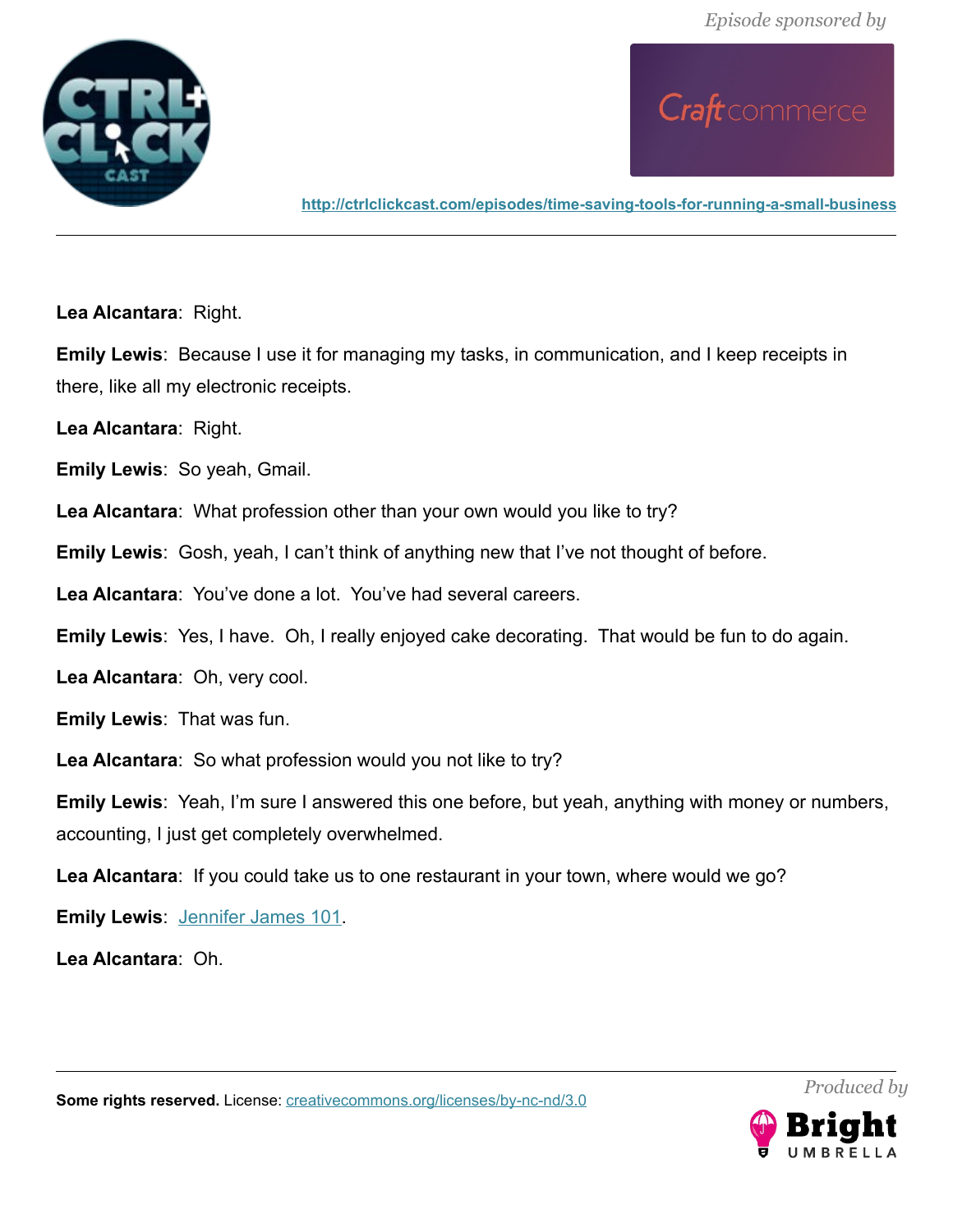

**<http://ctrlclickcast.com/episodes/time-saving-tools-for-running-a-small-business>**

**Emily Lewis:** It's probably best described as the super trendy term farm-to-table kind of thing American bistro, but she's a James Beard award-winning chef and it's always where Jason and I go when they have a special occasion. They have amazing foie gras there, which is appetizing.

**Lea Alcantara**: Oh, my gosh, yum.

**Emily Lewis**: The menu is always changing.

**Lea Alcantara**: If you could meet someone famous, living or dead, who would it be?

**Emily Lewis**: So this one I will pick someone, but I will first tell you guys that I have a list that I have been keeping for a couple of years and I call it the "dinner party" list of all the people that I would really like to be at a dinner party with me.

**Lea Alcantara**: Oh my God, I love it.

**Emily Lewis**: So the very first person that was on this list, and this is who I'll say is Ellen DeGeneres.

**Lea Alcantara**: Oh, lovely, she's awesome.

**Emily Lewis**: Oh yeah. I feel like you can't just pick one person. You'd want to have a dinner party.

**Lea Alcantara**: Dinner party, sure.

**Emily Lewis**: And have everyone engaged in everything.

**Lea Alcantara**: For sure. If you could have a super power, what would it would be?

**Emily Lewis**: Yeah, I'm going to have to go with my last answer. I feel strongly that I'd like to go from one place to another instantly, whatever that's called.

**Lea Alcantara**: Teleportation.

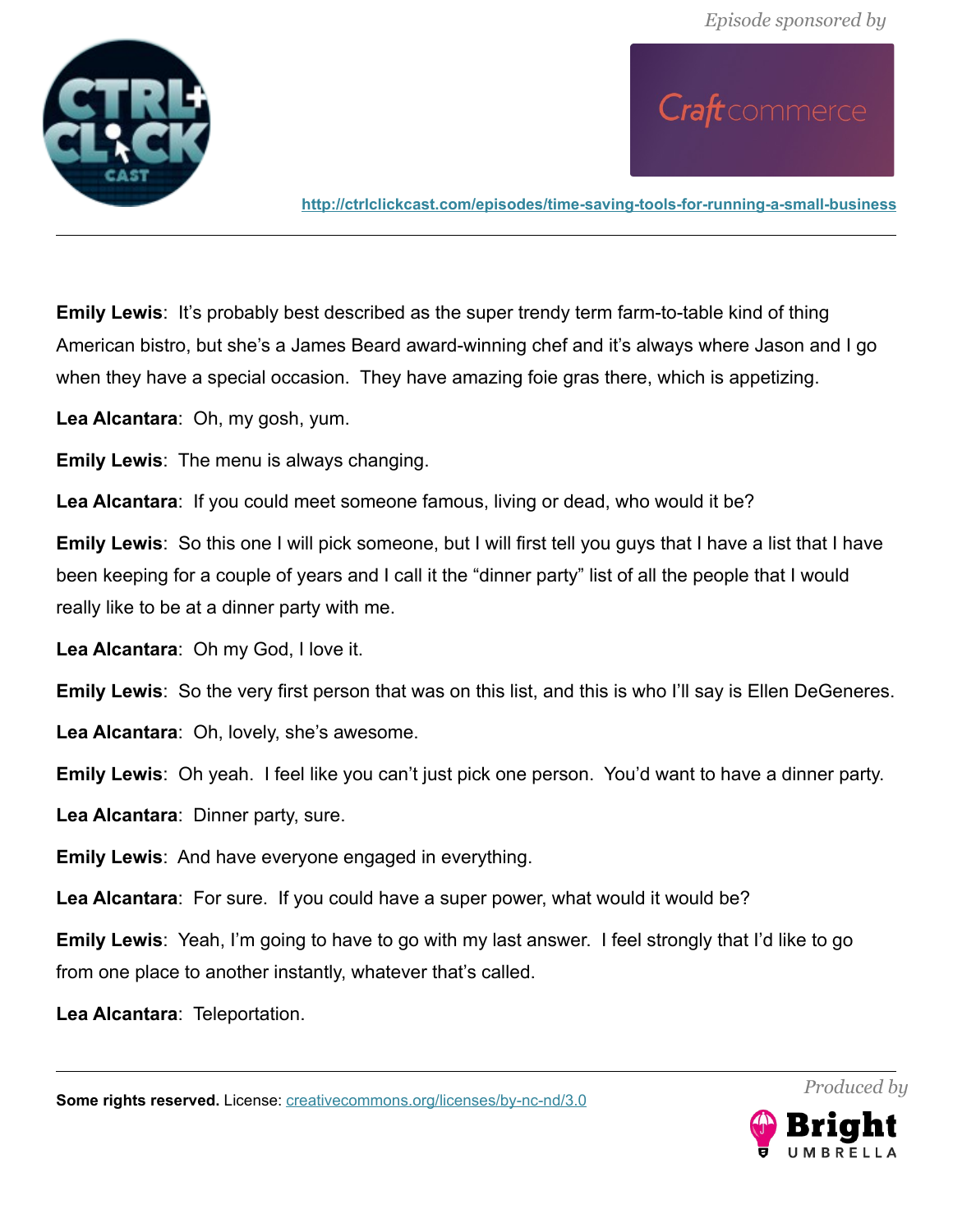

**<http://ctrlclickcast.com/episodes/time-saving-tools-for-running-a-small-business>**

**Emily Lewis**: Teleportation, that's right.

**Lea Alcantara**: What is your favorite band or musician?

**Emily Lewis**: Oh, such a hard question, but my whole, as far as I can remember being really into music, I've love Steely Dan.

**Lea Alcantara**: Nice.

**Emily Lewis**: So if you grew up in the 70's, you know what I'm talking about.

**Lea Alcantara**: Finally, pancakes or waffles?

**Emily Lewis**: Pancakes with lots of butter. [Laughs]

**Lea Alcantara**: Yum, yum.

**Emily Lewis**: I actually hate waffles.

**Lea Alcantara**: Oh wow, wow.

**Emily Lewis**: I do not like waffles.

**Lea Alcantara**: Strong stance, strong stance.

**Emily Lewis**: I do not like them. Oh, I like waffle cones.

**Lea Alcantara**: That's different though.

**Emily Lewis**: [Laughs]

**Lea Alcantara**: Because it's crispy and there's ice cream involved.

**Emily Lewis**: Right, exactly.

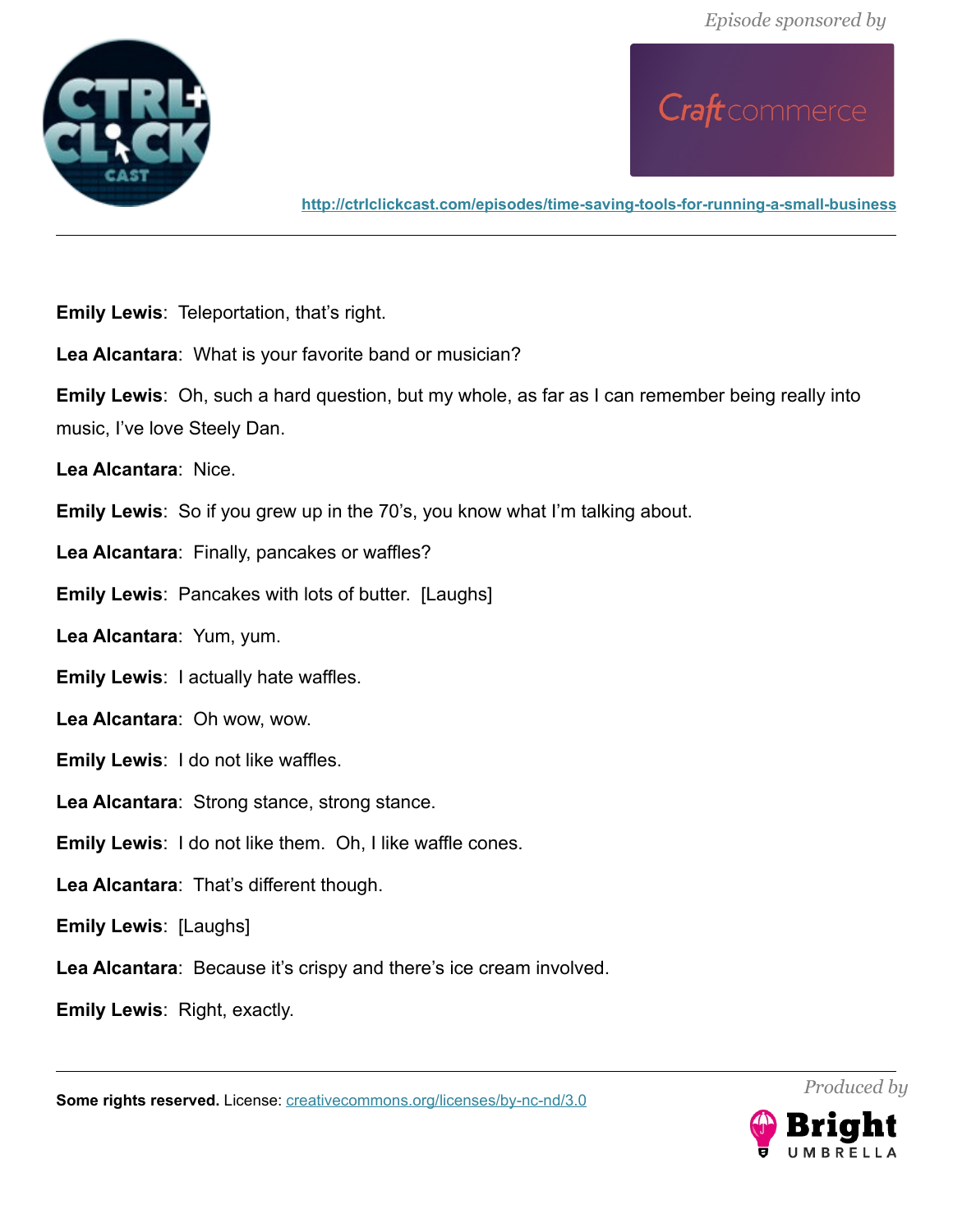*Episode sponsored by*



Craft commerce

**<http://ctrlclickcast.com/episodes/time-saving-tools-for-running-a-small-business>**

**Lea Alcantara**: All right, so that's all the time we have for today. Hopefully, what we shared will help you be more efficient in your business.

**Emily Lewis**: And if you have any tools or tips you'd like to share on saving time on your business, please send it to us. We're always open to more resources.

**Lea Alcantara**: Absolutely.

[Music starts]

Lea Alcantara: CTRL+CLICK is produced by **Bright Umbrella**, a web services agency obsessed with happy clients. Today's podcast would not be possible without the support of this episode's sponsor! Thank you, [Craft Commerce!](https://craftcommerce.com/)

**Emily Lewis**: We'd also like to thank our partners: **Arcustech and Devotiee**.

**Lea Alcantara**: And thanks to our listeners for tuning in! If you want to know more about CTRL+CLICK, make sure you follow us on Twitter @ctriclickcast or visit our website, [ctrlclickcast.com.](http://ctrlclickcast.com/) And if you liked this episode, please give us a review on [iTunes,](https://itunes.apple.com/us/podcast/ctrl+click-cast/id446900959) [Stitcher](http://www.stitcher.com/s?fid=49341&refid=stpr) or both! And if you really liked this episode, consider donating to the show. Links are in our show notes and on our site.

**Emily Lewis**: Don't forget to tune in to our next episode when we have another returning guest. Our friend, Eric Lamb, will be joining us to talk about platform-agnostic add-on development. Be sure to check out our schedule on our site, [ctrlclickcast.com/schedule](http://ctrlclickcast.com/schedule) for other upcoming topics.

**Lea Alcantara**: This is Lea Alcantara …

**Emily Lewis**: And Emily Lewis …